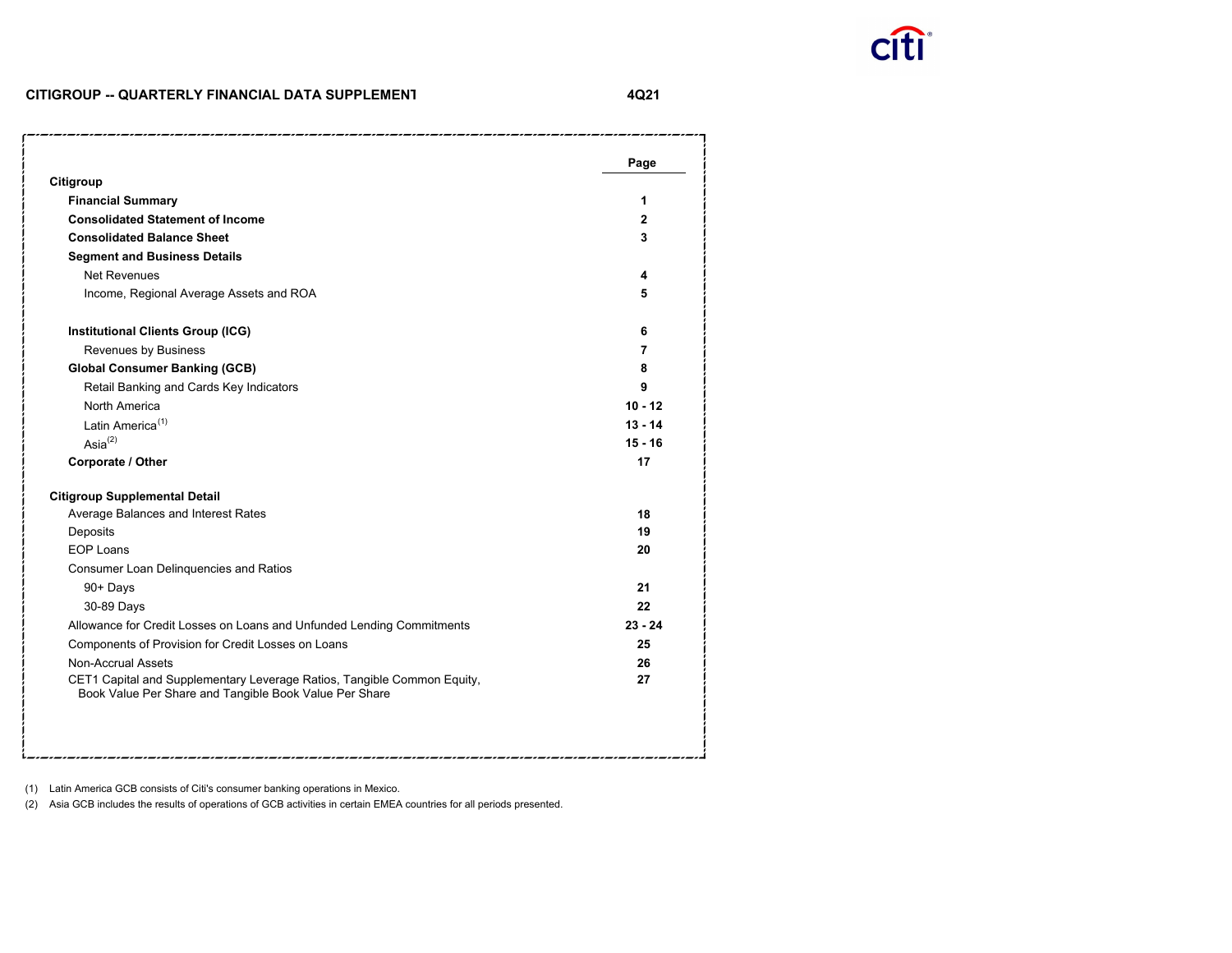#### **CITIGROUP FINANCIAL SUMMARY**

(In millions of dollars, except per share amounts and as otherwise noted)

|                                                                                               |                    | 4Q            |          | 1Q                |      | <b>2Q</b>        |              | 3Q             |                         | 4Q             | 4Q21 Increase/<br>(Decrease) from |                        |      | Full<br>Year    |      | Full<br>Year     |          | Full<br>Year      | FY 2021 vs.<br>FY 2020 Increase/ |         |
|-----------------------------------------------------------------------------------------------|--------------------|---------------|----------|-------------------|------|------------------|--------------|----------------|-------------------------|----------------|-----------------------------------|------------------------|------|-----------------|------|------------------|----------|-------------------|----------------------------------|---------|
|                                                                                               |                    | 2020          |          | 2021              |      | 2021             |              | 2021           |                         | 2021           | 3Q21                              | 4Q20                   |      | 2019            |      | 2020             |          | 2021              | (Decrease)                       |         |
| Total revenues, net of interest expense <sup>(1)(2)</sup>                                     |                    | 16,832        | - S      | 19.667            |      | 17.753           | -S.          | 17,447         | - S                     | 17,017         | (2%)                              | 1%                     | ۱s   | 75,067          | -S   | 75,501           | - \$     | 71.884            | (5%)                             |         |
| Total operating expenses <sup>(1)(3)</sup>                                                    |                    | 11,437        |          | 11,413            |      | 11,471           |              | 11,777         |                         | 13,532         | 15%                               | 18%                    |      | 42,783          |      | 44,374           |          | 48.193            | 9%                               |         |
| Net credit losses (NCLs)                                                                      |                    | 1,472         |          | 1.748             |      | 1,320            |              | 961            |                         | 866            | (10%)                             | (41%)                  |      | 7.768           |      | 7.611            |          | 4.895             | (36%)                            |         |
| Credit reserve build / (release) for loans                                                    |                    | (1,848)       |          | (3,227)           |      | (2, 446)         |              | (1, 149)       |                         | (1, 176)       | (2%)                              | 36%                    |      | 450             |      | 8,311            |          | (7,998)           | <b>NM</b>                        |         |
| Provision / (release) for unfunded lending commitments                                        |                    | 352           |          | (626)             |      | 44               |              | (13)           |                         | (193)          | <b>NM</b>                         | <b>NM</b>              |      | 92              |      | 1.446            |          | (788)             | <b>NM</b>                        |         |
| Provisions for benefits and claims. HTM debt securities and other assets                      |                    | (22)          |          | 50                |      | 16               |              | -9             |                         | 38             | <b>NM</b>                         | <b>NM</b><br><b>NM</b> |      | 73              |      | 127              |          | 113               | (11% )                           |         |
| Provisions for credit losses and for benefits and claims                                      |                    | (46)<br>5,441 |          | (2,055)<br>10,309 |      | (1,066)<br>7,348 |              | (192)<br>5,862 |                         | (465)<br>3,950 | <b>NM</b><br>(33%)                | (27%)                  |      | 8,383<br>23,901 |      | 17,495<br>13,632 |          | (3,778)<br>27,469 | <b>NM</b><br><b>NM</b>           |         |
| Income from continuing operations before income taxes<br>Income taxes $(4)$                   |                    | 1,116         |          | 2.332             |      | 1.155            |              | 1,193          |                         | 771            | (35%)                             | (31%)                  |      | 4.430           |      | 2.525            |          | 5.451             | <b>NM</b>                        |         |
| Income from continuing operations                                                             |                    | 4,325         |          | 7.977             |      | 6.193            |              | 4,669          |                         | 3,179          | (32%)                             | (26%)                  |      | 19,471          |      | 11,107           |          | 22,018            | 98%                              |         |
| Income (loss) from discontinued operations, net of taxes                                      |                    | 6             |          | (2)               |      | 10               |              | (1)            |                         | $\sim$         | 100%                              | $(100\%)$              |      | (4)             |      | (20)             |          | $\overline{7}$    | <b>NM</b>                        |         |
| Net income before noncontrolling interests                                                    |                    | 4,331         |          | 7.975             |      | 6,203            |              | 4,668          |                         | 3.179          | (32%)                             | (27%)                  |      | 19.467          |      | 11,087           |          | 22.025            | 99%                              |         |
| Net income (loss) attributable to noncontrolling interests                                    |                    | 22            |          | 33                |      | 10               |              | 24             |                         | -6             | (75%)                             | (73%)                  |      | 66              |      | 40               |          | 73                | 83%                              |         |
| Citigroup's net income                                                                        |                    | 4,309         | s.       | 7,942             | - \$ | 6,193            | -S           | 4,644          | s.                      | 3,173          | (32%)                             | (26%)                  |      | 19,401          | -S   | 11,047           | <b>S</b> | 21,952            | 99%                              |         |
|                                                                                               |                    |               |          |                   |      |                  |              |                |                         |                |                                   |                        |      |                 |      |                  |          |                   |                                  |         |
| Diluted earnings per share <sup>(5)</sup>                                                     |                    |               |          |                   |      |                  |              |                |                         |                |                                   |                        |      |                 |      |                  |          |                   |                                  |         |
| Income from continuing operations                                                             |                    | 1.92          | -S       | 3.62              |      | 2.84             |              | 2.15           |                         | 1.46           | (32%)                             | (24%)                  | i s  | 8.04            | - \$ | 4.73             | -96      | 10.14             | <b>NM</b>                        |         |
| Citigroup's net income                                                                        |                    | 1.92          | -S       | 3.62              |      | 2.85             |              | 2.15           | $\overline{\mathbf{S}}$ | 1.46           | (32%)                             | (24%)                  |      | 8.04            |      | 4.72             |          | 10.14             | <b>NM</b>                        |         |
| <b>Shares</b> (in millions) <sup>(5)</sup>                                                    |                    |               |          |                   |      |                  |              |                |                         |                |                                   |                        |      |                 |      |                  |          |                   |                                  |         |
| Average basic                                                                                 |                    | 2,081.9       |          | 2,082.0           |      | 2,056.5          |              | 2,009.3        |                         | 1,984.3        | $(1\%)$                           | (5%)                   |      | 2,249.2         |      | 2,085.8          |          | 2,033.0           | (3%)                             |         |
| Average diluted                                                                               |                    | 2.095.7       |          | 2,096.6           |      | 2,073.0          |              | 2,026.2        |                         | 2,001.6        | (1%)                              | (4%)<br>(5%)           |      | 2,265.3         |      | 2,099.0          |          | 2,049.4           | (2%)                             |         |
| Common shares outstanding, at period end                                                      |                    | 2,082.1       |          | 2,067.0           |      | 2,026.8          |              | 1,984.3        |                         | 1,984.4        | $\sim$                            |                        |      |                 |      |                  |          |                   |                                  |         |
| Preferred dividends                                                                           | - \$               | 267           | -S       | 292               | - \$ | 253              | -S           | 266            | - \$                    | 229            | (14% )                            | (14% )                 | l s  | 1.109           | - \$ | 1.095            | - S      | 1.040             | (5%)                             |         |
| Income allocated to unrestricted common shareholders - basic                                  |                    |               |          |                   |      |                  |              |                |                         |                |                                   |                        |      |                 |      |                  |          |                   |                                  |         |
| Income from continuing operations                                                             | -S                 | 4.014         | -S       | 7.586             | - \$ | 5.889            | -S           | 4.353          | - S                     | 2.924          | (33%)                             | (27%)                  | l s  | 18.174          | - \$ | 9.899            | -S       | 20.751            | <b>NM</b>                        |         |
| Citigroup's net income                                                                        | S.                 | 4,020         | \$       | 7.584             | -S   | 5,899            | $\mathbf{s}$ | 4,352          | \$                      | 2,924          | (33%)                             | (27%)                  | l s  | 18,171 \$       |      | 9,879            | -S       | 20,758            | <b>NM</b>                        |         |
| Income allocated to unrestricted common shareholders - diluted <sup>5)</sup>                  |                    |               |          |                   |      |                  |              |                |                         |                |                                   |                        |      |                 |      |                  |          |                   |                                  |         |
| Income from continuing operations                                                             | -S                 | 4,021         | <b>S</b> | 7,593             | - \$ | 5,897            | -S           | 4,361          | - S                     | 2,932          | (33%)                             | (27%)                  | l \$ | 18,207          | - \$ | 9,930            | -S       | 20,781            | <b>NM</b>                        |         |
| Citigroup's net income                                                                        | $\mathbf{\hat{z}}$ | 4.027         | -S       | 7.591             | -S   | 5.907            | -S           | 4,360          | - \$                    | 2,932          | (33%)                             | (27%)                  | i s  | 18,204          | - \$ | 9.909            | -S       | 20,788            | <b>NM</b>                        |         |
| Regulatory capital ratios and performance metrics <sup>(6)</sup> :                            |                    |               |          |                   |      |                  |              |                |                         |                |                                   |                        |      |                 |      |                  |          |                   |                                  |         |
| Common Equity Tier 1 (CET1) Capital ratio <sup>(7)(8)</sup>                                   |                    | 11.73%        |          | 11.78%            |      | 11.83%           |              | 11.65%         |                         | 12.2%          |                                   |                        |      |                 |      |                  |          |                   |                                  |         |
| Tier 1 Capital ratio <sup>(7)(8)</sup>                                                        |                    | 13.31%        |          | 13.49%            |      | 13.35%           |              | 13.15%         |                         | 13.9%          |                                   |                        |      |                 |      |                  |          |                   |                                  |         |
| Total Capital ratio <sup>(7)(8)</sup>                                                         |                    | 15.61%        |          | 15.64%            |      | 15.63%           |              | 15.37%         |                         | 16.1%          |                                   |                        |      |                 |      |                  |          |                   |                                  |         |
| Supplementary Leverage ratio (SLR) <sup>(8)(9)</sup>                                          |                    | 7.00%         |          | 6.96%             |      | 5.84%            |              | 5.80%          |                         | 5.7%           |                                   |                        |      |                 |      |                  |          |                   |                                  |         |
| Return on average assets                                                                      |                    | 0.75%         |          | 1.39%             |      | 1.06%            |              | 0.79%          |                         | 0.53%          |                                   |                        |      | 0.98%           |      | 0.50%            |          | 0.94%             |                                  |         |
| Return on average common equity                                                               |                    | 9.1%          |          | 17.2%             |      | 13.0%            |              | 9.5%           |                         | 6.4%           |                                   |                        |      | 10.3%           |      | 5.7%             |          | 11.5%             |                                  |         |
| Efficiency ratio (total operating expenses/total revenues, net)                               |                    | 67.9%         |          | 58.0%             |      | 64.6%            |              | 67.5%          |                         | 79.5%          | 1,200 bps                         | 1,160 bps              |      | 57.0%           |      | 58.8%            |          | 67.0%             |                                  | 820 bps |
| <b>Balance sheet data</b> (in billions of dollars, except per share amounts) <sup>(6)</sup> . |                    |               |          |                   |      |                  |              |                |                         |                |                                   |                        |      |                 |      |                  |          |                   |                                  |         |
| <b>Total assets</b>                                                                           | $\mathbf{\hat{z}}$ | 2.260.1       | -S       | 2.314.3           | - 96 | 2.327.9          | -S.          | 2.361.9        | - \$                    | 2.291.4        | (3%)                              | 1%                     |      |                 |      |                  |          |                   |                                  |         |
| Total average assets                                                                          |                    | 2.299.3       |          | 2.316.8           |      | 2.341.8          |              | 2.346.0        |                         | 2.386.0        | 2%                                | 4%                     |      | 1.978.8         | - \$ | 2.226.5          | - S      | 2.347.7           | 5%                               |         |
| Total deposits                                                                                |                    | 1.280.7       |          | 1.301.0           |      | 1.310.3          |              | 1.347.5        |                         | 1.317.2        | (2%)                              | 3%                     |      |                 |      |                  |          |                   |                                  |         |
| Citigroup's stockholders' equity                                                              |                    | 199.4         |          | 202.5             |      | 202.2            |              | 200.9          |                         | 202.0          | 1%                                | 1%                     |      |                 |      |                  |          |                   |                                  |         |
| Book value per share                                                                          |                    | 86.43         |          | 88.18             |      | 90.86            |              | 92.16          |                         | 92.21          | $\overline{\phantom{a}}$          | 7%                     |      |                 |      |                  |          |                   |                                  |         |
| Tangible book value per share <sup>(10)</sup>                                                 |                    | 73.67         |          | 75.50             |      | 77.87            |              | 79.07          |                         | 79.16          | $\overline{\phantom{a}}$          | 7%                     |      |                 |      |                  |          |                   |                                  |         |
| Direct staff (in thousands)                                                                   |                    | 210           |          | 211               |      | 214              |              | 220            |                         | 223            | 1%                                | 6%                     |      |                 |      |                  |          |                   |                                  |         |

(1) During 4Q21, Citi reclassified deposit insurance expenses from Interest expense to Other operating expenses for all periods presented.

Amounts reclasssified for each quarter were \$333 million for 4Q20, \$340 million for 1Q21, \$279 million for 2Q21, \$293 million for 3Q21, and \$295 million for 4Q21.

(2) 3Q21 includes an approximate \$680 million loss on sale (approximately \$580 million after-tax), with both amounts subject to closing adjustments, related to the announced sale of Citi's consumer banking operations in Au

(3) 4Q21 includes an approximate \$1.052 billion charge (approximately \$792 million after-tax), with both amounts subject to closing adjustments, related to Voluntary Early Retirement Plan (VERP) related to the announced wind-down of Citi's consumer banking operations in Korea.

(4) 2Q21 includes an approximate \$450 million benefit from a reduction in Citi's valuation allowance related to its Deferred Tax Assets (DTAs).

- (5) Certain securities are excluded from the second quarter of 2020 diluted EPS calculation because they were anti-dilutive. Year-to-date EPS will not equal the sum of the individual
- quarters because the year-to-date EPS calculation is a separate calculation.

(6) 4Q21 is preliminary.

(7) Citi's reportable CET1 Capital and Tier 1 Capital ratios were derived under the U.S. Basel III Standardized Approach framework beginning in June 30, 2021, and the U.S. Basel III Advanced Approaches framework for December 31, 2020 and March 31, 2021, whereas Citi's reportable Total Capital ratios were derived under the U.S. Basel III Advanced Approaches framework for all periods presented. The reportable ratios represent the more binding of each of the three risk-based capital ratios (CET1 Capital, Tier 1 Capital and Total Capital) under both the Standardized Approach and the Advanced Approaches under the Collins Amendment. For the composition of Citi's CET1 Capital and ratio, see page 27.

(8) Citi has elected to apply the modified transition provision related to the impact of the CECL accounting standard on regulatory capital, as provided by the U.S. banking agencies' September 2020 final rule. For additional information, see "Capital Resources" in Citi's 2020 Form 10-K.

(9) For the composition of Citi's SLR, see page 27.

(10) Tangible book value per share is a non-GAAP financial measure. For a reconciliation of this measure to reported results, see page 27.

Note: Ratios and variance percentages are calculated based on the displayed amounts. Due to averaging and roundings, quarterly earnings per share may not sum to the YTD totals.

NM Not meaningful.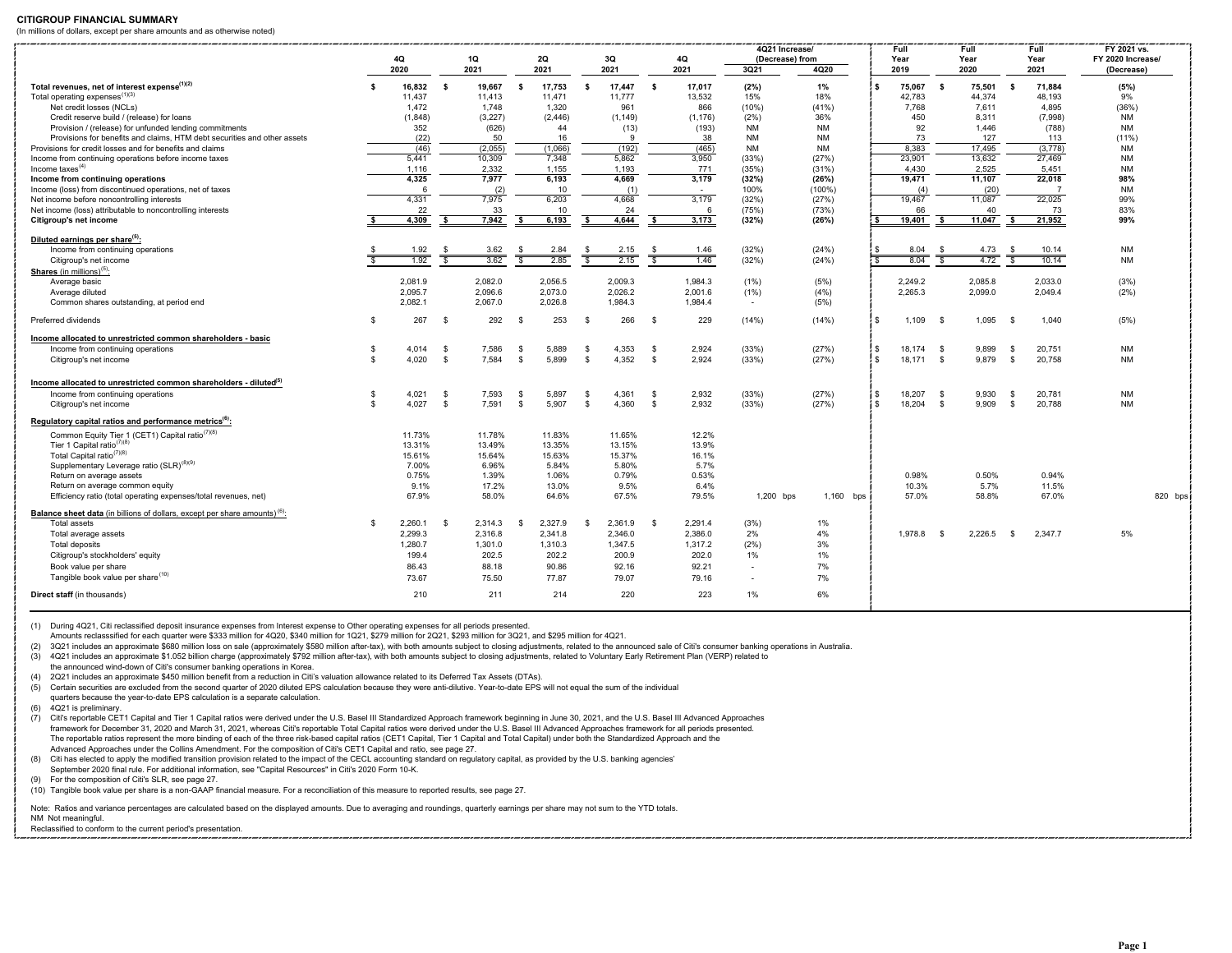### **CITIGROUP CONSOLIDATED STATEMENT OF INCOME**

(In millions of dollars)

|                                                                       | 4Q<br>2020   |                | 1Q<br>2021 |          |    | <b>2Q</b><br>2021 | 3Q<br>2021   | 4Q<br>2021 |                          | <b>3Q21</b>    | 4Q21 Increase/<br>(Decrease) from<br>4Q20 |              | Full<br>Year<br>2019 | Full<br>Year<br>2020 |              | Full<br>Year<br>2021 | FY 2021 vs.<br>FY 2020 Increase/<br>(Decrease) |
|-----------------------------------------------------------------------|--------------|----------------|------------|----------|----|-------------------|--------------|------------|--------------------------|----------------|-------------------------------------------|--------------|----------------------|----------------------|--------------|----------------------|------------------------------------------------|
| <b>Revenues</b>                                                       |              |                |            |          |    |                   |              |            |                          |                |                                           |              |                      |                      |              |                      |                                                |
| Interest revenue                                                      | $\mathbf{s}$ | 13.047         | -S         | 12,534   | \$ | 12,463            | \$<br>12.650 | s.         | 12,828                   | 1%             | (2%)                                      | $\mathbb{S}$ | 76,510               | \$<br>58,089         | $\mathbb{S}$ | 50,475               | (13%)                                          |
| Interest expense <sup>(1)</sup>                                       |              | 2,231          |            | 2,028    |    | 1,985             | 1,959        |            | 2,009                    | 3%             | (10%)                                     |              | 28,382               | 13,338               |              | 7,981                | (40%)                                          |
| Net interest income (NII)                                             |              | 10,816         |            | 10,506   |    | 10,478            | 10,691       |            | 10,819                   | 1%             |                                           |              | 48,128               | 44,751               |              | 42,494               | (5%)                                           |
|                                                                       |              |                |            |          |    |                   |              |            |                          |                |                                           |              |                      |                      |              |                      |                                                |
| Commissions and fees                                                  |              | 2,678          |            | 3,670    |    | 3,374             | 3,399        |            | 3,229                    | (5%)           | 21%                                       |              | 11,746               | 11,385               |              | 13,672               | 20%                                            |
| Principal transactions                                                |              | 1,959          |            | 3,913    |    | 2,304             | 2,233        |            | 1,704                    | (24%)          | (13%)                                     |              | 8,892                | 13,885               |              | 10,154               | (27%)                                          |
| Administrative and other fiduciary fees                               |              | 907            |            | 961      |    | 1,022             | 1,007        |            | 953                      | (5%)           | 5%                                        |              | 3,411                | 3,472                |              | 3,943                | 14%                                            |
| Realized gains (losses) on investments                                |              | 272            |            | 401      |    | 137               | 117          |            | 10                       | $(91\%)$       | (96%)                                     |              | 1,474                | 1,756                |              | 665                  | (62%)                                          |
| Impairment losses on investments and other assets                     |              | (11)           |            | (69)     |    | (13)              | (30)         |            | (97)                     | NM             | <b>NM</b>                                 |              | (32)                 | (165)                |              | (209)                | (27%)                                          |
| Provision for credit losses on AFS debt securities <sup>(2)</sup>     |              | $\overline{1}$ |            |          |    | ٠.                | (1)          |            | $\overline{1}$           | <b>NM</b>      |                                           |              |                      | (3)                  |              | $\sim$               | 100%                                           |
| Other revenue (loss)                                                  |              | 210            |            | 285      |    | 451               | 31           |            | 398                      | <b>NM</b>      | 90%                                       |              | 1,448                | 420                  |              | 1,165                | NM                                             |
| Total non-interest revenues                                           |              | 6,016          |            | 9,161    |    | 7,275             | 6,756        |            | 6,198                    | (8%)           | 3%                                        |              | 26,939               | 30,750               |              | 29,390               | (4% )                                          |
| Total revenues, net of interest expense                               |              | 16.832         |            | 19,667   |    | 17,753            | 17.447       |            | 17,017                   | (2%)           | 1%                                        |              | 75,067               | 75,501               |              | 71,884               | (5%)                                           |
|                                                                       |              |                |            |          |    |                   |              |            |                          |                |                                           |              |                      |                      |              |                      |                                                |
| Provisions for credit losses and for benefits and claims              |              |                |            |          |    |                   |              |            |                          |                |                                           |              |                      |                      |              |                      |                                                |
| Net credit losses                                                     |              | 1,472          |            | 1,748    |    | 1,320             | 961          |            | 866                      | (10%)          | (41%)                                     |              | 7,768                | 7,611                |              | 4,895                | (36%)                                          |
| Credit reserve build / (release) for loans                            |              | (1, 848)       |            | (3, 227) |    | (2, 446)          | (1, 149)     |            | (1, 176)                 | (2%)           | 36%                                       |              | 450                  | 8,311                |              | (7,998)              | NM                                             |
| Provision for credit losses on loans                                  |              | (376)          |            | (1, 479) |    | (1, 126)          | (188)        |            | (310)                    | (65%)          | 18%                                       |              | 8,218                | 15,922               |              | (3, 103)             | <b>NM</b>                                      |
| Provision for credit losses on held-to-maturity (HTM) debt securities |              | (14)           |            | (11)     |    |                   | (10)         |            | 14                       | <b>NM</b>      | <b>NM</b>                                 |              |                      | $\overline{7}$       |              | (3)                  | <b>NM</b>                                      |
| Provision for credit losses on other assets                           |              | (24)           |            | 9        |    | (3)               | (3)          |            | (3)                      | $\blacksquare$ | 88%                                       |              |                      | $\overline{7}$       |              |                      | $(100\%)$                                      |
| Policyholder benefits and claims                                      |              | 16             |            | 52       |    | 15                | 22           |            | 27                       | 23%            | 69%                                       |              | 73                   | 113                  |              | 116                  | 3%                                             |
| Provision for credit losses on unfunded lending commitments           |              | 352            |            | (626)    |    | 44                | (13)         |            | (193)                    | <b>NM</b>      | <b>NM</b>                                 |              | 92                   | 1,446                |              | (788)                | <b>NM</b>                                      |
| Total provisions for credit losses and for benefits and claims        |              | (46)           |            | (2,055)  |    | (1,066)           | (192)        |            | (465)                    | <b>NM</b>      | <b>NM</b>                                 |              | 8,383                | 17,495               |              | (3, 778)             | <b>NM</b>                                      |
| <b>Operating expenses</b>                                             |              |                |            |          |    |                   |              |            |                          |                |                                           |              |                      |                      |              |                      |                                                |
| Compensation and benefits                                             |              | 5,341          |            | 6,001    |    | 5,982             | 6,058        |            | 7,093                    | 17%            | 33%                                       |              | 21,433               | 22,214               |              | 25,134               | 13%                                            |
| Premises and equipment                                                |              | 631            |            | 576      |    | 558               | 560          |            | 620                      | 11%            | (2%)                                      |              | 2,328                | 2,333                |              | 2,314                | (1%)                                           |
| Technology / communication                                            |              | 2,028          |            | 1,852    |    | 1,895             | 1,997        |            | 2,084                    | 4%             | 3%                                        |              | 7,077                | 7,383                |              | 7,828                | 6%                                             |
| Advertising and marketing                                             |              | 352            |            | 270      |    | 340               | 402          |            | 478                      | 19%            | 36%                                       |              | 1,516                | 1,217                |              | 1,490                | 22%                                            |
| Other operating $(1)$                                                 |              | 3,085          |            | 2,714    |    | 2,696             | 2,760        |            | 3,257                    | 18%            | 6%                                        |              | 10,429               | 11,227               |              | 11,427               | 2%                                             |
| <b>Total operating expenses</b>                                       |              | 11,437         |            | 11,413   |    | 11,471            | 11,777       |            | 13,532                   | 15%            | 18%                                       |              | 42,783               | 44,374               |              | 48,193               | 9%                                             |
|                                                                       |              |                |            |          |    |                   |              |            |                          |                |                                           |              |                      |                      |              |                      |                                                |
| Income from continuing operations before income taxes                 |              | 5,441          |            | 10,309   |    | 7,348             | 5,862        |            | 3,950                    | (33%)          | (27%)                                     |              | 23,901               | 13,632               |              | 27,469               | NM                                             |
| Provision for income taxes <sup>(3)</sup>                             |              | 1,116          |            | 2,332    |    | 1,155             | 1,193        |            | 771                      | (35%)          | (31%)                                     |              | 4,430                | 2,525                |              | 5,451                | NM                                             |
|                                                                       |              |                |            |          |    |                   |              |            |                          |                |                                           |              |                      |                      |              |                      |                                                |
| Income (loss) from continuing operations                              |              | 4,325          |            | 7,977    |    | 6,193             | 4,669        |            | 3,179                    | (32%)          | (26%)                                     |              | 19,471               | 11,107               |              | 22,018               | 98%                                            |
| <b>Discontinued operations</b>                                        |              |                |            |          |    |                   |              |            |                          |                |                                           |              |                      |                      |              |                      |                                                |
| Income (loss) from discontinued operations                            |              | 6              |            | (2)      |    | 10                | (1)          |            | $\overline{\phantom{a}}$ | 100%           | $(100\%)$                                 |              | (31)                 | (20)                 |              | $\overline{7}$       | <b>NM</b>                                      |
| Provision (benefit) for income taxes                                  |              |                |            |          |    |                   |              |            |                          |                |                                           |              | (27)                 |                      |              |                      |                                                |
| Income (loss) from discontinued operations, net of taxes              |              | 6              |            | (2)      |    | 10                | (1)          |            | $\overline{\phantom{a}}$ | 100%           | $(100\%)$                                 |              | (4)                  | (20)                 |              | $\overline{7}$       | <b>NM</b>                                      |
| Net income before noncontrolling interests                            |              | 4,331          |            | 7,975    |    | 6,203             | 4,668        |            | 3,179                    | (32%)          | (27%)                                     |              | 19,467               | 11,087               |              | 22,025               | 99%                                            |
| Net income (loss) attributable to noncontrolling interests            |              | 22             |            | 33       |    | 10                | 24           |            | 6                        | (75%)          | (73%)                                     |              | 66                   | 40                   |              | 73                   | 83%                                            |
| Citigroup's net income                                                | -S           | 4,309          | -S         | 7,942    | S. | 6,193             | \$<br>4,644  | - \$       | 3,173                    | (32%)          | (26%)                                     | s.           | 19,401               | \$<br>11,047         | s.           | 21,952               | 99%                                            |
|                                                                       |              |                |            |          |    |                   |              |            |                          |                |                                           |              |                      |                      |              |                      |                                                |

(1) See footnote 1 on page 1. (2) In accordance with ASC 326. (3) See footnote 4 on page 1.

NM Not meaningful. Reclassified to conform to the current period's presentation.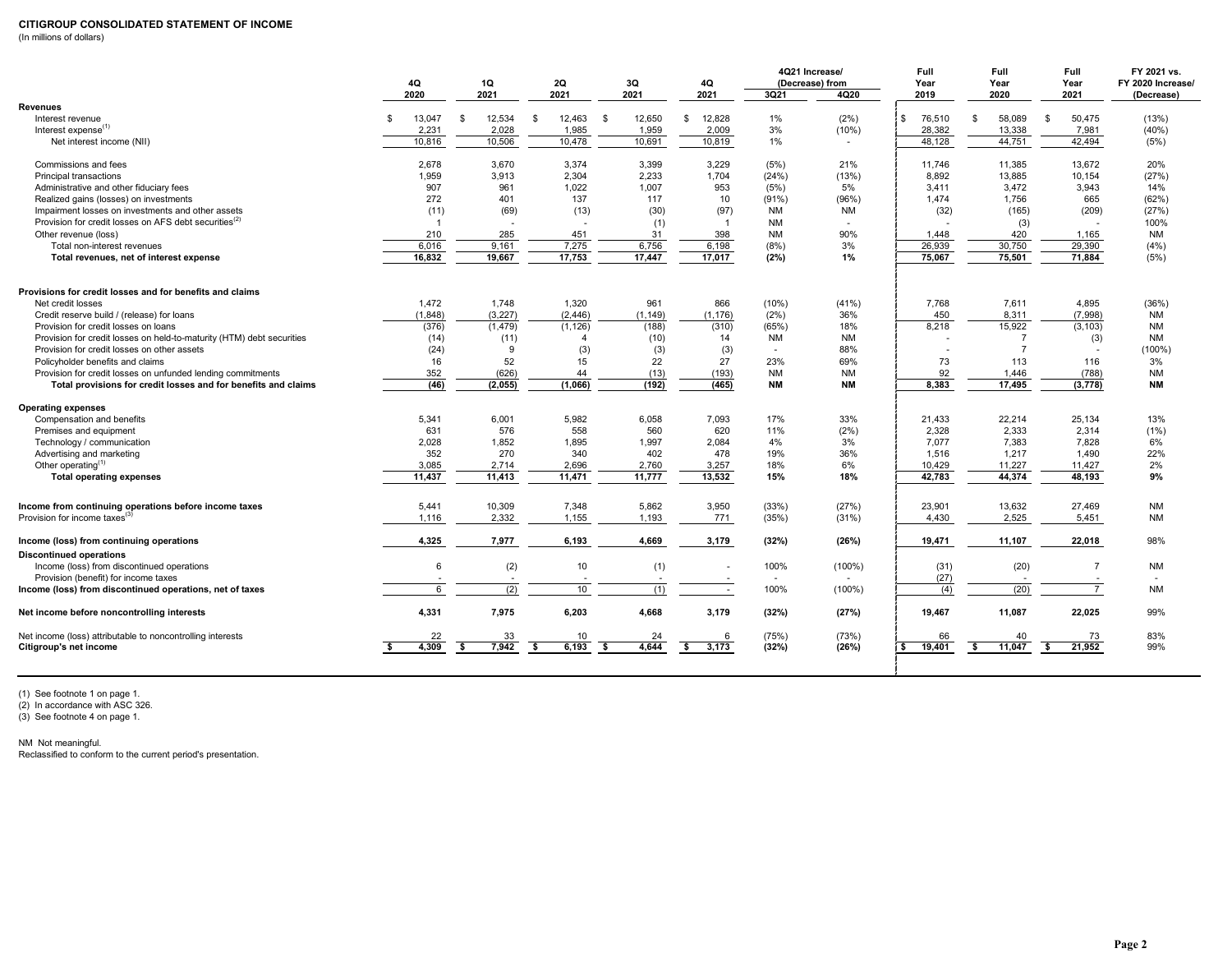### **CITIGROUP CONSOLIDATED BALANCE SHEET**

(In millions of dollars)

|                                                                                |     | December 31, |     | March 31, |      | <b>June 30,</b> |     | September 30, |    | December 31, |                          | 4Q21 Increase/<br>(Decrease) from |
|--------------------------------------------------------------------------------|-----|--------------|-----|-----------|------|-----------------|-----|---------------|----|--------------|--------------------------|-----------------------------------|
|                                                                                |     | 2020         |     | 2021      |      | 2021            |     | 2021          |    | $2021^{(1)}$ | 3Q21                     | 4Q20                              |
| Assets                                                                         |     |              |     |           |      |                 |     |               |    |              |                          |                                   |
| Cash and due from banks (including segregated cash and other deposits)         | \$  | 26,349       | \$  | 26,204    | \$   | 27,117          | \$  | 28,906        | \$ | 27,515       | (5%)                     | 4%                                |
| Deposits with banks, net of allowance                                          |     | 283,266      |     | 298,478   |      | 272,121         |     | 294,902       |    | 234,518      | (20%)                    | (17%)                             |
| Securities borrowed and purchased under agreements to resell, net of allowance |     | 294,712      |     | 315,072   |      | 309,047         |     | 337,696       |    | 327,288      | (3%)                     | 11%                               |
| Brokerage receivables, net of allowance                                        |     | 44,806       |     | 60,465    |      | 61,138          |     | 59,487        |    | 54,340       | (9%)                     | 21%                               |
| Trading account assets                                                         |     | 375,079      |     | 360,659   |      | 370,950         |     | 342,914       |    | 331,945      | (3%)                     | $(11\%)$                          |
| Investments                                                                    |     |              |     |           |      |                 |     |               |    |              |                          |                                   |
| Available-for-sale debt securities, net of allowance                           |     | 335.084      |     | 304.036   |      | 302.977         |     | 295.573       |    | 288.522      | (2%)                     | (14%)                             |
| Held-to-maturity debt securities, net of allowance                             |     | 104,943      |     | 161,742   |      | 176.742         |     | 198,056       |    | 216.963      | 10%                      | <b>NM</b>                         |
| Equity securities                                                              |     | 7,332        |     | 7,181     |      | 7,344           |     | 7,220         |    | 7,337        | 2%                       | ÷.                                |
| Total investments                                                              |     | 447,359      |     | 472,959   |      | 487,063         |     | 500,849       |    | 512,822      | 2%                       | 15%                               |
| Loans, net of unearned income                                                  |     |              |     |           |      |                 |     |               |    |              |                          |                                   |
| Consumer                                                                       |     | 288,839      |     | 274,034   |      | 275,895         |     | 264,250       |    | 271,236      | 3%                       | (6%)                              |
| Corporate                                                                      |     | 387,044      |     | 391,954   |      | 400,939         |     | 400,514       |    | 396,531      | (1%)                     | 2%                                |
| Loans, net of unearned income                                                  |     | 675,883      |     | 665,988   |      | 676,834         |     | 664,764       |    | 667,767      | $\sim$                   | (1%)                              |
| Allowance for credit losses on loans (ACLL)                                    |     | (24, 956)    |     | (21, 638) |      | (19, 238)       |     | (17, 715)     |    | (16, 455)    | 7%                       | 34%                               |
| Total loans, net                                                               |     | 650,927      |     | 644,350   |      | 657,596         |     | 647,049       |    | 651,312      | 1%                       |                                   |
| Goodwill                                                                       |     | 22,162       |     | 21,905    |      | 22,060          |     | 21,573        |    | 21,299       | (1%)                     | (4%)                              |
| Intangible assets (including MSRs)                                             |     | 4,747        |     | 4,741     |      | 4,687           |     | 4,553         |    | 4,495        | (1%)                     | (5%)                              |
| Other assets, net of allowance                                                 |     | 110,683      |     | 109,433   |      | 116,089         |     | 123,947       |    | 125,879      | 2%                       | 14%                               |
| <b>Total assets</b>                                                            | s.  | 2,260,090    | \$  | 2,314,266 | - \$ | 2,327,868       | \$  | 2,361,876     | \$ | 2,291,413    | (3%)                     | 1%                                |
|                                                                                |     |              |     |           |      |                 |     |               |    |              |                          |                                   |
| Liabilities                                                                    |     |              |     |           |      |                 |     |               |    |              |                          |                                   |
| Non-interest-bearing deposits in U.S. offices                                  | \$  | 126,942      | \$  | 138,192   | \$   | 149,373         | \$  | 145,103       | \$ | 158,552      | 9%                       | 25%                               |
| Interest-bearing deposits in U.S. offices                                      |     | 503,213      |     | 497,335   |      | 485,589         |     | 567,902       |    | 543,283      | (4%)                     | 8%                                |
| Total U.S. deposits                                                            |     | 630.155      |     | 635.527   |      | 634.962         |     | 713.005       |    | 701.835      | (2%)                     | 11%                               |
| Non-interest-bearing deposits in offices outside the U.S.                      |     | 100,543      |     | 101,662   |      | 101,723         |     | 94,016        |    | 97,270       | 3%                       | (3%)                              |
| Interest-bearing deposits in offices outside the U.S.                          |     | 549,973      |     | 563,786   |      | 573,596         |     | 540,507       |    | 518,125      | (4%)                     | (6%)                              |
| Total international deposits                                                   |     | 650,516      |     | 665,448   |      | 675,319         |     | 634,523       |    | 615,395      | (3%)                     | (5%)                              |
|                                                                                |     |              |     |           |      |                 |     |               |    |              |                          |                                   |
| <b>Total deposits</b>                                                          |     | 1,280,671    |     | 1,300,975 |      | 1,310,281       |     | 1,347,528     |    | 1,317,230    | (2%)                     | 3%                                |
| Securities loaned and sold under agreements to resell                          |     | 199,525      |     | 219,168   |      | 221,817         |     | 209,184       |    | 191,285      | (9%)                     | (4%)                              |
| Brokerage payables                                                             |     | 50,484       |     | 60,907    |      | 59,416          |     | 60,501        |    | 61,430       | 2%                       | 22%                               |
| Trading account liabilities                                                    |     | 168,027      |     | 179,117   |      | 174,706         |     | 179,286       |    | 161,529      | (10%)                    | (4% )                             |
| Short-term borrowings                                                          |     | 29,514       |     | 32,087    |      | 31,462          |     | 29,683        |    | 27,973       | (6%)                     | (5%)                              |
| Long-term debt                                                                 |     | 271,686      |     | 256,335   |      | 264,575         |     | 258,274       |    | 254,374      | (2%)                     | (6%)                              |
| Other liabilities $(2)$                                                        |     | 59,983       |     | 62,404    |      | 62,701          |     | 75,810        |    | 74,920       | (1%)                     | 25%                               |
| <b>Total liabilities</b>                                                       | s.  | 2,059,890    | \$  | 2,110,993 | - \$ | 2,124,958       | s.  | 2,160,266     | \$ | 2,088,741    | (3%)                     | 1%                                |
|                                                                                |     |              |     |           |      |                 |     |               |    |              |                          |                                   |
| Equity                                                                         |     |              |     |           |      |                 |     |               |    |              |                          |                                   |
| Stockholders' equity                                                           |     |              |     |           |      |                 |     |               |    |              |                          |                                   |
| Preferred stock                                                                | \$  | 19,480       | \$  | 20,280    | \$   | 17,995          | \$  | 17,995        | \$ | 18,995       | 6%                       | (2%)                              |
| Common stock                                                                   |     | 31           |     | 31        |      | 31              |     | 31            |    | 31           | ٠                        |                                   |
| Additional paid-in capital                                                     |     | 107.846      |     | 107.694   |      | 107.820         |     | 107,922       |    | 108,003      |                          |                                   |
| Retained earnings                                                              |     | 168,272      |     | 174,816   |      | 179,686         |     | 183,024       |    | 184,948      | 1%                       | 10%                               |
| Treasury stock, at cost                                                        |     | (64, 129)    |     | (65, 261) |      | (68, 253)       |     | (71, 246)     |    | (71, 240)    | $\blacksquare$           | $(11\%)$                          |
|                                                                                |     |              |     |           |      | (35, 120)       |     |               |    |              | (5%)                     |                                   |
| Accumulated other comprehensive income (loss) (AOCI) <sup>(3)</sup>            |     | (32,058)     |     | (35,011)  |      |                 |     | (36, 851)     |    | (38, 765)    |                          | (21%)                             |
| <b>Total common equity</b>                                                     | -\$ | 179,962      | -\$ | 182,269   | \$   | 184,164         | -\$ | 182,880       | \$ | 182,977      | $\overline{\phantom{a}}$ | 2%                                |
| Total Citigroup stockholders' equity                                           | \$  | 199,442      | \$  | 202,549   | -\$  | 202,159         | \$  | 200,875       | \$ | 201,972      | 1%                       | 1%                                |
| Noncontrolling interests                                                       |     | 758          |     | 724       |      | 751             |     | 735           |    | 700          | (5%)                     | (8%)                              |
| <b>Total equity</b>                                                            |     | 200,200      |     | 203,273   |      | 202,910         |     | 201,610       |    | 202,672      | 1%                       | 1%                                |
|                                                                                | s.  | 2,260,090    | \$  | 2,314,266 | - \$ | 2,327,868       | \$  | 2,361,876     | s. | 2,291,413    | (3%)                     | 1%                                |
| <b>Total liabilities and equity</b>                                            |     |              |     |           |      |                 |     |               |    |              |                          |                                   |

(1) Preliminary.

(2) Includes allowance for credit losses for unfunded lending commitments. See page 23 for amounts by period.

(3) September 30, 2021 and December 31, 2021, include an approximate \$475 million (after-tax) currency translation adjustment (CTA) loss (net of hedges) associated with its consumer banking operations in Australia (see footnote 2 on page 1). The transaction generated a pretax loss on sale of approximately \$680 million upon classification to held-for-sale (\$580 million after-tax), with both amounts subject to closing adjustments. The loss on sale primarily reflects the impact of a pretax \$625 million CTA loss (net of hedges) (\$475 million after-tax) already reflected in the Accumulated Other Comprehensive Income (AOCI) component of equity. Upon closing, the CTA-related balance will be removed from the AOCI component of equity, resulting in a neutral impact from CTA to Citi's Common Equity Tier 1 Capital.

NM Not meaningful.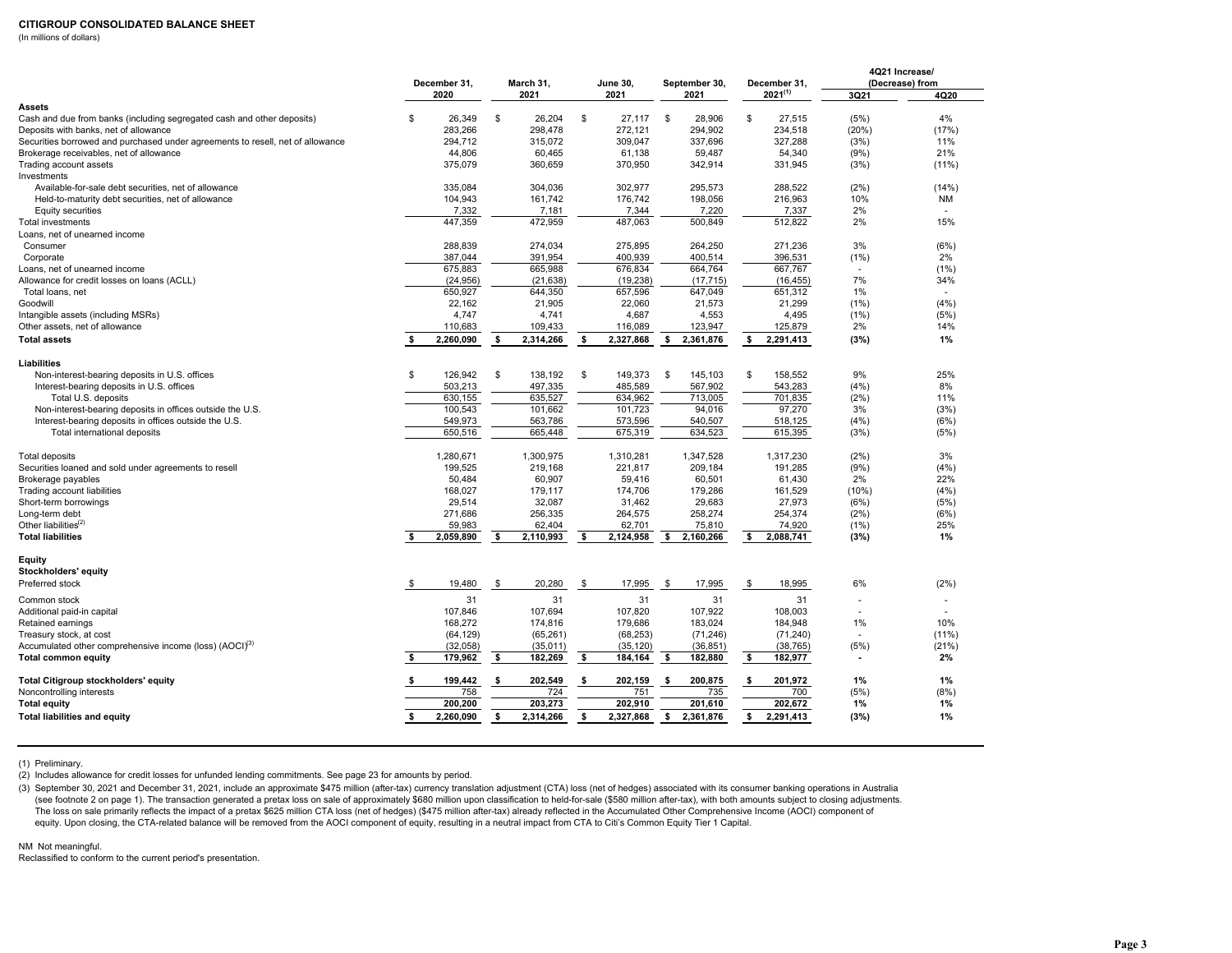### **SEGMENT DETAIL**

**NET REVENUES(1)**

(In millions of dollars)

|                                                     | 4Q<br>2020              | 1Q<br>2021              |      | 2Q<br>2021              | 3Q<br>2021              | 4Q<br>2021              | 4Q21 Increase/<br>3Q21 | (Decrease) from<br>4Q20 | Full<br>Year<br>2019     | Full<br>Year<br>2020     | Full<br>Year<br>2021     | FY 2021 vs.<br>FY 2020 Increase/<br>(Decrease) |
|-----------------------------------------------------|-------------------------|-------------------------|------|-------------------------|-------------------------|-------------------------|------------------------|-------------------------|--------------------------|--------------------------|--------------------------|------------------------------------------------|
| <b>Institutional Clients Group</b><br>North America | 3,412                   | 4,979                   | - 35 | 3.780                   | 4,214                   | 3,775                   | (10%)                  | 11%                     | 13,603                   | 17,476                   | 16,748                   | (4% )                                          |
| <b>EMEA</b><br>Latin America<br>Asia                | 2,926<br>1,110<br>2,059 | 3.777<br>1.172<br>2,525 |      | 3,303<br>1,208<br>2,286 | 3.148<br>1,295<br>2,330 | 2,866<br>1,271<br>1,958 | (9%)<br>(2%)<br>(16%   | (2%)<br>15%<br>(5%      | 12,157<br>5.275<br>8,789 | 13,041<br>4,981<br>9,590 | 13,094<br>4,946<br>9,099 | (1%)<br>(5%)                                   |
| Total                                               | 9,507                   | 12,453                  |      | 10,577                  | 10,987                  | 9,870                   | (10%)                  | 4%                      | 39,824                   | 45,088                   | 43,887                   | (3%)                                           |
| <b>Global Consumer Banking</b>                      |                         |                         |      |                         |                         |                         |                        |                         |                          |                          |                          |                                                |
| North America                                       | 4,695                   | 4,469                   |      | 4,231                   | 4,369                   | 4,412                   | 1%                     | (6%)                    | 20,460                   | 19,284                   | 17,481                   | (9%)                                           |
| Latin America<br>Asia $^{(2)(3)}$                   | 1,122<br>1,588          | 1,033<br>1,636          |      | 1,078<br>1,596          | 1,064<br>915            | 1,075<br>1,452          | 1%<br>59%              | (4% )<br>(9%            | 5,334<br>7,427           | 4,466<br>6,592           | 4,250<br>5,599           | (5%)<br>(15%)                                  |
| Total                                               | 7,405                   | 7.138                   |      | 6.905                   | 6,348                   | 6,939                   | 9%                     | (6%)                    | 33,221                   | 30,342                   | 27,330                   | (10%)                                          |
| Corporate / Other                                   | (80)                    | 76                      |      | 271                     | 112                     | 208                     | 86%                    | <b>NM</b>               | 2,022                    | 71                       | 667                      | <b>NM</b>                                      |
| Total net revenues                                  | 16,832                  | 19,667                  |      | 17,753                  | 17,447<br>- 55          | 17,017                  | (2%)                   | 1%                      | 75,067                   | 75,501                   | 71,884                   | (5%)                                           |

(1) See footnote 1 on page 1.<br>(2) Asia GCB includes the results of operations of GCB activities in certain EMEA countries for all periods presented.<br>(3) See footnote 2 on page 1.

NM Not meaningful.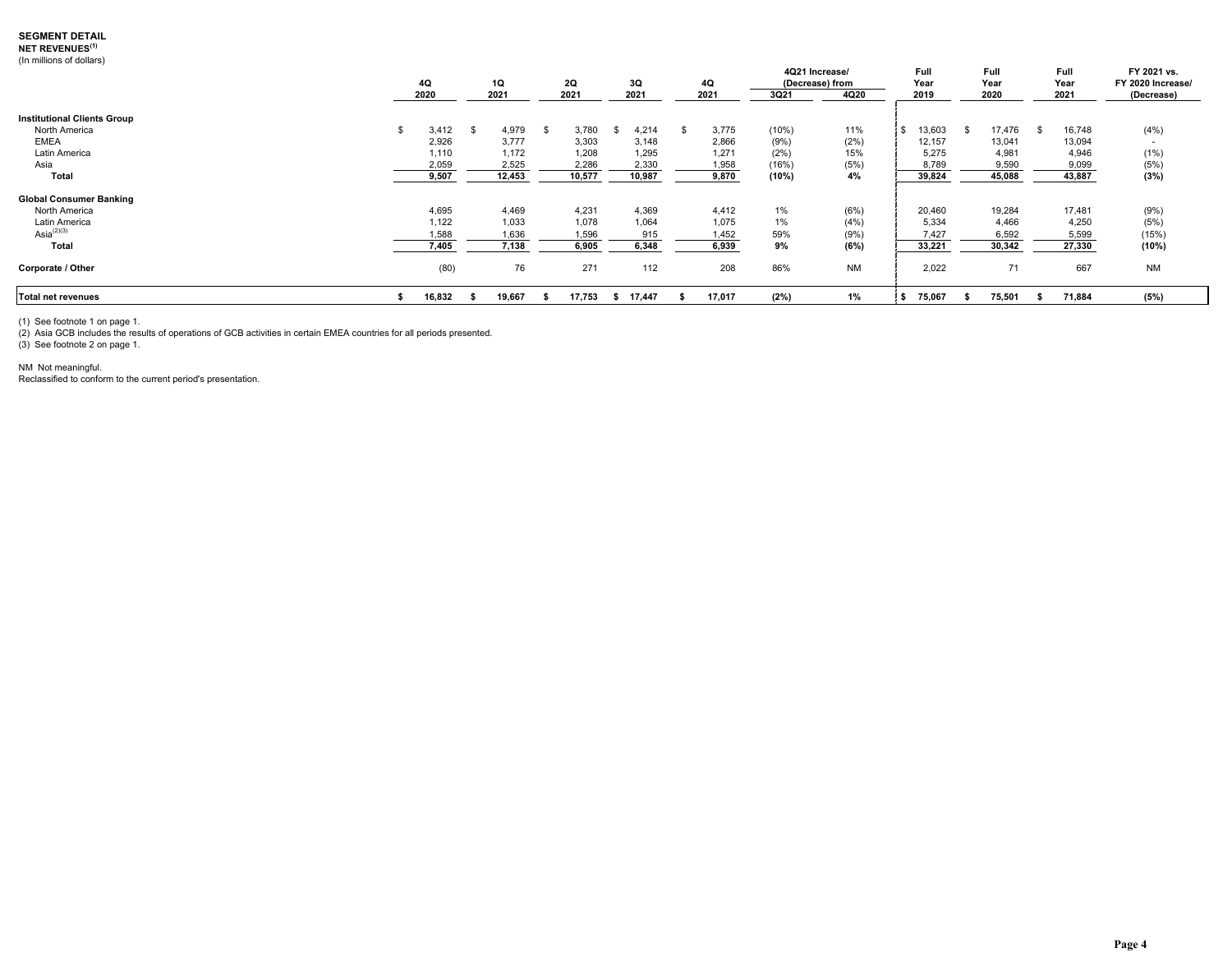### **SEGMENT DETAIL**

### **INCOME**

|  | (In millions of dollars) |  |  |
|--|--------------------------|--|--|
|--|--------------------------|--|--|

| 4Q<br>1Q<br>2Q<br>3Q<br>(Decrease) from<br>Year<br>4Q<br>2020<br>2021<br>2021<br>2021<br>2021<br>3Q21<br>4Q20<br>2019<br>Income (loss) from continuing operations <sup>(2)</sup> | Year<br>2020   |          | Year              | FY 2020 Increase/ |
|----------------------------------------------------------------------------------------------------------------------------------------------------------------------------------|----------------|----------|-------------------|-------------------|
|                                                                                                                                                                                  |                |          |                   |                   |
|                                                                                                                                                                                  |                |          | 2021              | (Decrease)        |
| <b>Institutional Clients Group</b>                                                                                                                                               |                |          |                   |                   |
| North America<br>\$<br>801<br>1,253<br>854<br>5%<br>\$<br>3,407<br>\$<br>2,779<br>- \$<br>\$<br>- \$<br>895<br>12%                                                               | \$             | 3,310    | - \$<br>5,781     | 75%               |
| <b>EMEA</b><br>(33%)<br>891<br>1,466<br>1,156<br>1,035<br>690<br>(23%)<br>3,836                                                                                                  |                | 3,280    | 4,347             | 33%               |
| 645<br>597<br>665<br>522<br>Latin America<br>963<br>(22%)<br>(46%)<br>2,101                                                                                                      |                | 1,390    | 2,429             | 75%               |
| 3.432<br>Asia<br>645<br>1.048<br>823<br>889<br>446<br>(50%)<br>(31%)                                                                                                             |                | 3.573    | 3,206             | $(10\%)$          |
| 3,300<br>2,553<br>(23%)<br>5,938<br>3,829<br>3,443<br>(26%)<br>12,776<br>Total                                                                                                   | 11,553         |          | 15,763            | 36%               |
| <b>Global Consumer Banking</b>                                                                                                                                                   |                |          |                   |                   |
| North America<br>968<br>1.857<br>1,309<br>1.448<br>1,320<br>36%<br>3,157<br>(9%)                                                                                                 |                | (46)     | 5,934             | <b>NM</b>         |
| Latin America<br>166<br>52<br>352<br>228<br>(27%)<br>885<br>166<br>$\overline{\phantom{a}}$                                                                                      |                | 241      | 798               | <b>NM</b>         |
| Asia <sup>(3)(4)(5)</sup><br>98<br>262<br>171<br>(342)<br><b>NM</b><br>1,537<br>(777)<br>NM                                                                                      |                | 468      | (686)             | <b>NM</b>         |
| 1,232<br>2,171<br>1,832<br>1,334<br><b>Total</b><br>709<br>(47%)<br>(42%)<br>5.579                                                                                               |                | 663      | 6,046             | <b>NM</b>         |
| (207)<br>(132)<br>532<br>(108)<br>(83)<br>23%<br>60%<br>Corporate / Other<br>1,116                                                                                               |                | (1, 109) | 209               | <b>NM</b>         |
|                                                                                                                                                                                  |                |          |                   |                   |
| Income from continuing operations<br>(26%)<br>4,325<br>7,977<br>6,193<br>4,669<br>3,179<br>(32%)<br>\$<br>19,471<br>s.<br>- \$<br>-S<br>- \$<br>- \$                             | 11,107<br>- \$ |          | 22,018<br>- \$    | 98%               |
| (2)<br>10<br>(1)<br>100%<br>$(100\%)$<br>(4)<br><b>Discontinued operations</b><br>6<br>٠                                                                                         |                | (20)     | $\overline{7}$    | <b>NM</b>         |
| 22<br>33<br>10<br>24<br>(75%)<br>(73%)<br>66<br>Net income attributable to noncontrolling interests<br>6                                                                         |                | 40       | 73                | 83%               |
| 4,309<br>(32%)<br>(26%)<br><b>Net income</b><br>7,942<br>6,193<br>4,644<br>3,173<br>19,401<br>s.<br>- \$<br>-S<br>- \$<br>-S<br>\$                                               | 11,047<br>-S   |          | 21,952<br>- \$    | 99%               |
| Average assets (in billions)                                                                                                                                                     |                |          |                   |                   |
| 1,262<br>1,268<br>North America<br>\$<br>\$<br>1,261<br>S.<br>1,265<br>\$<br>-S<br>1,285<br>$1\%$<br>2%<br>\$<br>1,034                                                           | \$             | 1,220    | 1,270<br><b>S</b> | 4%                |
| EMEA <sup>(3)</sup><br>434<br>453<br>451<br>474<br>5%<br>13%<br>363<br>419                                                                                                       |                | 405      | 453               | 12%               |
| Latin America<br>129<br>124<br>125<br>127<br>127<br>(2%)<br>129<br>$\sim$                                                                                                        |                | 129      | 126               | (2%)              |
| Asi $a^{(3)}$<br>393<br>407<br>400<br>404<br>402<br>2%<br>356<br>$\overline{\phantom{a}}$                                                                                        |                | 379      | 403               | 6%                |
| 2%<br>Corporate / Other<br>96<br>99<br>96<br>98<br>2%<br>97<br>91                                                                                                                |                | 94       | 96                | 2%                |
| 2%<br>4%<br>2,299<br>2,317<br>2,342<br>1,979<br>Total<br>-S<br>s.<br>- \$<br>2,346<br>2,386<br>s.<br>\$                                                                          | \$             | 2,227    | 2,348<br>- \$     | 5%                |
| Return on average assets (ROA) on net income (loss)                                                                                                                              |                |          |                   |                   |
| 0.72%<br>0.69%<br>North America<br>0.56%<br>1.49%<br>0.81%<br>0.64%                                                                                                              |                | 0.27%    | 0.92%             |                   |
| EMEA <sup>(3)</sup><br>1.33%<br>1.02%<br>0.90%<br>0.57%<br>0.83%<br>1.04%                                                                                                        |                | 0.80%    | 0.94%             |                   |
| 2.28%<br>2.15%<br>Latin America<br>3.48%<br>3.05%<br>2.79%<br>2.31%                                                                                                              |                | 1.26%    | 2.56%             |                   |
| Asia $^{(3)(4)(5)}$<br>1.31%<br>1.00%<br>0.54%<br>$(0.32\%)$<br>1.39%<br>0.75%                                                                                                   |                | 1.07%    | 0.63%             |                   |
| 2.20%<br>Corporate / Other<br>$(0.84\%)$<br>(0.59%)<br>$(0.46\%)$<br>$(0.34\%)$<br>1.13%                                                                                         |                | (1.19%)  | 0.22%             |                   |
| <b>Total</b><br>1.39%<br>1.06%<br>0.79%<br>0.98%<br>0.75%<br>0.53%                                                                                                               |                | 0.50%    | 0.94%             |                   |
|                                                                                                                                                                                  |                |          |                   |                   |

(1) See footnote 1 on page 1.

(2) During the first quarter of 2021, Citi changed its cost allocations for certain recurring expenses related to investments in infrastructure, and risk and controls, attributing them from Corporate/Other to GCB and ICG. This reclassification between businesses had no impact on Citi's EBIT

or Net income for any period. Prior-period amounts have been reclassified to conform to the current period's presentation.<br>(3) Asia GCB includes the results of operations of GCB activities in certain EMEA countries for al

(4) See footnote 2 on page 1.

 $(5)$  See footnote 3 on page 1.

NM Not meaningful. Reclassified to conform to the current period's presentation.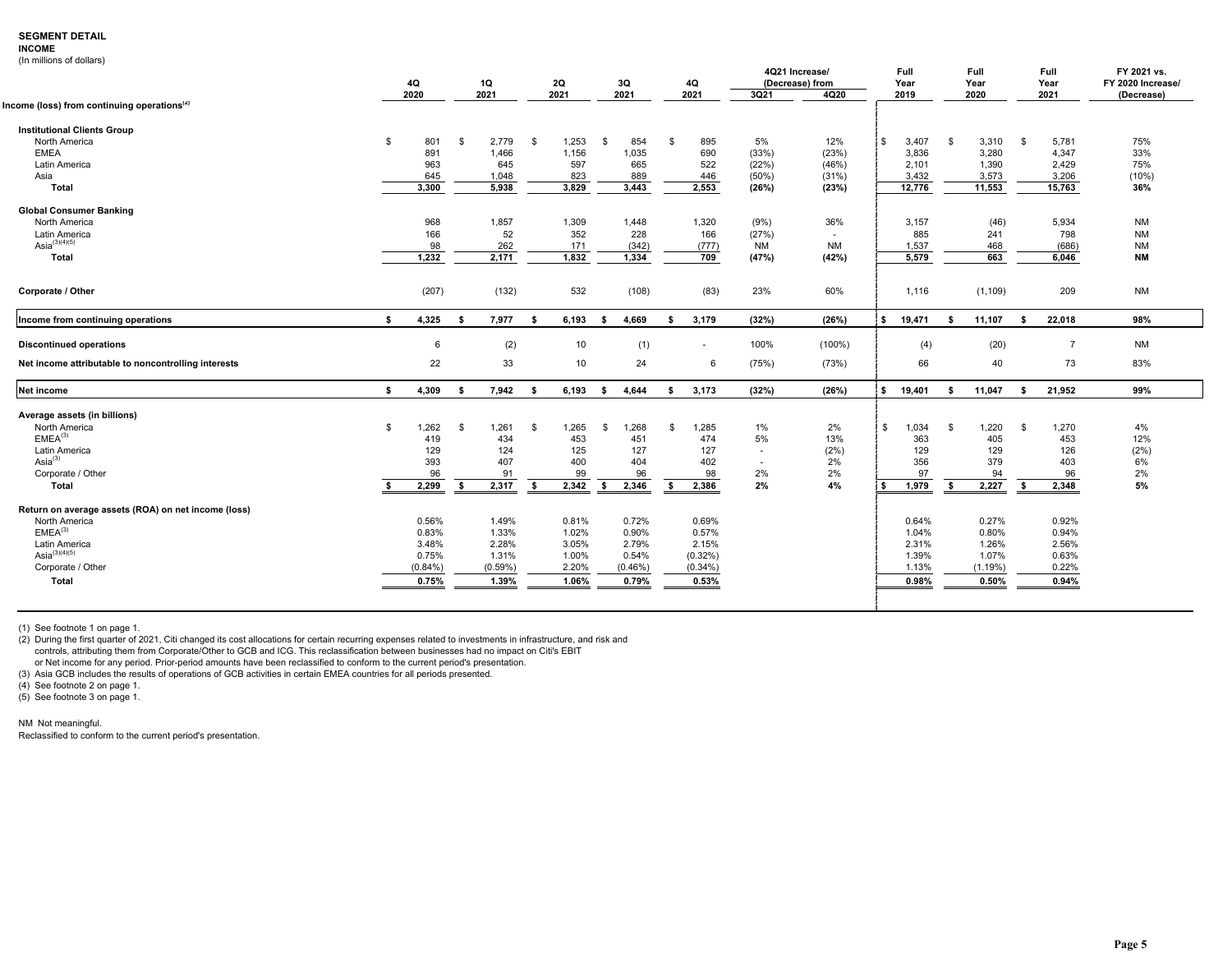### **INSTITUTIONAL CLIENTS GROUP(1)**

(In millions of dollars, except as otherwise noted)

|                                                                       |          |         |      |          |                |                           |      |       | 4Q21 Increase/  |           | Full         |          | Full   | Full                | FY 2021 vs.       |         |
|-----------------------------------------------------------------------|----------|---------|------|----------|----------------|---------------------------|------|-------|-----------------|-----------|--------------|----------|--------|---------------------|-------------------|---------|
|                                                                       |          | 4Q      | 1Q   |          | 2Q             | 3Q                        |      | 4Q    | (Decrease) from |           | Year         |          | Year   | Year                | FY 2020 Increase/ |         |
|                                                                       |          | 2020    | 2021 |          | 2021           | 2021                      |      | 2021  | 3Q21            | 4Q20      | 2019         |          | 2020   | 2021                | (Decrease)        |         |
|                                                                       |          |         |      |          |                |                           |      |       |                 |           |              |          |        |                     |                   |         |
| Commissions and fees                                                  | S        | 1,064   | \$   | 1,252    | - \$<br>1,186  | \$<br>1,160               | \$   | 1,152 | (1%)            | 8%        | 4,462<br>\$. | -S       | 4,412  | \$<br>4,750         | 8%                |         |
| Administration and other fiduciary fees                               |          | 755     |      | 814      | 865            | 845                       |      | 827   | (2%)            | 10%       | 2,756        |          | 2.877  | 3,351               | 16%               |         |
| Investment banking                                                    |          | 1.107   |      | 1.800    | 1.575          | 1.692                     |      | 1.674 | (1%)            | 51%       | 4.440        |          | 5.009  | 6.741               | 35%               |         |
| Principal transactions                                                |          | 1,748   |      | 3,842    | 2,213          | 2,297                     |      | 1,712 | (25%)           | (2%)      | 8,562        |          | 13,308 | 10,064              | (24%)             |         |
| Other                                                                 |          | 247     |      | 360      | 324            | 609                       |      | 91    | (85%)           | (63%)     | 1,829        |          | 1,149  | 1,384               | 20%               |         |
| Total non-interest revenue                                            |          | 4,921   |      | 8,068    | 6,163          | 6,603                     |      | 5,456 | (17%)           | 11%       | 22,049       |          | 26,755 | 26,290              | (2%)              |         |
| Net interest income (including dividends) <sup>(2)</sup>              |          | 4,586   |      | 4,385    | 4,414          | 4,384                     |      | 4,414 | 1%              | (4% )     | 17,775       |          | 18,333 | 17,597              | (4% )             |         |
| Total revenues, net of interest expense                               |          | 9,507   |      | 12,453   | 10,577         | 10,987                    |      | 9,870 | (10%)           | 4%        | 39,824       |          | 45,088 | 43,887              | (3%)              |         |
| Total operating expenses <sup>(2)</sup>                               |          | 6,269   |      | 6,541    | 6,454          | 6,599                     |      | 6.919 | 5%              | 10%       | 22,961       |          | 24,617 | 26,513              | 8%                |         |
| Net credit losses on loans                                            |          | 210     |      | 186      | 89             | 40                        |      | 81    | <b>NM</b>       | (61%)     | 394          |          | 987    | 396                 | (60%              |         |
|                                                                       |          |         |      |          |                | (65)                      |      | (207) | <b>NM</b>       | 87%       | 71           |          | 3,172  | (2,533)             | <b>NM</b>         |         |
| Credit reserve build / (release) for loans                            |          | (1,620) |      | (1, 312) | (949)          |                           |      |       |                 | <b>NM</b> | 98           |          |        |                     |                   |         |
| Provision for credit losses on unfunded lending commitments           |          | 352     |      | (621)    | 46             | (13)                      |      | (189) | <b>NM</b>       |           |              |          | 1,435  | (777)               | <b>NM</b>         |         |
| Provisions for credit losses for HTM debt securities and other assets |          | (23)    |      | (5)      | $\overline{4}$ | (8)                       |      | 10    | <b>NM</b>       | <b>NM</b> |              |          | 21     |                     | (95%)             |         |
| Provision for credit losses                                           |          | (1,081) |      | (1,752)  | (810)          | (46)                      |      | (305) | <b>NM</b>       | 72%       | 563          |          | 5,615  | (2,913)             | <b>NM</b>         |         |
| Income from continuing operations before taxes                        |          | 4,319   |      | 7,664    | 4,933          | 4,434                     |      | 3,256 | (27%)           | (25%      | 16,300       |          | 14,856 | 20,287              | 37%               |         |
| Income taxes                                                          |          | 1,019   |      | 1,726    | 1,104          | 991                       |      | 703   | (29%)           | (31%)     | 3,524        |          | 3,303  | 4,524               | 37%               |         |
| Income from continuing operations                                     |          | 3,300   |      | 5,938    | 3.829          | 3.443                     |      | 2,553 | (26%)           | (23%)     | 12,776       |          | 11,553 | 15,763              | 36%               |         |
| Noncontrolling interests                                              |          | 22      |      | 37       | 12             | 24                        |      | 10    | (58%)           | (55%)     | 40           |          | 50     | 83                  | 66%               |         |
| Net income                                                            | s.       | 3,278   | \$   | 5,901    | 3,817<br>-\$   | \$<br>3,419               | \$   | 2,543 | (26%)           | (22%)     | \$12,736     | \$       | 11,503 | \$<br>15,680        | 36%               |         |
| EOP assets (in billions)                                              |          | 1.730   | - \$ | 1.776    | -S<br>1.795    | \$<br>1,819               | s.   | 1.762 | (3%)            | 2%        | \$<br>1.447  | S.       | 1,730  | $\sqrt{2}$<br>1.762 | 2%                |         |
| Average assets (in billions)                                          |          | 1,756   |      | 1,787    | 1,806          | 1,809                     |      | 1,847 | 2%              | 5%        | 1,493        | -S       | 1,706  | \$<br>1,812         | 6%                |         |
| Return on average assets (ROA)                                        |          | 0.74%   |      | 1.34%    | 0.85%          | 0.75%                     |      | 0.55% |                 |           | 0.85%        |          | 0.67%  | 0.87%               |                   |         |
| Efficiency ratio                                                      |          | 66%     |      | 53%      | 61%            | 60%                       |      | 70%   | 1,000 bps       | 400 bps   | 58%          |          | 55%    | 60%                 |                   | 500 bps |
|                                                                       |          |         |      |          |                |                           |      |       |                 |           |              |          |        |                     |                   |         |
| Revenue by region                                                     |          |         |      |          |                |                           |      |       |                 |           |              |          |        |                     |                   |         |
| North America                                                         | -\$      | 3,412   | \$   | 4.979    | 3,780<br>-S    | 4.214<br>\$               | \$   | 3,775 | (10%)           | 11%       | \$13,603     | \$.      | 17,476 | \$<br>16,748        | (4% )             |         |
| <b>EMEA</b>                                                           |          | 2,926   |      | 3,777    | 3,303          | 3,148                     |      | 2,866 | (9%)            | (2%)      | 12,157       |          | 13,041 | 13,094              |                   |         |
| Latin America                                                         |          | 1,110   |      | 1,172    | 1,208          | 1,295                     |      | 1,271 | (2%)            | 15%       | 5,275        |          | 4,981  | 4,946               | (1%)              |         |
| Asia                                                                  |          | 2,059   |      | 2,525    | 2,286          | 2.330                     |      | 1,958 | (16%)           | (5%)      | 8,789        |          | 9.590  | 9.099               | (5%)              |         |
| Total revenues, net of interest expense                               | <b>S</b> | 9,507   | - \$ | 12,453   | 10,577<br>-S   | \$10,987                  | -S   | 9,870 | (10%)           | 4%        | \$39,824     | \$       | 45,088 | 43,887<br>\$        | (3%)              |         |
|                                                                       |          |         |      |          |                |                           |      |       |                 |           |              |          |        |                     |                   |         |
| Income (loss) from continuing operations by region                    |          |         |      |          |                |                           |      |       |                 |           |              |          |        |                     |                   |         |
| North America                                                         | -\$      | 801     | -\$  | 2,779    | 1,253<br>- \$  | 854<br>- \$               | \$   | 895   | 5%              | 12%       | \$.<br>3,407 | \$       | 3,310  | -\$<br>5,781        | 75%               |         |
| <b>EMEA</b>                                                           |          | 891     |      | 1,466    | 1,156          | 1,035                     |      | 690   | (33%)           | (23%)     | 3,836        |          | 3,280  | 4,347               | 33%               |         |
| Latin America                                                         |          | 963     |      | 645      | 597            | 665                       |      | 522   | (22%)           | (46%)     | 2,101        |          | 1,390  | 2,429               | 75%               |         |
| Asia                                                                  |          | 645     |      | 1,048    | 823            | 889                       |      | 446   | $(50\%)$        | (31%)     | 3,432        |          | 3,573  | 3,206               | (10%              |         |
| Income from continuing operations                                     |          | 3,300   | - \$ | 5,938    | 3,829<br>्र    | \$<br>3,443               | s,   | 2,553 | (26%)           | (23%)     | \$ 12,776    | Ŝ.       | 11,553 | 15,763<br>\$        | 36%               |         |
|                                                                       |          |         |      |          |                |                           |      |       |                 |           |              |          |        |                     |                   |         |
| Average loans by region (in billions)                                 |          |         |      |          |                |                           |      |       |                 |           |              |          |        |                     |                   |         |
| North America                                                         | \$       | 193     | - \$ | 195      | 201            | 205                       | \$   | 207   | 1%              | 7%        | \$           | -S       | 201    | 202<br>-S           |                   |         |
| <b>EMEA</b>                                                           |          |         |      |          | \$             | \$                        |      |       |                 | 2%        | 188          |          |        |                     | 1%                |         |
|                                                                       |          | 86      |      | 89       | 90             | 90                        |      | 88    | (2%)            |           | 87           |          | 88     | 89                  |                   |         |
| <b>Latin America</b>                                                  |          | 35      |      | 32       | 32             | 32                        |      | 32    |                 | (9%)      | 40           |          | 39     | 32                  | (18%)             |         |
| Asia<br>Total                                                         | ŝ.       | 68      | -S   | 71       | 73             | 74                        | s    | 74    |                 | 9%<br>5%  | 73<br>\$     | <b>S</b> | 71     | 73<br>\$            | 3%                |         |
|                                                                       |          | 382     |      | 387      | \$<br>396      | $\mathbf{\hat{s}}$<br>401 |      | 401   |                 |           | 388          |          | 399    | 396                 | (1% )             |         |
|                                                                       |          |         |      |          |                |                           |      |       |                 |           |              |          |        |                     |                   |         |
| EOP deposits by region (in billions)                                  |          |         |      |          |                |                           |      |       |                 |           |              |          |        |                     |                   |         |
| North America                                                         | \$       | 472     | \$   | 470      | 471<br>- \$    | 505<br>\$                 | \$   | 487   | (4% )           | 3%        |              |          |        |                     |                   |         |
| <b>EMEA</b>                                                           |          | 218     |      | 232      | 232            | 229                       |      | 222   | (3%)            | 2%        |              |          |        |                     |                   |         |
| Latin America                                                         |          | 44      |      | 45       | 46             | 47                        |      | 46    | (3%)            | 3%        |              |          |        |                     |                   |         |
| Asia                                                                  |          | 190     |      | 191      | 198            | 205                       |      | 195   | (5%)            | 3%        |              |          |        |                     |                   |         |
| Total                                                                 |          | 924     | - 96 | 938      | 947<br>-S      | 986<br>\$                 | - \$ | 950   | (4% )           | 3%        |              |          |        |                     |                   |         |
|                                                                       |          |         |      |          |                |                           |      |       |                 |           |              |          |        |                     |                   |         |
| EOP deposits by business (in billions)                                |          |         |      |          |                |                           |      |       |                 |           |              |          |        |                     |                   |         |
| Treasury and trade solutions                                          | . ድ      | 651     | - \$ | 649      | 644<br>- \$    | \$<br>676                 | \$   | 636   | (6%)            | (2%)      |              |          |        |                     |                   |         |
| All other ICG businesses                                              |          | 273     |      | 289      | 303            | 310                       |      | 314   | 1%              | 15%       |              |          |        |                     |                   |         |
| Total                                                                 | £.       | 924     | S.   | 938      | 947<br>S.      | 986<br>\$                 | \$   | 950   | (4%)            | 3%        |              |          |        |                     |                   |         |
|                                                                       |          |         |      |          |                |                           |      |       |                 |           |              |          |        |                     |                   |         |
|                                                                       |          |         |      |          |                |                           |      |       |                 |           |              |          |        |                     |                   |         |

(1) See footnote 2 on page 5. (2) See footnote 1 on page 1.

NM Not meaningful. Reclassified to conform to the current period's presentation.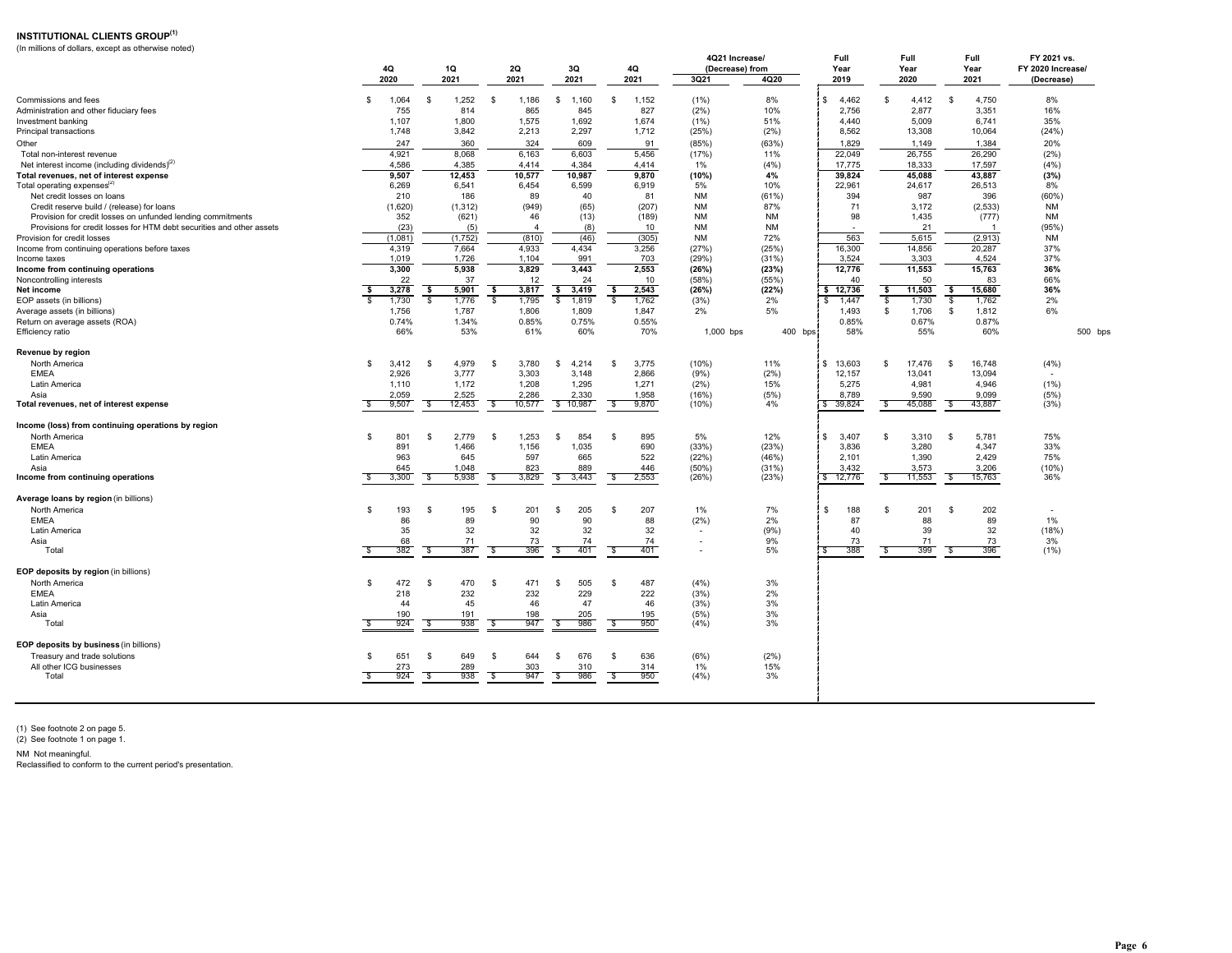#### **INSTITUTIONAL CLIENTS GROUP**

#### **REVENUES BY BUSINESS**

(In millions of dollars, except as otherwise noted)

|                                                                         | 4Q<br>2020                  |              | 1Q<br>2021 |              | 2Q<br>2021 | 3Q<br>2021              | 4Q<br>2021   |        | 4Q21 Increase/<br>(Decrease) from<br>3Q21 | 4Q20      | Full<br>Year<br>2019  |                | Full<br>Year<br>2020 |             | Full<br>Year<br>2021 | FY 2021 vs.<br>FY 2020 Increase/<br>(Decrease) |
|-------------------------------------------------------------------------|-----------------------------|--------------|------------|--------------|------------|-------------------------|--------------|--------|-------------------------------------------|-----------|-----------------------|----------------|----------------------|-------------|----------------------|------------------------------------------------|
|                                                                         |                             |              |            |              |            |                         |              |        |                                           |           |                       |                |                      |             |                      |                                                |
| <b>Revenue Details</b>                                                  |                             |              |            |              |            |                         |              |        |                                           |           |                       |                |                      |             |                      |                                                |
| Investment banking                                                      |                             |              |            |              |            |                         |              |        |                                           |           |                       |                |                      |             |                      |                                                |
| Advisory                                                                | 232<br>\$.                  | -S           | 281        | -S           | 405        | \$<br>539               | - \$         | 571    | 6%                                        | <b>NM</b> | \$<br>1.259           | \$.            | 1.010                | - \$        | 1,796                | 78%                                            |
| Equity underwriting                                                     | 438                         |              | 876        |              | 544        | 507                     |              | 507    | $\sim$                                    | 16%       | 973                   |                | 1,593                |             | 2,434                | 53%                                            |
| Debt underwriting                                                       | 617                         |              | 816        |              | 823        | 877                     |              | 767    | (13%)                                     | 24%       | 2,984                 |                | 3,184                |             | 3,283                | 3%                                             |
| Total investment banking                                                | 1.287                       |              | 1.973      |              | 1.772      | 1.923                   |              | 1.845  | (4%)                                      | 43%       | 5.216                 |                | 5.787                |             | 7.513                | 30%                                            |
| Treasury and trade solutions                                            | 2,482                       |              | 2,250      |              | 2,365      | 2,370                   |              | 2,459  | 4%                                        | (1%)      | 10,513                |                | 9,824                |             | 9,444                | (4% )                                          |
| Corporate lending - excluding gain/(loss) on loan hedges <sup>(1)</sup> | 586                         |              | 515        |              | 572        | 656                     |              | 548    | (16%)                                     | (6%)      | 2,985                 |                | 2,310                |             | 2,291                | (1% )                                          |
| Private bank - excluding gain/(loss) on loan hedges <sup>(1)</sup>      | 911                         |              | 1,046      |              | 1,007      | 989                     |              | 963    | (3%)                                      | 6%        | 3.487                 |                | 3,794                |             | 4,005                | 6%                                             |
| Total banking revenues (ex-gain/(loss) on loan hedges) <sup>(1)</sup>   | 5,266<br>-S                 | - \$         | 5,784      | s.           | 5,716      | s.<br>5,938             | - \$         | 5,815  | (2%)                                      | 10%       | \$22,201              | s.             | 21,715               | - \$        | 23,253               | 7%                                             |
| Gain/(loss) on loan hedges <sup>(1)</sup>                               | (312)                       |              | (81)       |              | (37)       | (47)                    |              | 21     | <b>NM</b>                                 | <b>NM</b> | (432)                 |                | (51)                 |             | (144)                | NM                                             |
| Total banking revenues including g/(I) on loan hedges <sup>(1)</sup>    | 4,954<br>ŝ.                 | -S           | 5,703      | -S           | 5,679      | s.<br>5,891             | \$           | 5,836  | (1%)                                      | 18%       | \$21,769              | s.             | 21,664               | s.          | 23,109               | 7%                                             |
| Fixed income markets                                                    | 3.177<br>$\mathbf{\hat{S}}$ | \$           | 4.644      | - \$         | 3.283      | S.<br>3,257             | -S           | 2,536  | (22%)                                     | (20%)     | \$13.074              | \$.            | 17.588               | - \$        | 13.720               | (22%)                                          |
| Equity markets                                                          | 810                         |              | 1.476      |              | 1,058      | 1,226                   |              | 785    | (36%)                                     | (3%)      | 2,908                 |                | 3,624                |             | 4,545                | 25%                                            |
| Securities services                                                     | 654                         |              | 657        |              | 677        | 698                     |              | 688    | $(1\%)$                                   | 5%        | 2.642                 |                | 2,562                |             | 2,720                | 6%                                             |
| Other                                                                   | (88)                        |              | (27)       |              | (120)      | (85)                    |              | 25     | <b>NM</b>                                 | <b>NM</b> | (569)                 |                | (350)                |             | (207)                | 41%                                            |
| <b>Total markets and securities services</b>                            | 4,553                       | - \$         | 6,750      | \$           | 4,898      | s.<br>5,096             | - \$         | 4,034  | (21%)                                     | $(11\%)$  | \$18,055              | \$             | 23,424               | - \$        | 20,778               | $(11\%)$                                       |
| Total revenues, net of interest expense                                 | 9,507                       | - 55         | 12,453     | s            | 10,577     | \$10,987                | - \$         | 9,870  | (10%)                                     | 4%        | \$39,824              | - \$           | 45,088               | - \$        | 43,887               | (3%)                                           |
| Taxable-equivalent adjustments <sup>(2)</sup>                           | 137<br>- \$                 | - \$         | 99         | -\$          | 166        | -\$<br>90               | -\$          | 154    | 71%                                       | 12%       | \$<br>448             | - \$           | 415                  | -\$         | 509                  | 23%                                            |
| <b>Total ICG revenues</b>                                               |                             |              |            |              |            |                         |              |        |                                           |           |                       |                |                      |             |                      |                                                |
| including taxable-equivalent adjustments <sup>(2)</sup>                 | 9,644                       | - 5          | 12,552     | s            | 10,743     | \$11,077                | s.           | 10,024 | (10%)                                     | 4%        | \$40,272              | - \$           | 45,503               | - \$        | 44,396               | (2%)                                           |
| Commissions and fees                                                    | £.<br>175                   | -S           | 200        | - \$         | 182        | \$<br>198               | -\$          | 213    | 8%                                        | 22%       | 782<br>\$.            | $\mathfrak{s}$ | 677                  | -S          | 793                  | 17%                                            |
| Principal transactions <sup>(3)</sup>                                   | 1,782                       |              | 2,930      |              | 1,922      | 1,519                   |              | 1,321  | (13%)                                     | (26%)     | 7,661                 |                | 11,518               |             | 7,692                | (33%)                                          |
| Other                                                                   | 107                         |              | 356        |              | 156        | 404                     |              | (85)   | <b>NM</b>                                 | <b>NM</b> | 1.117                 |                | 579                  |             | 831                  | 44%                                            |
| Total non-interest revenue                                              | 2,064<br>$\mathbf{\hat{S}}$ | \$           | 3,486      | \$           | 2,260      | $\mathbb{S}$<br>2,121   | \$           | 1,449  | (32%)                                     | (30%)     | \$<br>9,560           | \$             | 12,774               | <b>S</b>    | 9,316                | (27%)                                          |
| Net interest income                                                     | 1,113                       |              | 1,158      |              | 1,023      | 1,136                   |              | 1,087  | (4%)                                      | (2%)      | 3.514                 |                | 4,814                |             | 4,404                | (9% )                                          |
| <b>Total fixed income markets</b>                                       | 3,177                       | - \$         | 4,644      | - \$         | 3,283      | \$3,257                 | \$           | 2,536  | (22%)                                     | (20%)     | \$13,074              | S.             | 17,588               | - \$        | 13,720               | (22%)                                          |
| Rates and currencies                                                    | 2,013<br>-S                 | -\$          | 3,039      | \$           | 1,997      | $\mathfrak s$<br>2,128  | \$           | 1,739  | (18%)                                     | (14%)     | \$<br>9,242           | \$             | 12,162               | -\$         | 8,903                | (27%)                                          |
| Spread products / other fixed income                                    | 1,164                       |              | 1,605      |              | 1,286      | 1,129                   |              | 797    | (29%)                                     | (32%)     | 3.832                 |                | 5,426                |             | 4,817                | $(11\%)$                                       |
| <b>Total fixed income markets</b>                                       | - \$<br>3,177               | -\$          | 4,644      | - \$         | 3,283      | $\frac{1}{2}$ 3,257     | \$           | 2,536  | (22%)                                     | (20%)     | \$13,074              | \$             | 17,588               | - \$        | 13,720               | (22%)                                          |
| Commissions and fees                                                    | 299<br>\$.                  | S.           | 392        | -S           | 298        | 276<br>\$               | \$           | 265    | (4%)                                      | $(11\%)$  | S.<br>1,121           | \$             | 1.245                | - \$        | 1,231                | (1%)                                           |
| Principal transactions <sup>(3)</sup>                                   | 189                         |              | 835        |              | 222        | 688                     |              | 241    | (65%)                                     | 28%       | 775                   |                | 1.281                |             | 1.986                | 55%                                            |
| Other                                                                   | 45                          |              | 32         |              | 87         | 38                      |              | 34     | $(11\%)$                                  | (24%)     | 172                   |                | 322                  |             | 191                  | (41%)                                          |
| Total non-interest revenue                                              | 533<br>$\mathbf{s}$         | $\mathbb{S}$ | 1,259      | $\mathbb{S}$ | 607        | $\mathfrak{S}$<br>1,002 | $\mathbb{S}$ | 540    | (46%)                                     | 1%        | $\mathbb{S}$<br>2,068 | $\mathbb{S}$   | 2,848                | $\mathbf s$ | 3,408                | 20%                                            |
| Net interest income                                                     | 277                         |              | 217        |              | 451        | 224                     |              | 245    | 9%                                        | (12%)     | 840                   |                | 776                  |             | 1,137                | 47%                                            |
| <b>Total equity markets</b>                                             | 810<br>-S                   | \$           | 1,476      | - \$         | 1,058      | \$ 1,226                | \$           | 785    | (36%)                                     | (3%)      | \$ 2,908              | \$             | 3,624                | \$          | 4,545                | 25%                                            |

(1) Credit derivatives are used to economically hedge a portion of the corporate loan portfolio that includes both accrual loans and loans at fair value. Gain/(loss) on loan hedges includes the mark-to-market on the credit derivatives partially offset by the mark-to-market on the loans in the portfolio that are at fair value. Hedges on accrual loans reflect the mark-to-market on credit derivatives used to economically hedge the corporate loan accrual portfolio. The fixed premium costs of these hedges are netted against the private bank and corporate lending revenues to reflect the cost of credit protection. Citigroup's results of operations excluding the impact of gain/(loss) on loan hedges are non-GAAP financial measures.<br>(2) Primarily relates to income tax credits related to affordable housing and alternative energy investments as well as tax exempt income from municipal bond inv

(3) Excludes principal transactions revenues of ICG businesses other than Markets, primarily treasury and trade solutions and the private bank.

NM Not meaningful.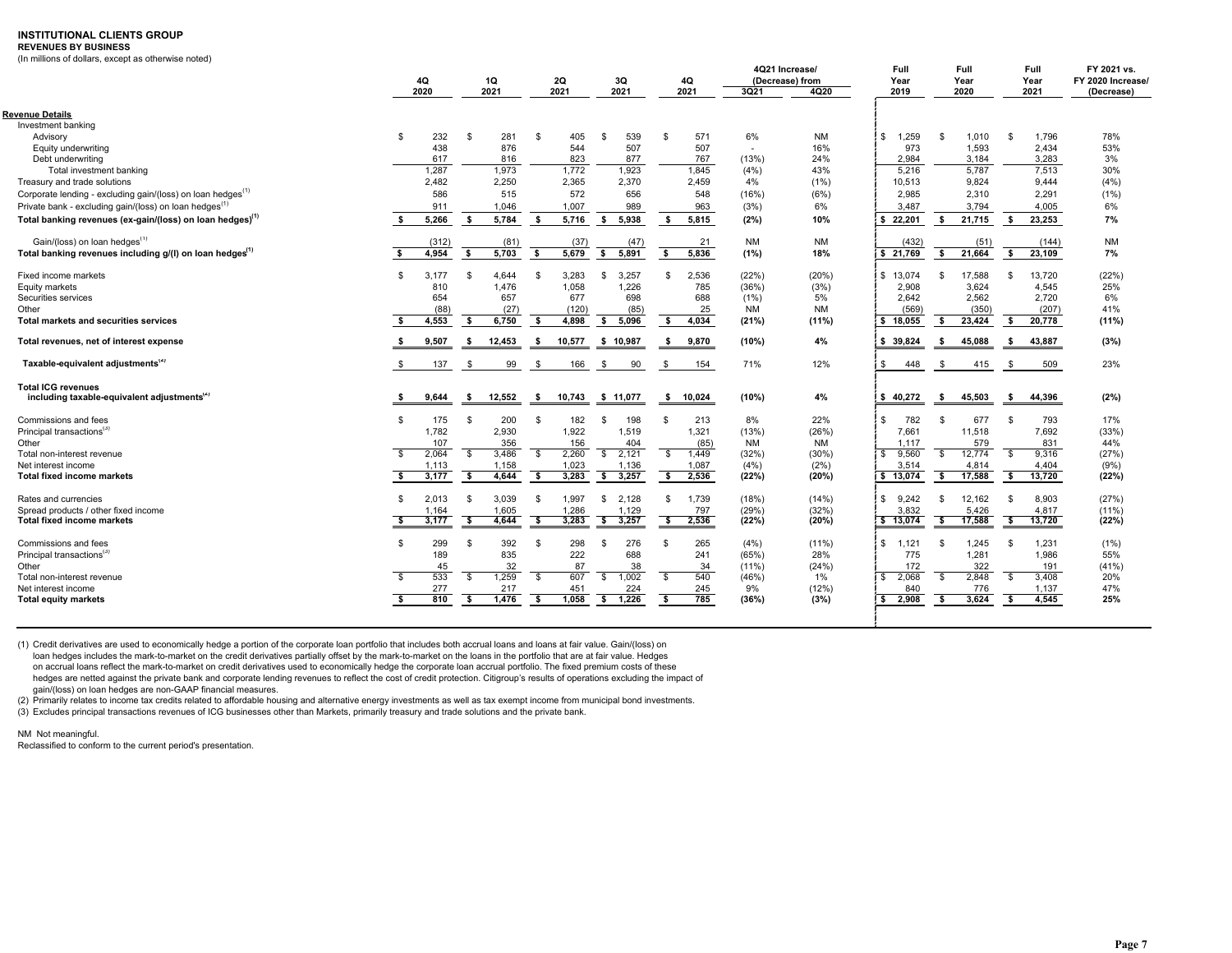#### **Page 1**

(In millions of dollars, except as otherwise noted)

|                                                                         |                         |                |                                   |                          |          |                                 |                                | 4Q21 Increase/  |           | Full           | Full                              |                          | <b>Full</b> | FY 2021 vs.       |           |
|-------------------------------------------------------------------------|-------------------------|----------------|-----------------------------------|--------------------------|----------|---------------------------------|--------------------------------|-----------------|-----------|----------------|-----------------------------------|--------------------------|-------------|-------------------|-----------|
|                                                                         |                         | 4Q             | 1Q                                |                          | 2Q       | 3Q                              | 4Q                             | (Decrease) from |           | Year           | Year                              |                          | Year        | FY 2020 Increase/ |           |
|                                                                         |                         | 2020           | 2021                              |                          | 2021     | 2021                            | 2021                           | 3Q21            | 4Q20      | 2019           | 2020                              |                          | 2021        | (Decrease)        |           |
| Net interest income <sup>(2)</sup>                                      | - \$                    | 6,443          | $\mathbf{s}$<br>6,054             | \$                       | 5,932    | S.<br>6,051                     | 6,201<br>\$                    | 2%              | (4%)      | \$28,455       | \$<br>26,551                      | S.                       | 24.238      | (9%)              |           |
| Non-interest revenue <sup>(3)</sup>                                     |                         | 962            | 1,084                             |                          | 973      | 297                             | 738                            | <b>NM</b>       | (23%)     | 4,766          | 3,791                             |                          | 3,092       | (18%)             |           |
| Total revenues, net of interest expense                                 |                         | 7.405          | 7,138                             |                          | 6,905    | 6,348                           | 6,939                          | 9%              | (6%)      | 33,221         | 30,342                            |                          | 27,330      | (10%)             |           |
| Total operating expenses $(2)(4)$                                       |                         | 4,699          | 4,501                             |                          | 4,635    | 4,655                           | 6,244                          | 34%             | 33%       | 18,039         | 17,834                            |                          | 20,035      | 12%               |           |
| Net credit losses on loans                                              |                         | 1,272          | 1,580                             |                          | 1,253    | 944                             | 805                            | (15%)           | (37%)     | 7,382          | 6,646                             |                          | 4,582       | (31%)             |           |
| Credit reserve build / (release) for loans                              |                         | (193)          | (1,806)                           |                          | (1, 398) | (1,031)                         | (939)                          | 9%              | <b>NM</b> | 439            | 4,951                             |                          | (5, 174)    | <b>NM</b>         |           |
| Provision for credit losses on unfunded lending commitments             |                         | (4)            |                                   |                          |          | -1                              | (2)                            | <b>NM</b>       | 50%       | $\overline{1}$ |                                   |                          |             |                   |           |
| Provisions for benefits and claims, and other assets                    |                         | $\overline{2}$ | 35                                |                          | 9        | 21                              | 31                             | 48%             | <b>NM</b> | 73             | 105                               |                          | 96          | (9% )             |           |
| Provisions for credit losses and for benefits and claims (PBC)          |                         | 1,077          | (191)                             |                          | (135)    | (65)                            | (105)                          | (62%)           | <b>NM</b> | 7,895          | 11,702                            |                          | (496)       | <b>NM</b>         |           |
| Income (loss) from continuing operations before taxes                   |                         | 1.629          | 2,828                             |                          | 2.405    | 1.758                           | 800                            | (54%)           | (51%)     | 7,287          | 806                               |                          | 7.791       | <b>NM</b>         |           |
| Income taxes (benefits)                                                 |                         | 397            | 657                               |                          | 573      | 424                             | 91                             | (79%)           | (77%)     | 1,708          | 143                               |                          | 1,745       | <b>NM</b>         |           |
| Income (loss) from continuing operations                                |                         | 1,232          | 2,171                             |                          | 1,832    | 1,334                           | 709                            | (47%)           | (42%)     | 5,579          | 663                               |                          | 6.046       | <b>NM</b>         |           |
| Noncontrolling interests                                                |                         | (1)            | (3)                               |                          | (2)      | (2)                             | (4)                            | $(100\%)$       | <b>NM</b> | 6              | (4)                               |                          | (11)        | <b>NM</b>         |           |
| Net income (loss)                                                       | -\$                     | 1,233          | - \$<br>2,174                     | \$                       | 1,834    | \$<br>1,336                     | -\$<br>713                     | (47%)           | (42%)     | \$<br>5,573    | 667<br>\$                         | \$                       | 6.057       | <b>NM</b>         |           |
| EOP assets (in billions)                                                | $\overline{\mathbf{s}}$ | 434            | $\overline{\mathcal{S}}$<br>439   | $\overline{\mathbf{s}}$  | 432      | \$<br>442                       | s,<br>432                      | (2%)            |           | 407<br>\$      | $\sqrt{2}$<br>434                 | $\overline{\mathbf{s}}$  | 432         |                   |           |
| Average assets (in billions)                                            | \$                      | 447            | \$<br>439                         | \$                       | 437      | s.<br>441                       | \$<br>441                      |                 | (1%)      | \$<br>389      | 426<br>\$                         | \$                       | 440         | 3%                |           |
| Return on average assets                                                |                         | 1.10%          | 2.01%                             |                          | 1.68%    | 1.20%                           | 0.64%                          |                 |           | 1.43%          | 0.16%                             |                          | 1.38%       |                   |           |
| Efficiency ratio                                                        |                         | 63%            | 63%                               |                          | 67%      | 73%                             | 90%                            | 1,700 bps       | 2,700 bps | 54%            | 59%                               |                          | 73%         |                   | 1,400 bps |
|                                                                         |                         |                |                                   |                          |          |                                 |                                |                 |           |                |                                   |                          |             |                   |           |
| Net credit losses as a % of average loans                               |                         | 1.83%          | 2.36%                             |                          | 1.87%    | 1.42%                           | 1.22%                          |                 |           | 2.60%          | 2.39%                             |                          | 1.72%       |                   |           |
| <b>Revenue by business</b>                                              |                         |                |                                   |                          |          |                                 |                                |                 |           |                |                                   |                          |             |                   |           |
| Retail banking                                                          | \$                      | 3,010          | \$<br>2,920                       | \$                       | 2,869    | 2,216<br>S.                     | 2,771<br>\$                    | 25%             | (8%)      | \$12,758       | S.<br>11,996                      | <b>S</b>                 | 10,776      | (10%)             |           |
| Cards <sup>(5)</sup>                                                    |                         | 4,395          | 4,218                             |                          | 4,036    | 4,132                           | 4,168                          | 1%              | (5%)      | 20,463         | 18,346                            |                          | 16,554      | (10%)             |           |
| Total                                                                   | - \$                    | 7,405          | $\overline{\mathcal{S}}$<br>7,138 | $\overline{\mathbf{s}}$  | 6,905    | 6,348<br>\$                     | \$<br>6,939                    | 9%              | (6%)      | \$33,221       | 30,342<br>\$                      | \$                       | 27,330      | (10%)             |           |
| Net credit losses on loans by business                                  |                         |                |                                   |                          |          |                                 |                                |                 |           |                |                                   |                          |             |                   |           |
| Retail banking                                                          | \$                      | 185            | 274<br>S.                         | \$                       | 193      | 161<br>\$                       | 151<br>\$                      | (6%)            | (18%)     | \$<br>910      | 805<br>\$                         | -S                       | 779         | (3%)              |           |
| Cards <sup>(5)</sup>                                                    |                         | 1,087          | 1,306                             |                          | 1,060    | 783                             | 654                            | (16%)           | (40%      | 6,472          | 5,841                             |                          | 3,803       | (35%)             |           |
| Total                                                                   | $\overline{\mathbf{s}}$ | 1,272          | 1,580<br>S,                       | $\overline{\mathcal{S}}$ | 1,253    | $\overline{\mathcal{S}}$<br>944 | $\overline{\mathbb{S}}$<br>805 | (15%)           | (37%)     | \$7,382        | $\overline{\mathcal{S}}$<br>6,646 | $\overline{\mathcal{S}}$ | 4,582       | (31%)             |           |
| Income from continuing operations by business                           |                         |                |                                   |                          |          |                                 |                                |                 |           |                |                                   |                          |             |                   |           |
| Retail banking                                                          | \$                      | 173            | \$<br>259                         | \$                       | 272      | (326)<br>\$                     | (1,035)<br>\$                  | <b>NM</b>       | <b>NM</b> | \$ 1,741       | S.<br>557                         | \$                       | (830)       | <b>NM</b>         |           |
| Cards <sup>(5)</sup>                                                    |                         | 1,059          | 1,912                             |                          | 1,560    | 1,660                           | 1,744                          | 5%              | 65%       | 3,838          | 106                               |                          | 6,876       | <b>NM</b>         |           |
| Total                                                                   | $\mathbf{s}$            | 1,232          | \$<br>2,171                       | \$                       | 1,832    | \$<br>1,334                     | \$<br>709                      | (47%)           | (42%)     | \$<br>5,579    | $\mathbf{\hat{s}}$<br>663         | $\mathbf{\hat{s}}$       | 6,046       | <b>NM</b>         |           |
|                                                                         |                         |                |                                   |                          |          |                                 |                                |                 |           |                |                                   |                          |             |                   |           |
| Foreign currency (FX) translation impact<br>Total revenue - as reported | \$                      | 7.405          | 7,138<br>\$                       | \$                       | 6,905    | 6.348<br>s.                     | 6,939<br>\$                    | 9%              | (6%)      | \$33,221       | 30,342<br>\$                      | -\$                      | 27,330      | (10%)             |           |
|                                                                         |                         |                |                                   |                          |          |                                 |                                |                 |           |                |                                   |                          |             |                   |           |
| Impact of FX translation $(6)$                                          |                         | (41)           | (44)                              |                          | (70)     | (35)                            | $\sim$                         |                 |           | (157)          | 323                               |                          |             |                   |           |
| Total revenues - Ex-FX <sup>(6)</sup>                                   | - \$                    | 7,364          | $\mathbb{S}$<br>7,094             | \$                       | 6,835    | \$<br>6,313                     | \$<br>6,939                    | 10%             | (6%)      | \$ 33,064      | $\mathfrak s$<br>30,665           | $\mathbb{S}$             | 27,330      | $(11\%)$          |           |
| Total operating expenses - as reported                                  | -S                      | 4,699          | 4,501<br>- \$                     | \$                       | 4,635    | S.<br>4,655                     | \$<br>6,244                    | 34%             | 33%       | \$18,039       | S.<br>17,834                      | -\$                      | 20,035      | 12%               |           |
| Impact of FX translation $(6)$                                          |                         | (30)           | (31)                              |                          | (46)     | (23)                            | ٠                              |                 |           | (80)           | 212                               |                          |             |                   |           |
| Total operating expenses - Ex-FX <sup>(6)</sup>                         | \$                      | 4,669          | \$<br>4,470                       | \$                       | 4,589    | \$<br>4,632                     | \$<br>6,244                    | 35%             | 34%       | \$17,959       | \$<br>18,046                      | \$                       | 20,035      | 11%               |           |
|                                                                         |                         |                |                                   |                          |          |                                 |                                |                 |           |                |                                   |                          |             |                   |           |
| Total provisions for credit losses & PBC - as reported                  | \$                      | 1.077          | (191)<br>- \$                     | \$                       | (135)    | (65)<br>\$                      | \$<br>(105)                    | (62%)           | <b>NM</b> | \$7,895        | 11,702<br>\$                      | - \$                     | (496)       | <b>NM</b>         |           |
| Impact of FX translation <sup>(6)</sup>                                 |                         | (8)            | (6)                               |                          | 3        | (1)                             | $\sim$                         |                 |           | (51)           | 87                                |                          | $\sim$      |                   |           |
| Total provisions for credit losses & PBC - Ex-FX <sup>(6)</sup>         | \$                      | 1,069          | \$<br>(197)                       | $\mathbb{S}$             | (132)    | (66)<br>\$                      | \$<br>(105)                    | (59%)           | <b>NM</b> | \$<br>7,844    | \$<br>11,789                      | \$                       | (496)       | <b>NM</b>         |           |
| Net income (loss) - as reported                                         | \$                      | 1,233          | 2,174<br>\$                       | S.                       | 1,834    | \$ 1,336                        | 713<br>\$                      | (47%)           | (42%)     | \$5,573        | S.<br>667                         | - \$                     | 6,057       | <b>NM</b>         |           |
| Impact of FX translation <sup>(6)</sup>                                 |                         | (3)            | (4)                               |                          | (17)     | (6)                             | $\overline{\phantom{a}}$       |                 |           | (11)           | 12                                |                          | . п.        |                   |           |
| Total net income (loss) - Ex-FX <sup>(b)</sup>                          | \$                      | 1,230          | $\mathbb{S}$<br>2,170             | \$                       | 1,817    | $\mathbb{S}$<br>1,330           | \$<br>713                      | (46%)           | (42%)     | 5,562<br>\$    | \$<br>679                         | \$                       | 6,057       | <b>NM</b>         |           |
|                                                                         |                         |                |                                   |                          |          |                                 |                                |                 |           |                |                                   |                          |             |                   |           |
|                                                                         |                         |                |                                   |                          |          |                                 |                                |                 |           |                |                                   |                          |             |                   |           |

(1) See footnote 2 on page 5. (2) See footnote 1 on page 1.

(3) See footnote 2 on page 1.

(4) See footnote 3 on page 1.

(5) Includes both Citi-Branded Cards and Citi Retail Services.

(6) Reflects the impact of foreign currency (FX) translation into U.S. dollars at the fourth quarter of 2021 and year-to-date 2021 average exchange rates for all periods presented. Citigroup's results of operations excluding the impact of FX translation are non-GAAP financial measures.

NM Not meaningful.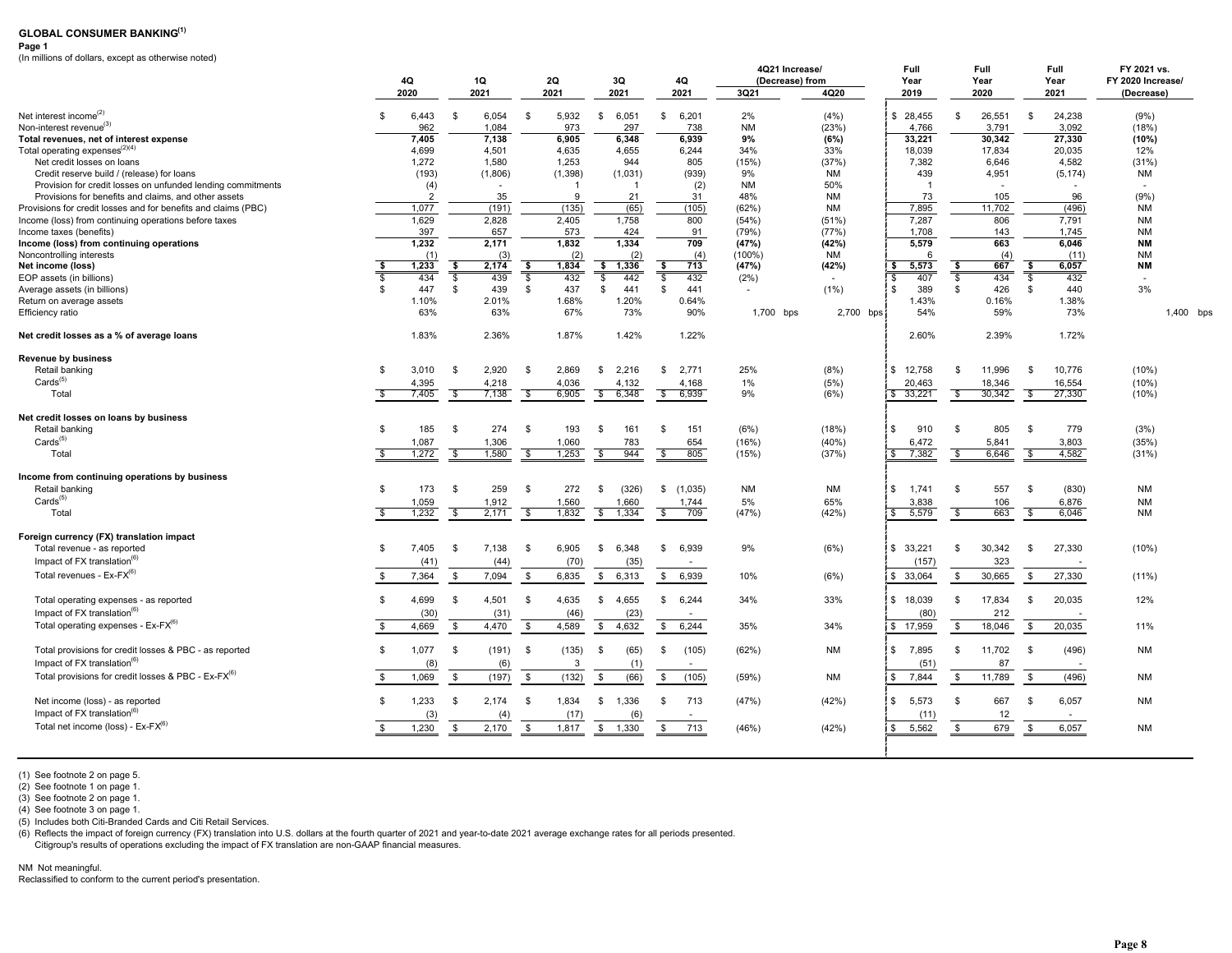### **Page 2**

|                                                                                                                                                      |    | 4Q                     |                          | 1Q                     |     | 2Q                     |                         | 3Q                     |            | 4Q                     | 4Q21 Increase/          | (Decrease) from    |
|------------------------------------------------------------------------------------------------------------------------------------------------------|----|------------------------|--------------------------|------------------------|-----|------------------------|-------------------------|------------------------|------------|------------------------|-------------------------|--------------------|
|                                                                                                                                                      |    | 2020                   |                          | 2021                   |     | 2021                   |                         | 2021                   |            | 2021                   | 3Q21                    | 4Q20               |
| Retail Banking Key Indicators (in billions of dollars, except as otherwise noted)<br>Branches (actual)<br>Accounts (in millions)<br>Average deposits | \$ | 2,305<br>53.7<br>333.2 | \$                       | 2,241<br>52.9<br>345.3 | \$  | 2,209<br>52.6<br>352.9 | \$                      | 2,157<br>52.5<br>353.3 | \$         | 2,154<br>52.2<br>355.0 | $\blacksquare$<br>(1% ) | (7%)<br>(3%)<br>7% |
| Investment sales<br>Investment assets under management (AUMs):<br><b>AUMS</b>                                                                        |    | 29.2<br>180.8          |                          | 38.4<br>183.2          |     | 28.3<br>190.7          |                         | 27.7<br>188.8          |            | 23.7<br>190.2          | (14%)<br>1%             | (19%)<br>5%        |
| AUMs related to the LATAM retirement services business<br><b>Total AUMs</b>                                                                          | \$ | 40.8<br>221.6          | $\overline{\mathcal{S}}$ | 39.2<br>222.4          | -\$ | 41.0<br>231.7          | $\overline{\mathbf{3}}$ | 40.0<br>228.8          | $\sqrt{3}$ | 41.4<br>231.6          | 4%<br>1%                | 1%<br>5%           |
| Average loans<br>EOP loans:<br>Mortgages                                                                                                             | \$ | 127.6<br>88.9          | \$                       | 127.4<br>86.7          | \$  | 126.0<br>86.3          | \$                      | 120.0<br>79.8          | \$         | 116.0<br>79.5          | (3%)<br>$\blacksquare$  | (9%)<br>$(11\%)$   |
| Personal, small business and other<br>EOP loans                                                                                                      | s  | 40.1<br>129.0          | \$                       | 39.1<br>125.8          | \$  | 39.0<br>125.3          | \$                      | 37.0<br>116.8          | \$         | 36.1<br>115.6          | (2%)<br>$(1\%)$         | (10%)<br>(10%)     |
| Total net interest income (in millions) <sup>1)</sup><br>As a % of average loans                                                                     | \$ | 1,974<br>6.15%         | \$                       | 1,854<br>5.90%         | \$  | 1,888<br>6.01%         | \$                      | 1,831<br>6.05%         | \$         | 1,859<br>6.36%         | 2%                      | (6%)               |
| Net credit losses on loans (in millions)<br>As a % of average loans                                                                                  | \$ | 185<br>0.58%           | \$                       | 274<br>0.87%           | \$  | 193<br>0.61%           | \$                      | 161<br>0.53%           | \$         | 151<br>0.52%           | (6%)                    | (18%)              |
| Loans 90+ days past due (in millions) <sup>(2)</sup><br>As a % of EOP loans                                                                          | S  | 632<br>0.49%           | \$                       | 598<br>0.48%           | \$  | 560<br>0.45%           | \$                      | 479<br>0.41%           | \$         | 462<br>0.40%           | (4%)                    | (27%)              |
| Loans 30-89 days past due (in millions) <sup>2)</sup><br>As a % of EOP loans                                                                         | \$ | 860<br>0.67%           | \$                       | 662<br>0.53%           | \$  | 687<br>0.55%           | \$                      | 589<br>0.51%           | \$         | 522<br>0.45%           | $(11\%)$                | (39%)              |
| Cards key indicators (in millions of dollars, except as otherwise noted)<br>EOP open accounts (in millions)                                          |    | 131.8                  |                          | 130.2                  |     | 129.6                  |                         | 128.5                  |            | 128.4                  |                         | (3%)               |
| Credit card spend volume (in billions)<br>Average loans (in billions) $^{(3)}$                                                                       | \$ | 141.9<br>148.5         | \$                       | 128.3<br>144.3         | \$  | 151.1<br>142.6         | \$                      | 152.7<br>142.9         | \$         | 170.0<br>146.2         | 11%<br>2%               | 20%<br>(2%)        |
| EOP loans (in billions) <sup>3)</sup><br>Average yield $(4)$                                                                                         |    | 153.1<br>12.65%        |                          | 142.1<br>12.65%        |     | 145.6<br>12.01%        |                         | 143.3<br>11.94%        |            | 151.7<br>11.74%        | 6%                      | (1% )              |
| Total net interest income <sup>(5)</sup><br>As a % of average loans <sup>(5)</sup>                                                                   | S  | 4.469<br>11.97%        | \$                       | 4,200<br>11.80%        | \$  | 4.044<br>11.37%        | \$                      | 4.220<br>11.72%        | \$         | 4,342<br>11.78%        | 3%                      | (3%)               |
| Net credit losses on loans<br>As a % of average loans                                                                                                | \$ | 1,087<br>2.91%         | \$                       | 1,306<br>3.67%         | \$  | 1,060<br>2.98%         | \$                      | 783<br>2.17%           | \$         | 654<br>1.77%           | (16%)                   | (40%               |
| Net credit margin <sup>(6)</sup><br>As a % of average loans <sup>(6)</sup>                                                                           | S  | 3,316<br>8.88%         | \$                       | 2,924<br>8.22%         | \$  | 2,985<br>8.40%         | \$                      | 3,357<br>9.32%         | \$         | 3,519<br>9.55%         | 5%                      | 6%                 |
| Loans 90+ days past due $^{(7)}$<br>As a % of EOP loans                                                                                              | S  | 1,875<br>1.22%         | \$                       | 1,577<br>1.11%         | \$  | 1.230<br>0.84%         | \$                      | 1.009<br>0.70%         | \$         | 1.059<br>0.70%         | 5%                      | (44%)              |
| Loans 30-89 days past due $(7)$<br>As a % of EOP loans                                                                                               | S  | 1,657<br>1.08%         | \$                       | 1,341<br>0.94%         | \$  | 1,074<br>0.74%         | \$                      | 1,079<br>0.75%         | \$         | 1,139<br>0.75%         | 6%                      | (31%)              |

(1) Also includes net interest income related to the average deposit balances in excess of the average loan portfolio.

(2) The Loans 90+ days past due and 30-89 days past due and related ratios exclude loans guaranteed by U.S.

government-sponsored agencies. See footnote 2 on page 9.

(3) Average loans, EOP loans and the related consumer delinquency amounts and ratios include interest and fees receivables balances.

(4) Average yield is gross interest revenue earned on loans divided by average loans.

(5) Net interest income includes certain fees that are recorded as interest revenue.

(6) Net credit margin is total revenues, net of interest expense, less net credit losses and policy benefits and claims.

(7) The decrease in loans 90+ days past due as of September 30, 2020 and the decrease in loans 30-89 days past due beginning at June 30, 2020, include the impact of loan modifications in North America and Latin America that were implemented during the second quarter of 2020 related to various COVID-19 consumer relief programs.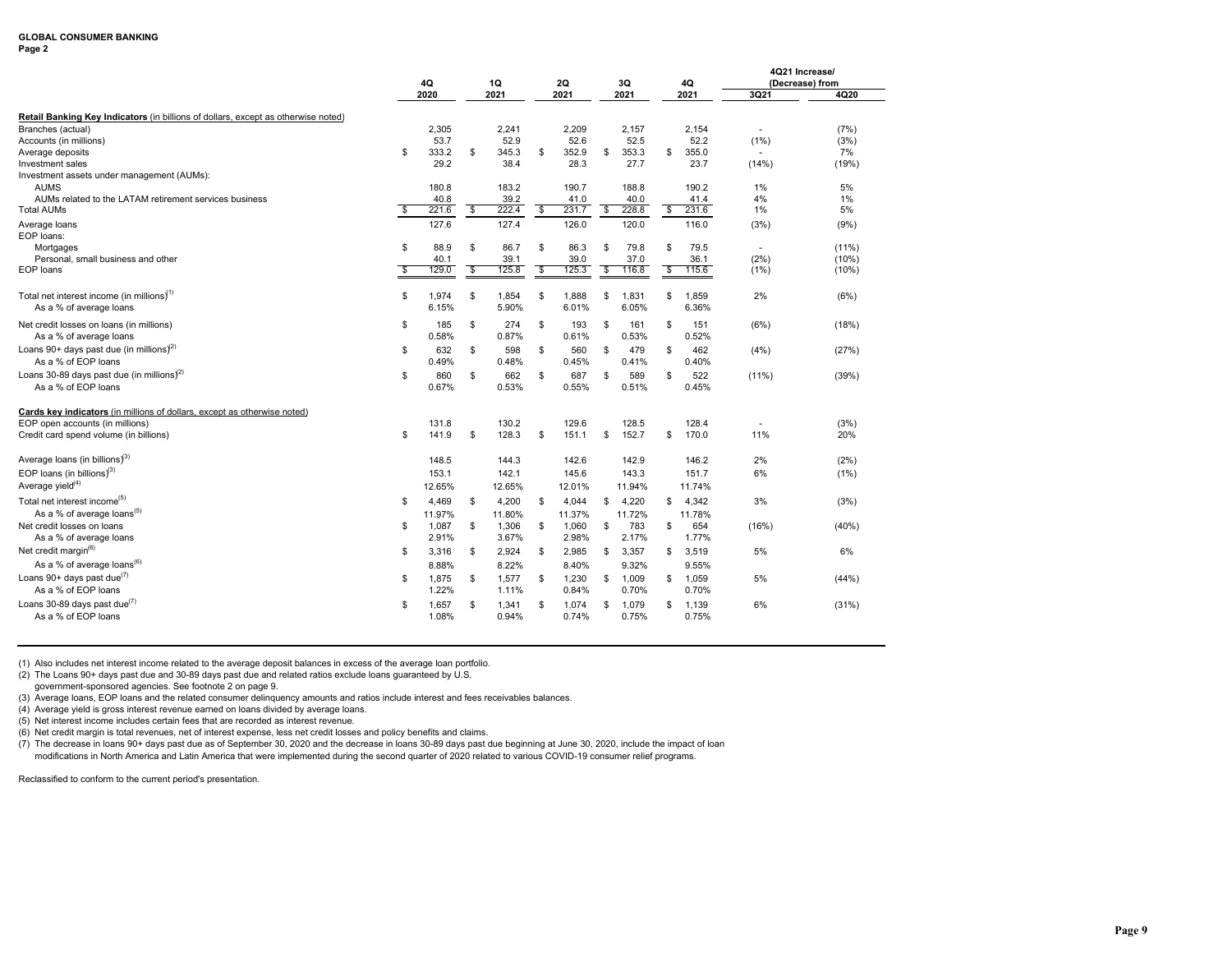#### **NORTH AMERICA Page 1**

| (In millions of dollars, except as otherwise noted)         |              |       |              |          |              |       |                     |              |           | 4Q21 Increase/  | Full                |                | Full       |                         | <b>Full</b> | FY 2021 vs.              |
|-------------------------------------------------------------|--------------|-------|--------------|----------|--------------|-------|---------------------|--------------|-----------|-----------------|---------------------|----------------|------------|-------------------------|-------------|--------------------------|
|                                                             |              | 4Q    |              | 1Q       |              | 2Q    | 3Q                  | 4Q           |           | (Decrease) from | Year                |                | Year       |                         | Year        | FY 2020 Increase/        |
|                                                             |              | 2020  |              | 2021     |              | 2021  | 2021                | 2021         | 3Q21      | 4Q20            | 2019                |                | 2020       |                         | 2021        | (Decrease)               |
| Net interest income <sup>(2)</sup>                          | \$           | 4,599 | - \$         | 4,348    | -S           | 4.173 | 4.367<br>\$         | 4,505<br>-\$ | 3%        | (2% )           | \$<br>19,931        | \$             | 18,938     | -S                      | 17,393      | (8%)                     |
| Non-interest revenue                                        |              | 96    |              | 121      |              | 58    | $\overline{2}$      | (93)         | <b>NM</b> | <b>NM</b>       | 529                 |                | 346        |                         | 88          | (75%)                    |
| Total revenues, net of interest expense                     |              | 4.695 |              | 4.469    |              | 4,231 | 4,369               | 4,412        | 1%        | (6%)            | 20,460              |                | 19,284     |                         | 17,481      | (9% )                    |
| Total operating expenses <sup>(2)</sup>                     |              | 2,635 |              | 2,520    |              | 2,630 | 2,689               | 2,993        | 11%       | 14%             | 10,305              |                | 10,237     |                         | 10,832      | 6%                       |
| Net credit losses on loans                                  |              | 870   |              | 950      |              | 817   | 617                 | 553          | (10%      | (36%)           | 5,583               |                | 4,990      |                         | 2,937       | (41%)                    |
| Credit reserve build / (release) for loans                  |              | (85)  |              | (1, 417) |              | (915) | (809)               | (833)        | (3%)      | <b>NM</b>       | 469                 |                | 4.115      |                         | (3,974)     | <b>NM</b>                |
| Provision for credit losses on unfunded lending commitments |              | (4)   |              |          |              |       |                     | (2)          | NM        | 50%             |                     |                | ٠          |                         |             | $\overline{\phantom{a}}$ |
| Provisions for benefits and claims and other assets         |              | (1)   |              |          |              | 6     |                     |              | 75%       | <b>NM</b>       | 19                  |                | 17         |                         | 19          | 12%                      |
| Provisions for credit losses and for benefits and claims    |              | 780   |              | (465)    |              | (91)  | (187)               | (275)        | (47%)     | <b>NM</b>       | 6,072               |                | 9,122      |                         | (1,018)     | <b>NM</b>                |
| Income (loss) from continuing operations before taxes       |              | 1,280 |              | 2.414    |              | 1,692 | 1,867               | 1,694        | (9%)      | 32%             | 4,083               |                | (75)       |                         | 7,667       | <b>NM</b>                |
| Income taxes (benefits)                                     |              | 312   |              | 557      |              | 383   | 419                 | 374          | $(11\%)$  | 20%             | 926                 |                | (29)       |                         | 1.733       | <b>NM</b>                |
| Income (loss) from continuing operations                    |              | 968   |              | 1,857    |              | 1,309 | 1,448               | 1,320        | (9%)      | 36%             | 3,157               |                | (46)       |                         | 5,934       | <b>NM</b>                |
| Noncontrolling interests                                    |              |       |              |          |              |       |                     |              |           |                 |                     |                |            |                         |             |                          |
| Net income (loss)                                           |              | 968   | -\$          | 1,857    | - 56         | 1,309 | \$1,448             | 1,320<br>\$  | (9%)      | 36%             | 3,157<br>\$         | \$             | (46)       | \$                      | 5,934       | <b>NM</b>                |
| Average assets (in billions)                                |              | 278   | $\mathbf{s}$ | 265      | $\mathbf{s}$ | 262   | 267<br>S.           | s,<br>268    | $\sim$    | (4% )           | 232<br>$\mathbf{s}$ | $\overline{s}$ | 266        | $\overline{\mathbf{s}}$ | 266         | $\overline{\phantom{a}}$ |
| Return on average assets                                    |              | 1.39% |              | 2.84%    |              | 2.00% | 2.15%               | 1.95%        |           |                 | 1.36%               |                | $(0.02\%)$ |                         | 2.23%       |                          |
| Efficiency ratio                                            |              | 56%   |              | 56%      |              | 62%   | 62%                 | 68%          |           |                 | 50%                 |                | 53%        |                         | 62%         |                          |
| Net credit losses as a % of average loans                   |              | 1.93% |              | 2.21%    |              | 1.91% | 1.41%               | 1.24%        |           |                 | 2.97%               |                | 2.72%      |                         | 1.69%       |                          |
| <b>Revenue by business</b>                                  |              |       |              |          |              |       |                     |              |           |                 |                     |                |            |                         |             |                          |
| Retail banking                                              | \$           | 1,111 | - \$         | 1,061    | \$           | 1,054 | 1,047<br>S          | 1,049<br>-\$ |           | (6%)            | 4,558<br>\$         | \$             | 4,519      | - \$                    | 4,211       | (7%)                     |
| Citi-branded cards                                          |              | 2,144 |              | 2,103    |              | 1,968 | 2,045               | 2,073        | 1%        | (3%)            | 9,184               |                | 8,800      |                         | 8,189       | (7%)                     |
| Citi retail services                                        |              | 1,440 |              | 1,305    |              | 1,209 | 1,277               | 1,290        | 1%        | (10%)           | 6.718               |                | 5.965      |                         | 5,081       | (15%)                    |
| Total                                                       |              | 4,695 | \$           | 4,469    | -S           | 4,231 | 4,369<br>\$         | 4,412<br>\$  | $1\%$     | (6%)            | 20,460<br>\$        | - \$           | 19,284     | \$                      | 17,481      | (9%)                     |
| Net credit losses on loans by business                      |              |       |              |          |              |       |                     |              |           |                 |                     |                |            |                         |             |                          |
| Retail banking                                              | $\mathbf{s}$ | 31    | - \$         | 26       | Ŝ.           | 24    | 22<br>-S            | 37<br>-\$    | 68%       | 19%             | $\mathbb{S}$<br>161 | $\mathbf{s}$   | 132        | -S                      | 109         | (17%)                    |
| Citi-branded cards                                          |              | 500   |              | 551      |              | 467   | 357                 | 284          | (20%)     | (43%)           | 2,864               |                | 2,708      |                         | 1,659       | (39%)                    |
| Citi retail services                                        |              | 339   |              | 373      |              | 326   | 238                 | 232          | (3%)      | (32%)           | 2,558               |                | 2,150      |                         | 1,169       | (46%)                    |
| Total                                                       |              | 870   | $\mathbf{s}$ | 950      | -S           | 817   | 617<br>$\mathbb{S}$ | 553<br>\$    | (10%)     | (36%)           | 5,583<br>\$.        | \$             | 4,990      | S.                      | 2,937       | (41%)                    |
| Income (loss) from continuing operations by business        |              |       |              |          |              |       |                     |              |           |                 |                     |                |            |                         |             |                          |
| Retail banking                                              | $\mathbf{s}$ | (72)  | \$           | 3        | \$           | (49)  | (73)<br>-S          | (334)<br>-\$ | <b>NM</b> | <b>NM</b>       | \$<br>145           | \$             | (232)      | -S                      | (453)       | (95%)                    |
| Citi-branded cards                                          |              | 639   |              | 1,119    |              | 924   | 781                 | 1,079        | 38%       | 69%             | 1,734               |                | 12         |                         | 3.903       | <b>NM</b>                |
| Citi retail services                                        |              | 401   |              | 735      |              | 434   | 740                 | 575          | (22%)     | 43%             | 1,278               |                | 174        |                         | 2,484       | <b>NM</b>                |
| Total                                                       |              | 968   | \$           | 1,857    | -S           | 1,309 | \$ 1,448            | \$<br>1,320  | (9% )     | 36%             | 3,157<br>\$.        | s,             | (46)       | -S                      | 5,934       | <b>NM</b>                |
|                                                             |              |       |              |          |              |       |                     |              |           |                 |                     |                |            |                         |             |                          |

(1) See footnote 2 on page 5. (2) See footnote 1 on page 1. NM Not meaningful.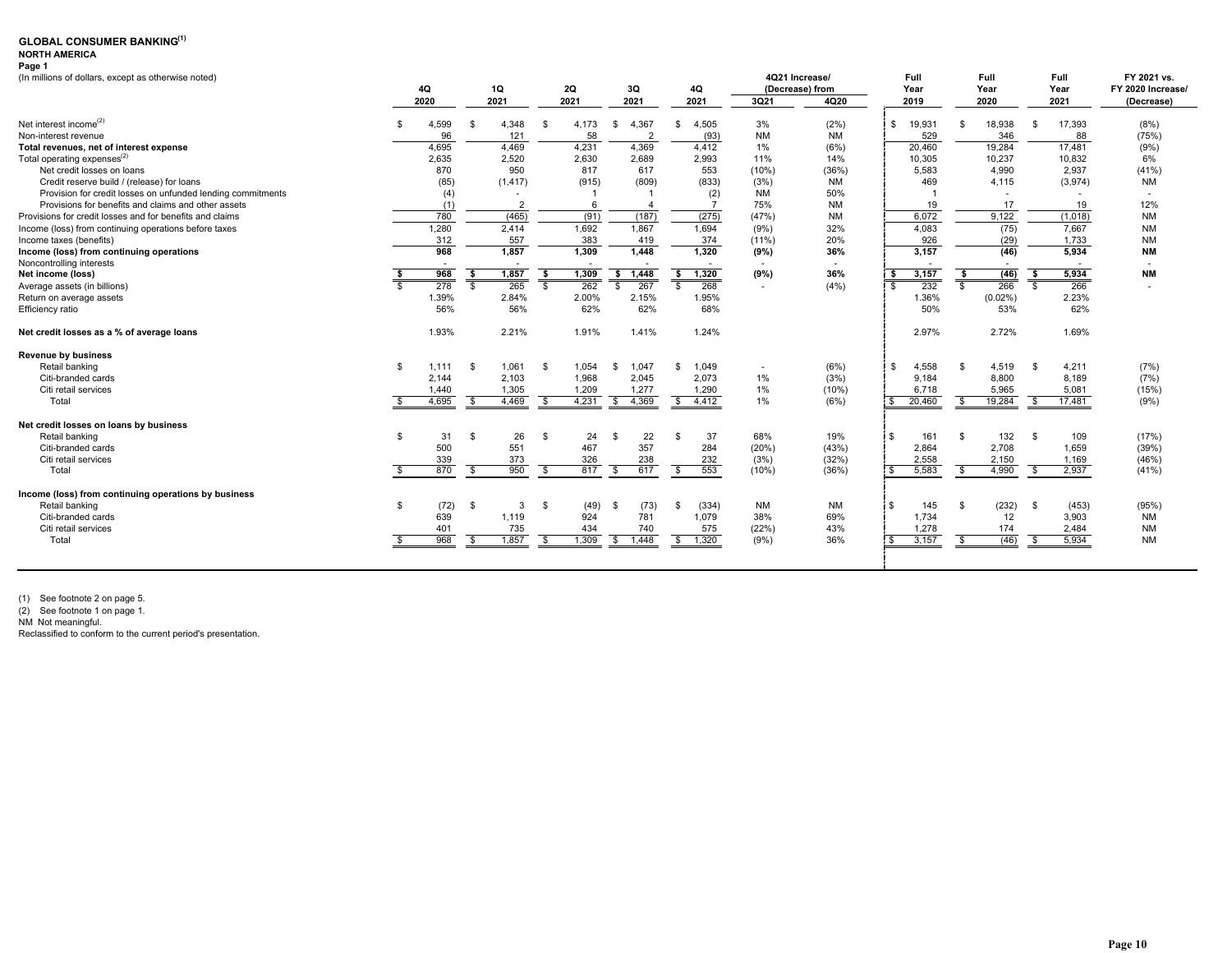### **NORTH AMERICA**

| .<br>п<br>œ |  |
|-------------|--|
|-------------|--|

|                                                                                   | 4Q |               | 1Q                  | 2Q                  |    | 3Q            |    | 4Q            |            | 4Q21 Increase/<br>(Decrease) from |
|-----------------------------------------------------------------------------------|----|---------------|---------------------|---------------------|----|---------------|----|---------------|------------|-----------------------------------|
|                                                                                   |    | 2020          | 2021                | 2021                |    | 2021          |    | 2021          | 3Q21       | 4Q20                              |
| Retail Banking Key Indicators (in billions of dollars, except as otherwise noted) |    |               |                     |                     |    |               |    |               |            |                                   |
| Branches (actual)                                                                 |    | 689           | 687                 | 659                 |    | 658           |    | 658           |            | (4%)                              |
| Accounts (in millions)                                                            |    | 9.1           | 9.1                 | 9.1                 |    | 9.1           |    | 9.2           | 1%         | 1%                                |
| Average deposits<br>Investment sales                                              | \$ | 188.9<br>10.6 | \$<br>197.0<br>14.6 | \$<br>204.2<br>11.1 | \$ | 208.4<br>11.0 | s. | 214.0<br>10.1 | 3%<br>(8%) | 13%<br>(5%)                       |
| <b>Investment AUMs</b>                                                            |    | 80.3          | 81.7                | 85.1                |    | 85.3          |    | 87.1          | 2%         | 8%                                |
| Average loans                                                                     |    | 52.8          | 51.9                | 50.2                |    | 49.5          |    | 48.5          | (2%)       | (8%)                              |
| EOP loans:                                                                        |    |               |                     |                     |    |               |    |               |            |                                   |
| Mortgages                                                                         |    | 49.0          | 46.9                | 46.0                |    | 45.5          |    | 44.9          | (1%)       | (8%)                              |
| Personal, small business and other                                                |    | 3.7           | 4.0                 | 3.7                 |    | 3.3           |    | 3.2           | (3%)       | (14%)                             |
| <b>Total EOP loans</b>                                                            | \$ | 52.7          | \$<br>50.9          | \$<br>49.7          | \$ | 48.8          | \$ | 48.1          | (1%)       | (9%)                              |
| Mortgage originations <sup>(1)</sup>                                              | \$ | 6.6           | \$<br>5.7           | \$<br>5.6           | \$ | 4.7           | \$ | 4.8           | 2%         | (27%)                             |
| Third-party mortgage servicing portfolio (EOP)                                    |    | 40.2          | 39.4                | 38.4                | \$ | 36.3          | \$ | 35.4          | (2%)       | (12%)                             |
| Net servicing and gain/(loss) on sale (in millions)                               |    | 57.3          | 44.2                | 19.3                | \$ | 25.8          | \$ | 13.2          | (49%)      | (77%)                             |
| Saleable mortgage rate locks                                                      |    | 2.6           | 2.3                 | 1.6                 | S  | 1.6           | S  | 1.6           |            | (38%)                             |
| Net interest income on loans (in millions)                                        |    | 182           | 174                 | 168                 | \$ | 187           | \$ | 189           | 1%         | 4%                                |
| As a % of average loans                                                           |    | 1.37%         | 1.36%               | 1.34%               |    | 1.50%         |    | 1.55%         |            |                                   |
| Net credit losses on loans (in millions)                                          | \$ | 31            | \$<br>26            | \$<br>24            | \$ | 22            | \$ | 37            | 68%        | 19%                               |
| As a % of average loans                                                           |    | 0.23%         | 0.20%               | 0.19%               |    | 0.18%         |    | 0.30%         |            |                                   |
| Loans 90+ days past due (in millions) <sup>(2)</sup>                              | \$ | 299           | \$<br>263           | \$<br>236           | \$ | 221           | \$ | 228           | 3%         | (24%)                             |
| As a % of EOP loans                                                               |    | 0.58%         | 0.52%               | 0.48%               |    | 0.47%         |    | 0.49%         |            |                                   |
| Loans 30-89 days past due (in millions) $(2)$                                     | S  | 328           | \$<br>220           | \$<br>268           | \$ | 250           | £. | 219           | (12%)      | (33%)                             |
| As a % of EOP loans                                                               |    | 0.63%         | 0.44%               | 0.55%               |    | 0.53%         |    | 0.47%         |            |                                   |

(1) Originations of residential first mortgages.

(2) The loans 90+ days past due and 30-89 days past due and related ratios excludes loans guaranteed by government-sponsored agencies since the potential loss predominantly resides with the U.S. agencies.

The amounts excluded for Loans 90+ Days Past Due and (EOP Loans) were \$171 million and (\$0.7 billion), \$176 million and (\$0.7 billion), \$150 million and (\$0.7 billion), and \$146 million and (\$1.5 billion), and \$185 million and (\$1.1 billion) as of December 31, 2020, March 31, 2021, June 30, 2021, September 30, 2021 and December 31, 2021, respectively.

The amounts excluded for Loans 30-89 Days Past Due and (EOP Loans) were \$98 million and (\$0.7 billion), \$84 million and (\$0.7 billion), \$80 million and (\$0.7 billion), and \$78 million and (\$1.5 billion), and \$74 million and (\$1.1 billion) as of December 31, 2020, March 31, 2021, June 30, 2021, September 30, 2021 and December 31, 2021, respectively.

NM Not meaningful.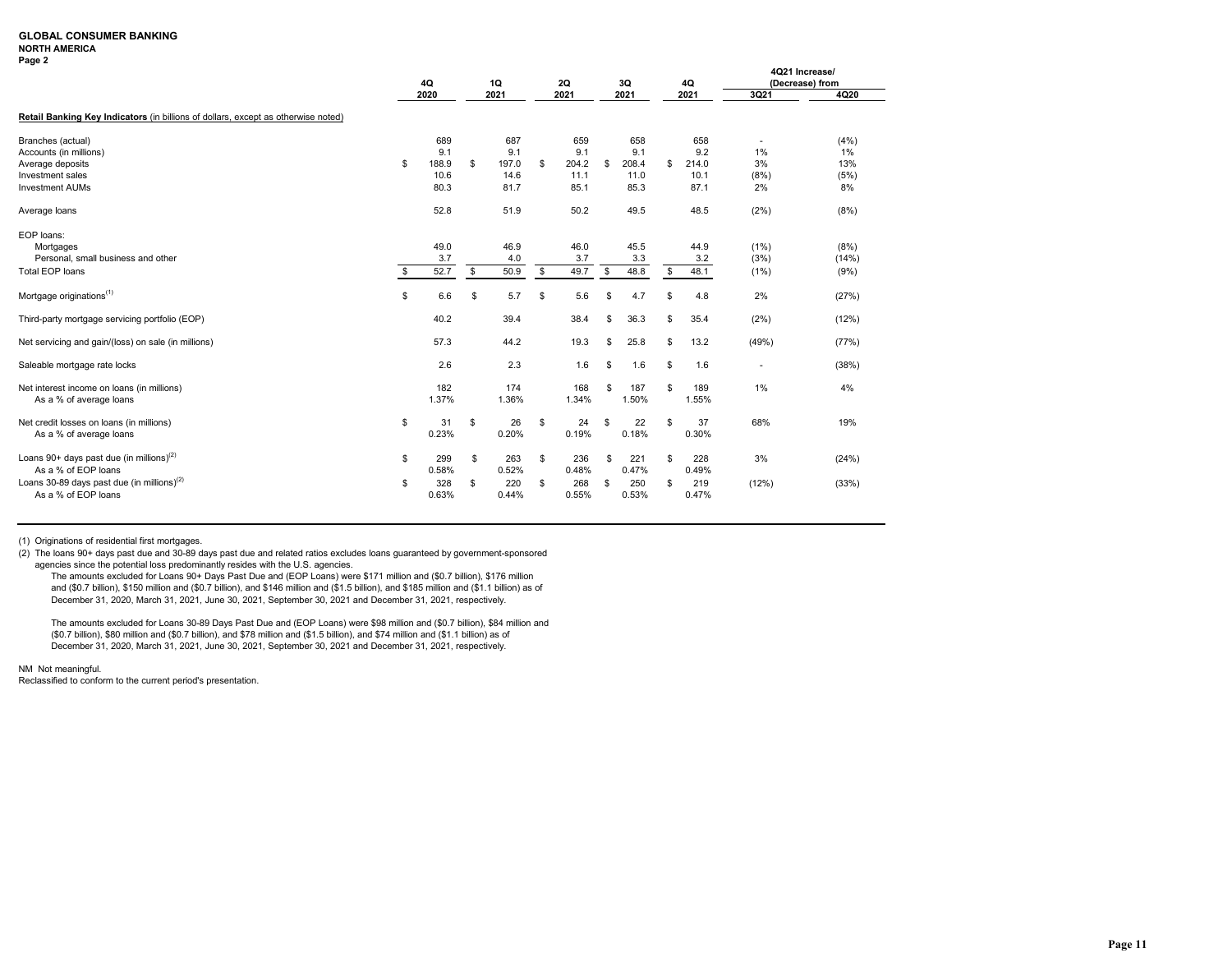### **NORTH AMERICA**

|                                                                                                     | 4Q          | 1Q          | 2Q          | 3Q          |    | 4Q     | 4Q21 Increase/ | (Decrease) from |
|-----------------------------------------------------------------------------------------------------|-------------|-------------|-------------|-------------|----|--------|----------------|-----------------|
|                                                                                                     | 2020        | 2021        | 2021        | 2021        |    | 2021   | 3Q21           | 4Q20            |
| Citi-Branded Cards Key Indicators (in millions of dollars, except as otherwise noted $\binom{1}{1}$ |             |             |             |             |    |        |                |                 |
| EOP open accounts (in millions)                                                                     | 34.5        | 34.5        | 34.7        | 35.0        |    | 35.4   | 1%             | 3%              |
| Credit card spend volume (in billions)                                                              | \$<br>93.2  | \$<br>85.8  | \$<br>103.5 | \$<br>106.0 | s. | 115.2  | 9%             | 24%             |
| Average loans (in billions) $(1)$                                                                   | 81.7        | 78.7        | 79.4        | 81.9        |    | 84.5   | 3%             | 3%              |
| EOP loans (in billions) $(1)$                                                                       | 84.0        | 78.5        | 82.1        | 82.8        |    | 87.9   | 6%             | 5%              |
| Average yield <sup>(2)</sup>                                                                        | 10.19%      | 10.30%      | 9.64%       | 9.52%       |    | 9.30%  | (2%)           | (9%)            |
| Total net interest income <sup>(3)</sup>                                                            | \$<br>1,928 | \$<br>1,842 | \$<br>1,762 | \$<br>1,858 | S  | 1,902  | 2%             | (1%)            |
| As a % of average loans <sup>(3)</sup>                                                              | 9.39%       | 9.49%       | 8.90%       | 9.00%       |    | 8.93%  |                |                 |
| Net credit losses on loans                                                                          | \$<br>500   | \$<br>551   | \$<br>467   | \$<br>357   | S  | 284    | (20%)          | (43%)           |
| As a % of average loans                                                                             | 2.43%       | 2.84%       | 2.36%       | 1.73%       |    | 1.33%  |                |                 |
| Net credit margin $(4)$                                                                             | \$<br>1,642 | \$<br>1,553 | \$<br>1,500 | \$<br>1,687 | \$ | 1,787  | 6%             | 9%              |
| As a % of average loans $(4)$                                                                       | 8.00%       | 8.00%       | 7.58%       | 8.17%       |    | 8.39%  |                |                 |
| Loans 90+ days past due                                                                             | \$<br>686   | \$<br>590   | \$<br>457   | \$<br>362   | s. | 389    | 7%             | (43%)           |
| As a % of EOP loans                                                                                 | 0.82%       | 0.75%       | 0.56%       | 0.44%       |    | 0.44%  |                |                 |
| Loans 30-89 days past due <sup>(5)</sup>                                                            | \$<br>589   | \$<br>484   | \$<br>355   | \$<br>375   | S  | 408    | 9%             | (31%)           |
| As a % of EOP loans                                                                                 | 0.70%       | 0.62%       | 0.43%       | 0.45%       |    | 0.46%  |                |                 |
|                                                                                                     |             |             |             |             |    |        |                |                 |
| Citi Retail Services Key Indicators (in millions of dollars, except as otherwise noted) $(1)$       |             |             |             |             |    |        |                |                 |
| EOP open accounts                                                                                   | 77.9        | 76.6        | 76.0        | 74.7        |    | 74.3   | (1%)           | (5%)            |
| Credit card spend volume (in billions)                                                              | \$<br>23.4  | \$<br>18.7  | \$<br>23.6  | \$<br>22.7  | \$ | 27.1   | 19%            | 16%             |
| Average loans (in billions) $(1)$                                                                   | 44.9        | 43.8        | 42.3        | 42.4        |    | 43.8   | 3%             | (2%)            |
| EOP loans (in billions) $(1)$                                                                       | 46.4        | 42.5        | 42.7        | 42.7        |    | 46.0   | 8%             | (1%)            |
| Average yield <sup>(2)</sup>                                                                        | 16.73%      | 16.61%      | 16.06%      | 16.17%      |    | 15.92% | (2%)           | (5%)            |
| Total net interest income <sup>(3)</sup>                                                            | \$<br>1,870 | \$<br>1,753 | \$<br>1,656 | \$<br>1,768 | s. | 1,827  | 3%             | (2%)            |
| As a % of average loans $^{(3)}$                                                                    | 16.57%      | 16.23%      | 15.70%      | 16.54%      |    | 16.55% |                |                 |
| Net credit losses on loans                                                                          | \$<br>339   | \$<br>373   | \$<br>326   | \$<br>238   | \$ | 232    | (3%)           | (32%)           |
| As a % of average loans                                                                             | 3.00%       | 3.45%       | 3.09%       | 2.23%       |    | 2.10%  |                |                 |
| Net credit margin $(4)$                                                                             | \$<br>1,100 | \$<br>929   | \$<br>880   | \$<br>1,037 | s. | 1,056  | 2%             | (4% )           |
| As a % of average loans $(4)$                                                                       | 9.75%       | 8.60%       | 8.34%       | 9.70%       |    | 9.57%  |                |                 |
| Loans 90+ days past due <sup>(5)</sup>                                                              | \$<br>644   | \$<br>591   | \$<br>463   | \$<br>421   | \$ | 482    | 14%            | (25%)           |
| As a % of EOP loans                                                                                 | 1.39%       | 1.39%       | 1.08%       | 0.99%       |    | 1.05%  |                |                 |
| Loans 30-89 days past due <sup>(5)</sup>                                                            | \$<br>639   | \$<br>513   | \$<br>415   | \$<br>471   | \$ | 539    | 14%            | (16%)           |
| As a % of EOP loans                                                                                 | 1.38%       | 1.21%       | 0.97%       | 1.10%       |    | 1.17%  |                |                 |

(1) Average loans, EOP loans and the related consumer delinquency amounts and ratios include interest and fees receivables balances.

(2) Average yield is calculated as gross interest revenue earned on loans divided by average loans. (3) Net interest income includes certain fees that are recorded as interest revenue.

(4) Net credit margin represents total revenues, net of interest expense, less net credit losses and policy benefits and claims.

(5) The decrease in loans 90+ days past due beginning as of September 30, 2020, include the impact of loan modifications that were implemented during the second quarter of 2020 related to various COVID-19 consumer relief programs.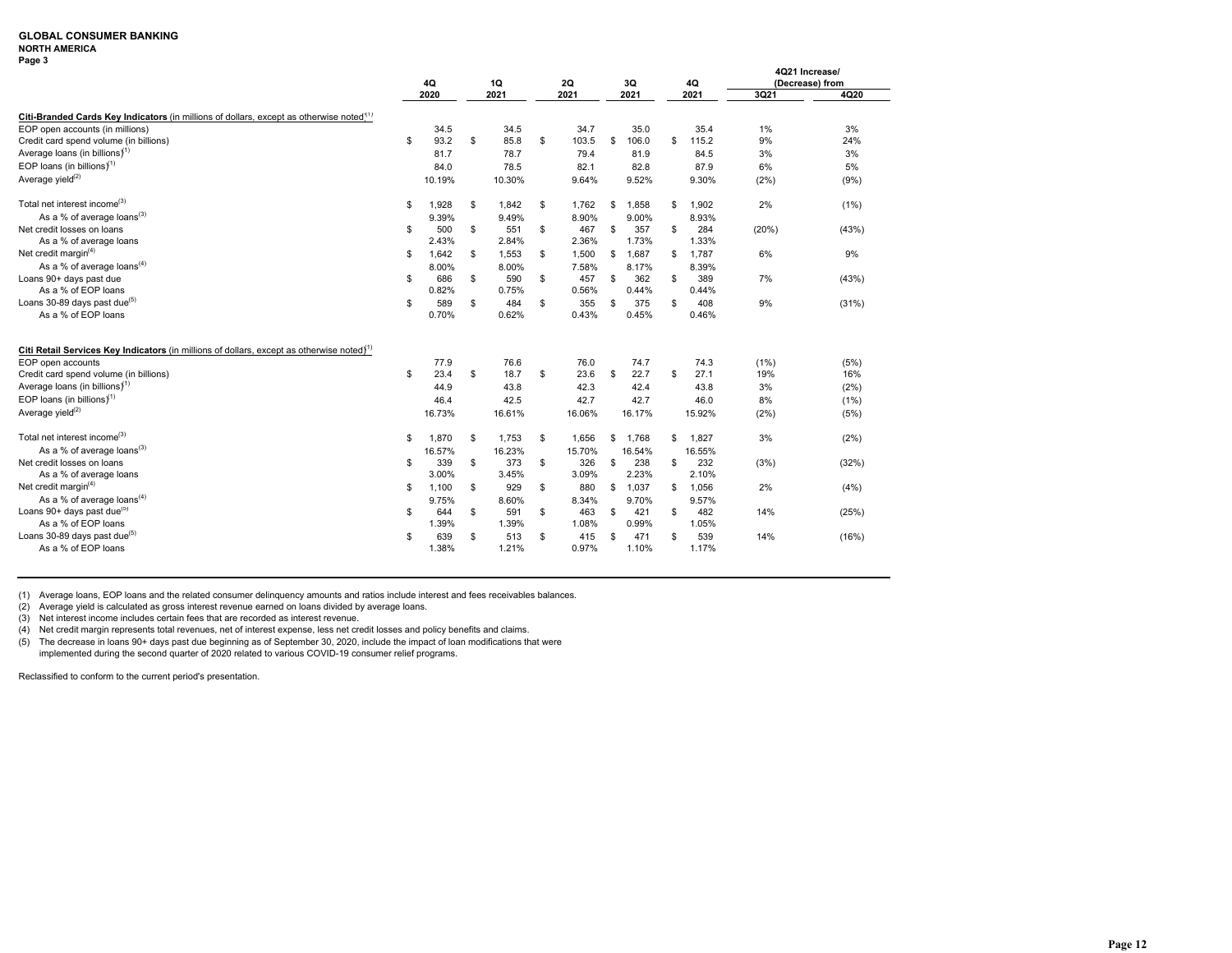## LATIN AMERICA<sup>(1)(2)</sup>

**Page 1**

(In millions of dollars, except as otherwise noted)

|                                                                          |                |                           |                          |                          |                                  | 4Q21 Increase/ | Full                             |           | Full            | Full                  |                    | FY 2021 vs. |                    |                |                   |
|--------------------------------------------------------------------------|----------------|---------------------------|--------------------------|--------------------------|----------------------------------|----------------|----------------------------------|-----------|-----------------|-----------------------|--------------------|-------------|--------------------|----------------|-------------------|
|                                                                          | 4Q             |                           | 1Q                       | 2Q                       |                                  | 3Q             | 4Q                               |           | (Decrease) from | Year                  |                    | Year        | Year               |                | FY 2020 Increase/ |
|                                                                          | 2020           |                           | 2021                     | 2021                     |                                  | 2021           | 2021                             | 3Q21      | 4Q20            | 2019                  |                    | 2020        | 2021               |                | (Decrease)        |
| Net interest income <sup>(3)</sup>                                       | $\mathbf{s}$   | 765<br>\$                 | 683                      | -S                       | 728<br>-S                        | 728            | 735<br>\$                        | 1%        | (4% )           | \$3,735               | \$                 | 3,172       | \$.                | 2,874          | (9% )             |
| Non-interest revenue                                                     |                | 357                       | 350                      |                          | 350                              | 336            | 340                              | 1%        | (5%)            | 1,599                 |                    | 1,294       |                    | 1,376          | 6%                |
| Total revenues, net of interest expense                                  | 1,122          |                           | 1,033                    |                          | 1,078                            | 1,064          | 1,075                            | 1%        | (4% )           | 5,334                 |                    | 4,466       |                    | 4,250          | (5%)              |
| Total operating expenses <sup>(3)</sup>                                  |                | 802                       | 727                      |                          | 750                              | 726            | 746                              | 3%        | (7%)            | 3,001                 |                    | 2,871       |                    | 2,949          | 3%                |
| Net credit losses on loans                                               |                | 162                       | 365                      |                          | 250                              | 175            | 130                              | (26%)     | (20%)           | 1,109                 |                    | 866         |                    | 920            | 6%                |
| Credit reserve build / (release) for loans                               |                | (83)                      | (163)                    |                          | (423)                            | (178)          | (61)                             | 66%       | 27%             | (38)                  |                    | 316         |                    | (825)          | <b>NM</b>         |
| Provision for credit losses on unfunded lending commitments              |                | $\sim$                    | $\overline{\phantom{a}}$ |                          |                                  |                |                                  | $\sim$    |                 |                       |                    |             |                    |                |                   |
| Provisions for benefits and claims, HTM debt securities and other assets |                | 9                         | 29                       |                          | 6                                | 19             | 26                               | 37%       | <b>NM</b>       | 54                    |                    | 87          |                    | 80             | (8%)              |
| Provisions for credit losses and for benefits and claims (PBC)           |                | 88                        | 231                      |                          | (167)                            | 16             | 95                               | <b>NM</b> | 8%              | 1,125                 |                    | 1,269       |                    | 175            | (86%)             |
| Income (loss) from continuing operations before taxes                    |                | 232                       | 75                       |                          | 495                              | 322            | 234                              | (27%)     | 1%              | 1,208                 |                    | 326         |                    | 1,126          | <b>NM</b>         |
| Income taxes (benefits)                                                  |                | 66                        | 23                       |                          | 143                              | 94             | 68                               | (28%)     | 3%              | 323                   |                    | 85          |                    | 328            | <b>NM</b>         |
| Income (loss) from continuing operations                                 |                | 166                       | 52                       |                          | 352                              | 228            | 166                              | (27%)     |                 | 885                   |                    | 241         |                    | 798            | <b>NM</b>         |
| Noncontrolling interests                                                 |                |                           |                          |                          |                                  |                |                                  |           |                 |                       |                    |             |                    |                |                   |
| Net income (loss)                                                        | \$             | 166<br>\$                 | 52                       | \$                       | 352<br>\$                        | 228            | \$<br>166                        | (27%)     | $\blacksquare$  | \$<br>885             | \$                 | 241         | \$                 | 798            | <b>NM</b>         |
| Average assets (in billions)                                             |                | 33<br>$\mathbb{S}$        | 34                       | \$                       | 34<br>\$                         | 36             | 36<br>\$                         |           | 9%              | 35<br>$\mathbf{s}$    | $\mathbf{\hat{S}}$ | 32          | $\mathbb{S}$       | 35             | 9%                |
| Return on average assets                                                 | 2.00%          |                           | 0.62%                    |                          | 4.15%                            | 2.51%          | 1.83%                            |           |                 | 2.53%                 |                    | 0.75%       |                    | 2.28%          |                   |
| Efficiency ratio                                                         |                | 71%                       | 70%                      |                          | 70%                              | 68%            | 69%                              |           |                 | 56%                   |                    | 64%         |                    | 69%            |                   |
| Net credit losses on loans as a percentage of average loans              | 4.51%          |                           | 10.65%                   |                          | 7.43%                            | 5.26%          | 3.97%                            |           |                 | 6.45%                 |                    | 5.97%       |                    | 6.87%          |                   |
| Revenue by business                                                      |                |                           |                          |                          |                                  |                |                                  |           |                 |                       |                    |             |                    |                |                   |
| Retail banking                                                           | \$             | 810<br>\$                 | 748                      | \$                       | 782<br>-S                        | 793            | 796<br><b>S</b>                  |           | (2%)            | $\mathbb{S}$<br>3,681 | \$                 | 3,103       | $\mathfrak s$      | 3,119          | 1%                |
| Citi-branded cards                                                       |                | 312                       | 285                      |                          | 296                              | 271            | 279                              | 3%        | $(11\%)$        | 1,653                 |                    | 1,363       |                    | 1,131          | (17%)             |
| Total                                                                    | -S<br>1,122    | $\overline{\mathbf{s}}$   | 1,033                    | -\$                      | 1,078<br>$\overline{\mathbf{s}}$ | 1,064          | $\overline{\mathbf{s}}$<br>1,075 | 1%        | (4%)            | 5,334<br>\$           | $\mathbf{\hat{s}}$ | 4,466       | $\mathbf{\hat{s}}$ | 4,250          | (5%)              |
| Net credit losses on loans by business                                   |                |                           |                          |                          |                                  |                |                                  |           |                 |                       |                    |             |                    |                |                   |
| Retail banking                                                           | $\mathbf{s}$   | 68<br>$\mathbf{s}$        | 168                      | \$                       | 99<br>$\mathbb{S}$               | 77             | \$<br>66                         | (14%)     | (3%)            | \$<br>494             | \$                 | 377         | $\mathbf{s}$       | 410            | 9%                |
| Citi-branded cards                                                       |                | 94                        | 197                      |                          | 151                              | 98             | 64                               | (35%)     | (32%)           | 615                   |                    | 489         |                    | 510            | 4%                |
| Total                                                                    | s.             | 162<br>$\mathbf{\hat{s}}$ | 365                      | $\mathbf{s}$             | 250<br>s,                        | 175            | $\mathbf{\hat{s}}$<br>130        | (26%)     | (20%)           | 1,109<br>\$           | -S                 | 866         | S.                 | 920            | 6%                |
| Income from continuing operations by business                            |                |                           |                          |                          |                                  |                |                                  |           |                 |                       |                    |             |                    |                |                   |
| Retail banking                                                           | $\mathfrak{R}$ | 91<br>-\$                 | 40                       | - \$                     | 180<br>-S                        | 119            | 96<br>\$.                        | (19%)     | 5%              | \$<br>586             | \$                 | 120         | \$.                | 435            | <b>NM</b>         |
| Citi-branded cards                                                       |                | 75                        | 12                       |                          | 172                              | 109            | 70                               | (36%)     | (7%)            | 299                   |                    | 121         |                    | 363            | <b>NM</b>         |
| Total                                                                    | \$             | 166<br>\$                 | 52                       | $\overline{\mathcal{S}}$ | 352<br>\$                        | 228            | $\overline{\mathcal{S}}$<br>166  | (27%)     |                 | 885<br>\$             | $\frac{1}{2}$      | 241         | \$                 | 798            | <b>NM</b>         |
| <b>FX translation impact</b>                                             |                |                           |                          |                          |                                  |                |                                  |           |                 |                       |                    |             |                    |                |                   |
| Total revenue - as reported                                              | \$<br>1.122    | -\$                       | 1,033                    | - \$                     | 1.078<br>-S                      | 1.064          | 1.075<br>\$                      | $1\%$     | (4%)            | 5.334<br>\$           | \$.                | 4.466       | \$                 | 4,250          | (5%)              |
| Impact of FX translation $(4)$                                           |                | (19)                      | (13)                     |                          | (38)                             | (30)           |                                  |           |                 | (246)                 |                    | 211         |                    |                |                   |
| Total revenues - $Ex-FX^{(4)}$                                           | \$<br>1,103    | \$                        | 1,020                    | $\mathbb{S}$             | 1,040<br>\$                      | 1,034          | \$<br>1,075                      | 4%        | (3%)            | 5,088<br>\$           | \$                 | 4,677       | \$                 | 4,250          | (9%)              |
|                                                                          |                |                           |                          |                          |                                  |                |                                  |           |                 |                       |                    |             |                    |                |                   |
| Total operating expenses - as reported                                   | $\mathfrak s$  | 802<br>- \$               | 727                      | - \$                     | 750<br>-S                        | 726            | \$<br>746                        | 3%        | (7%)            | \$3.001               | \$                 | 2,871       | s.                 | 2,949          | 3%                |
| Impact of FX translation $(4)$                                           |                | (13)                      | (9)                      |                          | (24)                             | (19)           |                                  |           |                 | (132)                 |                    | 129         |                    |                |                   |
| Total operating expenses - $Ex-FX^{(4)}$                                 | \$             | 789<br>S.                 | 718                      | \$                       | 726<br>- \$                      | 707            | \$<br>746                        | 6%        | (5%)            | \$ 2,869              | \$                 | 3,000       | S.                 | 2,949          | (2%)              |
| Total provisions for credit losses and PBC - as reported                 | \$             | 88<br>$\mathbf{s}$        | 231                      | -S                       | (167)<br>\$                      | 16             | <b>S</b><br>95                   | <b>NM</b> | 8%              | \$ 1.125              | S.                 | 1.269       | \$                 | 175            | (86%)             |
| Impact of FX translation $(4)$                                           |                | (2)                       | (3)                      |                          | -7                               | (1)            |                                  |           |                 | (58)                  |                    | 66          |                    | $\blacksquare$ |                   |
| Total provisions for credit losses and PBC - Ex-FX <sup>(4)</sup>        | \$             | 86<br>$\mathfrak s$       | 228                      | $\mathbb{S}$             | (160)<br>\$                      | 15             | \$<br>95                         | <b>NM</b> | 10%             | \$ 1,067              | \$                 | 1,335       | \$                 | 175            | (87%)             |
| Net income (loss) - as reported                                          | \$             | 166<br>$\mathbf{s}$       | 52                       | -S                       | 352<br>$\mathbb{S}$              | 228            | <b>S</b><br>166                  | (27%)     | ÷               | \$<br>885             | $\mathfrak{s}$     | 241         | $\mathbf{s}$       | 798            | <b>NM</b>         |
| Impact of FX translation $(4)$                                           |                | (3)                       |                          |                          | (14)                             | (7)            |                                  |           |                 | (37)                  |                    | 9           |                    |                |                   |
| Total net income (loss) - $Ex-FX^{(4)}$                                  | \$             | 163<br>$\mathfrak s$      | 52                       | \$                       | 338<br>\$                        | 221            | \$<br>166                        | (25%)     | 2%              | 848<br>\$             | \$                 | 250         | \$                 | 798            | <b>NM</b>         |
|                                                                          |                |                           |                          |                          |                                  |                |                                  |           |                 |                       |                    |             |                    |                |                   |

(1) Latin America GCB consists of Citi's consumer banking operations in Mexico.

(2) See footnote 2 on page 5.

(3) See footnote 1 on page 1.

(4) Reflects the impact of foreign currency (FX) translation into U.S. dollars at the fourth quarter of 2021 and year-to-date 2021 average exchange rates for all periods presented.

Citigroup's results of operations excluding the impact of FX translation are non-GAAP financial measures.

NM Not meaningful.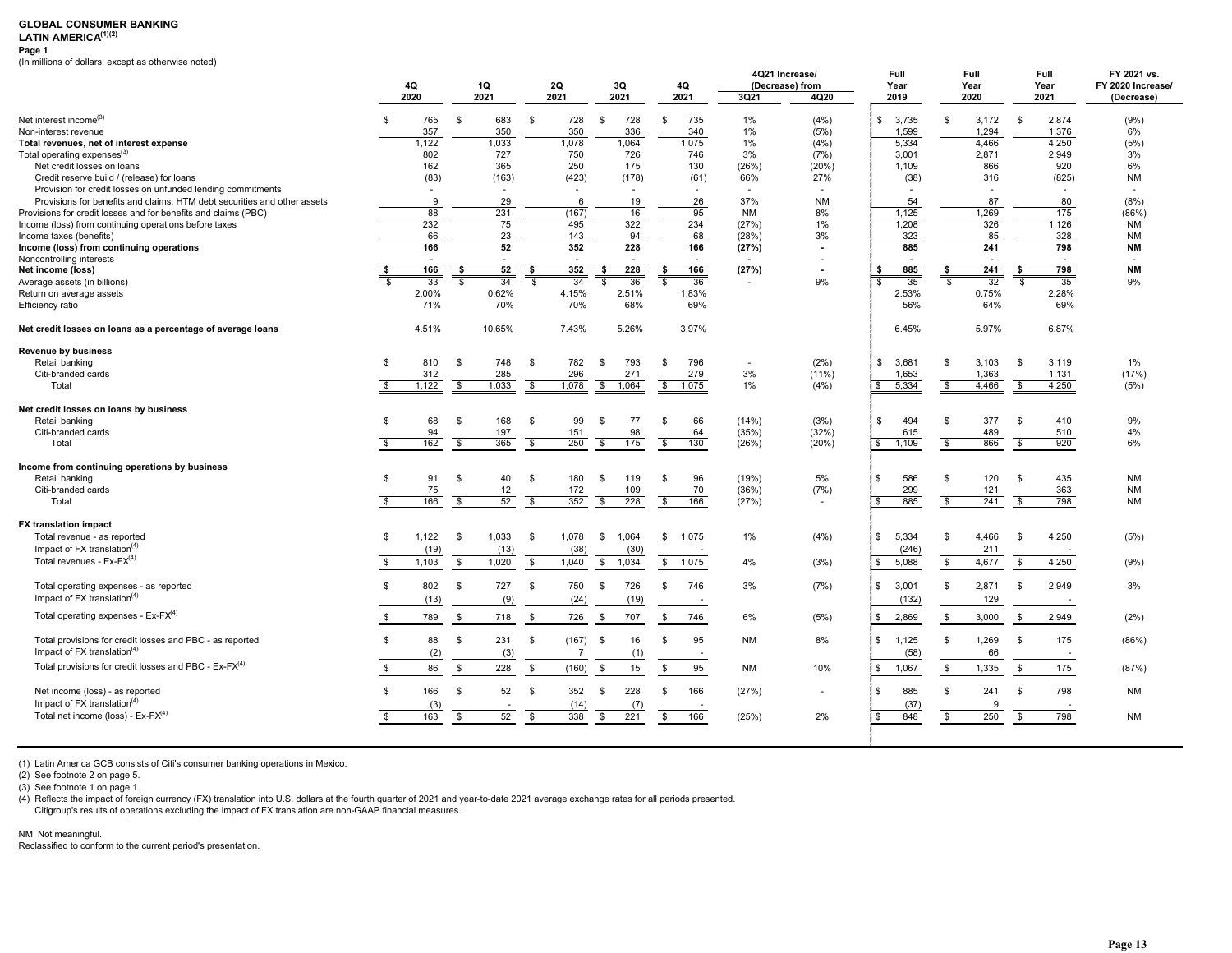### **LATIN AMERICA**

**Page 2**

|                                                                                       |    |            |          |            |                             |                   |          |            |     |            |                          | 4Q21 Increase/  |
|---------------------------------------------------------------------------------------|----|------------|----------|------------|-----------------------------|-------------------|----------|------------|-----|------------|--------------------------|-----------------|
|                                                                                       |    | 4Q<br>2020 |          | 1Q<br>2021 |                             | <b>2Q</b><br>2021 |          | 3Q<br>2021 |     | 4Q<br>2021 | 3Q21                     | (Decrease) from |
|                                                                                       |    |            |          |            |                             |                   |          |            |     |            |                          | 4Q20            |
| Retail Banking Key Indicators (in billions of dollars, except as otherwise noted)     |    |            |          |            |                             |                   |          |            |     |            |                          |                 |
| Branches (actual)                                                                     |    | 1,392      |          | 1,331      |                             | 1,327             |          | 1,278      |     | 1,276      | $\sim$                   | (8%)            |
| Accounts (in millions)                                                                |    | 27.3       |          | 26.6       |                             | 26.4              |          | 26.3       |     | 26.0       | $(1\%)$                  | (5%)            |
| Average deposits                                                                      | S  | 24.3       | \$       | 24.5       | \$                          | 24.1              | \$       | 24.2       | \$  | 23.8       | (2%)                     | (2%)            |
| Investment sales                                                                      |    | 3.7        |          | 3.1        |                             | 3.5               |          | 3.5        |     | 3.4        | (3%)                     | (8%)            |
| <b>Investment AUMs:</b>                                                               |    |            |          |            |                             |                   |          |            |     |            |                          |                 |
| <b>AUMS</b>                                                                           |    | 27.1       |          | 26.9       |                             | 28.2              |          | 27.7       |     | 28.3       | 2%                       | 4%              |
| AUMs related to the retirement services business                                      |    | 40.8       |          | 39.2       |                             | 41.0              |          | 40.0       |     | 41.4       | 4%                       | 1%              |
| <b>Total AUMs</b>                                                                     |    | 67.9       |          | 66.1       |                             | 69.2              |          | 67.7       |     | 69.7       | 3%                       | 3%              |
| Average loans                                                                         |    | 9.6        |          | 9.4        |                             | 9.2               |          | 8.9        |     | 8.5        | (4% )                    | (11%)           |
| EOP loans:                                                                            |    |            |          |            |                             |                   |          |            |     |            |                          |                 |
| Mortgages                                                                             |    | 4.0        |          | 3.8        |                             | 3.8               |          | 3.6        |     | 3.6        | $\overline{\phantom{a}}$ | (10%)           |
| Personal, small business and other                                                    |    | 5.8        |          | 5.3        |                             | 5.3               |          | 5.1        |     | 5.0        | (2%)                     | (14%)           |
| <b>Total EOP loans</b>                                                                | s, | 9.8        | <b>S</b> | 9.1        | $\boldsymbol{\hat{\theta}}$ | 9.1               | <b>S</b> | 8.7        | \$  | 8.6        | (1% )                    | (12%)           |
|                                                                                       |    |            |          |            |                             |                   |          |            |     |            |                          |                 |
| Total net interest income (in millions) <sup>1)</sup>                                 | \$ | 529        | \$       | 472        | \$                          | 516               | \$       | 520        | \$  | 516        | (1%)                     | (2%)            |
| As a % of average loans <sup>(1)</sup>                                                |    | 21.92%     |          | 20.36%     |                             | 22.50%            |          | 23.18%     |     | 24.08%     |                          |                 |
| Net credit losses on loans (in millions)                                              | \$ | 68         | \$       | 168        | \$                          | 99                | \$       | 77         | \$  | 66         | (14%)                    | (3%)            |
| As a % of average loans                                                               |    | 2.82%      |          | 7.25%      |                             | 4.32%             |          | 3.43%      |     | 3.08%      |                          |                 |
| Loans 90+ days past due (in millions)                                                 | \$ | 130        | \$       | 142        | \$                          | 127               | S        | 117        | \$  | 107        | (9% )                    | (18%)           |
| As a % of EOP loans                                                                   |    | 1.33%      |          | 1.56%      |                             | 1.40%             |          | 1.34%      |     | 1.24%      |                          |                 |
| Loans 30-89 days past due (in millions)                                               | \$ | 220        | \$       | 164        | \$                          | 134               | \$       | 122        | \$  | 106        | (13%)                    | (52%)           |
| As a % of EOP loans                                                                   |    | 2.24%      |          | 1.80%      |                             | 1.47%             |          | 1.40%      |     | 1.23%      |                          |                 |
| Citi-Branded Cards Key Indicators (in billions of dollars, except as otherwise noted) |    |            |          |            |                             |                   |          |            |     |            |                          |                 |
| EOP open accounts (in millions)                                                       |    | 4.7        |          | 4.5        |                             | 4.5               |          | 4.5        |     | 4.6        | 2%                       | (2%)            |
| Credit card spend volume                                                              | \$ | 4.4        | \$       | 3.7        | \$                          | 4.2               | S        | 4.3        | \$  | 5.2        | 21%                      | 18%             |
| Average loans <sup>(2)</sup>                                                          |    | 4.7        |          | 4.5        |                             | 4.3               |          | 4.3        | \$  | 4.5        | 5%                       | (4% )           |
| $EOP$ loans <sup>(2)</sup>                                                            |    | 4.8        |          | 4.3        |                             | 4.4               |          |            | \$  |            | 9%                       | (2%)            |
|                                                                                       |    |            |          |            |                             |                   |          | 4.3        |     | 4.7        |                          |                 |
| Average yield <sup>(3)</sup>                                                          |    | 21.01%     |          | 19.89%     |                             | 20.10%            |          | 20.66%     |     | 20.80%     | 1%                       | (1%)            |
| Total net interest income (in millions) <sup>4)</sup>                                 | S  | 236        | \$       | 211        | \$                          | 212               | \$       | 208        | \$  | 219        | 5%                       | (7%)            |
| As a % of average loans $^{(4)}$                                                      |    | 19.98%     |          | 19.02%     |                             | 19.78%            |          | 19.19%     |     | 19.31%     |                          |                 |
| Net credit losses on loans (in millions)                                              | S  | 94         | \$       | 197        | \$                          | 151               | S        | 98         | \$. | 64         | (35%)                    | (32%)           |
| As a % of average loans                                                               |    | 7.96%      |          | 17.75%     |                             | 14.09%            |          | 9.04%      |     | 5.64%      |                          |                 |
| Net credit margin (in millions) <sup>5)</sup>                                         | \$ | 229        | \$       | 102        | \$                          | 158               | S        | 184        | \$  | 224        | 22%                      | (2%)            |
| As a % of average loans <sup>(5)</sup>                                                |    |            |          |            |                             |                   |          |            |     |            |                          |                 |
|                                                                                       |    | 19.38%     |          | 9.19%      |                             | 14.74%            |          | 16.98%     |     | 19.75%     |                          |                 |
| Loans 90+ days past due (in millions)                                                 | \$ | 233        | \$       | 173        | \$                          | 122               | \$       | 81         | \$  | 76         | (6%)                     | (67%)           |
| As a % of EOP loans                                                                   |    | 4.85%      |          | 4.02%      |                             | 2.77%             |          | 1.88%      |     | 1.62%      |                          |                 |
| Loans 30-89 days past due (in millions)                                               | \$ | 170        | \$       | 115        | \$                          | 82                | S        | 68         | \$  | 67         | (1%)                     | (61%)           |
| As a % of EOP loans                                                                   |    | 3.54%      |          | 2.67%      |                             | 1.86%             |          | 1.58%      |     | 1.43%      |                          |                 |

(1) Also includes net interest income related to the region's average deposit balances in excess of the average loan portfolio.

(2) Average loans, EOP loans and the related consumer delinquency amounts and ratios include interest and fees receivables balances.

(3) Average yield is gross interest revenue earned on loans divided by average loans.

(4) Net interest income includes certain fees that are recorded as interest revenue.

(5) Net credit margin is total revenues, net of interest expense, less net credit losses and policy benefits and claims.

NM Not meaningful.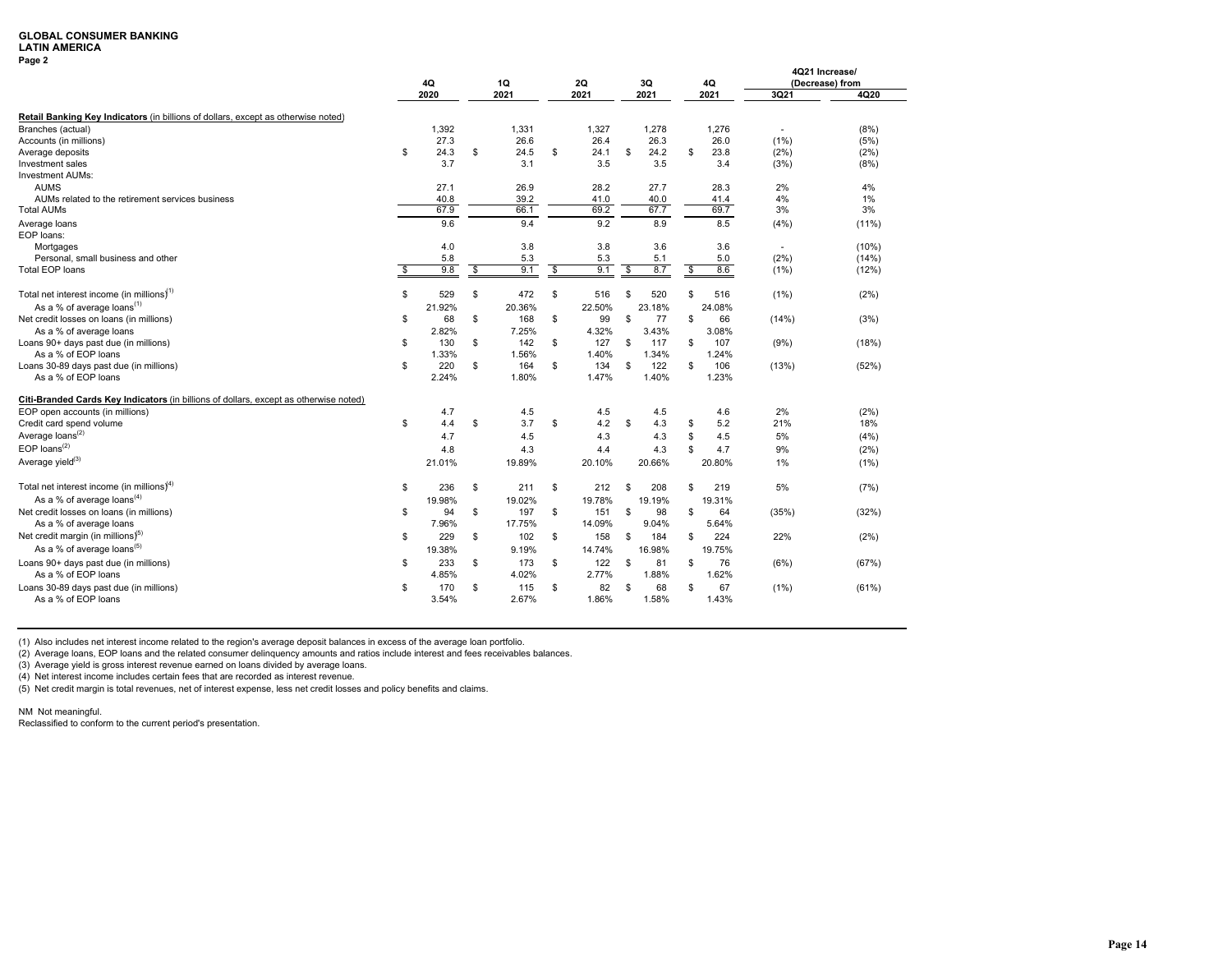## **ASIA(1)(2)**

**PAGE 1**

(In millions of dollars, except as otherwise noted)

|                                                                          |                          |                 |                                |                         |            |                           |                      |                        | 4Q21 Increase/         | Full                     |                         | Full           | Full                           | FY 2021 vs.       |
|--------------------------------------------------------------------------|--------------------------|-----------------|--------------------------------|-------------------------|------------|---------------------------|----------------------|------------------------|------------------------|--------------------------|-------------------------|----------------|--------------------------------|-------------------|
|                                                                          |                          | 4Q              | 1Q                             |                         | 2Q         | 3Q                        | 4Q                   |                        | (Decrease) from        | Year                     |                         | Year           | Year                           | FY 2020 Increase/ |
|                                                                          |                          | 2020            | 2021                           |                         | 2021       | 2021                      | 2021                 | 3Q21                   | 4Q20                   | 2019                     |                         | 2020           | 2021                           | (Decrease)        |
| Net interest income <sup>(3)</sup>                                       | -S                       | 1,079           | 1,023<br>\$                    | S.                      | 1,031      | 956<br>\$                 | 961<br>\$            | $1\%$                  | $(11\%)$               | \$4,789                  | \$                      | 4,441          | 3,971<br>-S                    | $(11\%)$          |
| Non-interest revenue <sup>(4)</sup>                                      |                          | 509             | 613                            |                         | 565        | (41)                      | 491                  | <b>NM</b>              | (4% )                  | 2,638                    |                         | 2,151          | 1,628                          | (24%)             |
| Total revenues, net of interest expense                                  |                          | 1,588           | 1,636                          |                         | 1,596      | 915                       | 1,452                | 59%                    | (9%)                   | 7,427                    |                         | 6,592          | 5,599                          | (15%)             |
| Total operating expenses <sup>(3)(5)</sup>                               |                          | 1,262           | 1,254                          |                         | 1,255      | 1,240                     | 2,505                | <b>NM</b>              | 98%                    | 4,733                    |                         | 4,726          | 6,254                          | 32%               |
| Net credit losses on loans                                               |                          | 240             | 265                            |                         | 186        | 152                       | 122                  | (20%)                  | (49%)                  | 690                      |                         | 790            | 725                            | (8%)              |
| Credit reserve build / (release) for loans                               |                          | (25)            | (226)                          |                         | (60)       | (44)                      | (45)                 | (2%)                   | (80%)                  | 8                        |                         | 520            | (375)                          | <b>NM</b>         |
| Provision for credit losses on unfunded lending commitments              |                          | $\mathbf{r}$    |                                |                         | $\sim$     |                           |                      |                        |                        |                          |                         |                |                                |                   |
| Provisions for benefits and claims, HTM debt securities and other assets |                          | (6)             | $\overline{4}$                 |                         | (3)        | (2)                       | (2)                  | $\sim$                 | 67%                    | $\overline{\phantom{a}}$ |                         | $\overline{1}$ | (3)                            | <b>NM</b>         |
| Provisions for credit losses and for benefits and claims (PBC)           |                          | 209             | 43                             |                         | 123        | 106                       | 75                   | (29%)                  | (64%)                  | 698                      |                         | 1,311          | 347                            | (74%)             |
| Income from continuing operations before taxes                           |                          | 117             | 339                            |                         | 218        | (431)                     | (1, 128)             | <b>NM</b>              | <b>NM</b>              | 1,996                    |                         | 555            | (1,002)                        | <b>NM</b>         |
| Income taxes (benefits)                                                  |                          | 19<br>98        | 77<br>262                      |                         | 47<br>171  | (89)                      | (351)                | NM                     | <b>NM</b>              | 459<br>1,537             |                         | 87<br>468      | (316)                          | <b>NM</b>         |
| Income from continuing operations<br>Noncontrolling interests            |                          | (1)             |                                |                         |            | (342)                     | (777)                | <b>NM</b><br>$(100\%)$ | <b>NM</b><br><b>NM</b> | 6                        |                         | (4)            | (686)<br>(11)                  | <b>NM</b><br>NM   |
| Net income                                                               | -\$                      | $\overline{99}$ | (3)<br>265<br>-\$              | \$                      | (2)<br>173 | (2)<br>(340)<br>\$        | (4)<br>(773)<br>- \$ | <b>NM</b>              | <b>NM</b>              | \$1,531                  | -\$                     | 472            | (675)<br>\$                    | <b>NM</b>         |
| Average assets (in billions)                                             | R                        | 136             | $\overline{\mathbf{s}}$<br>140 | $\mathbf{s}$            | 141        | $\mathbf{s}$<br>138       | ŝ,<br>137            | $(1\%)$                | 1%                     | 122<br>\$.               | $\overline{\mathbb{S}}$ | 129            | $\overline{\mathbf{s}}$<br>139 | 8%                |
| Return on average assets                                                 |                          | 0.29%           | 0.77%                          |                         | 0.49%      | $(0.98\%)$                | (2.24%)              |                        |                        | 1.25%                    |                         | 0.37%          | $(0.49\%)$                     |                   |
| Efficiency ratio                                                         |                          | 79%             | 77%                            |                         | 79%        | 136%                      | 173%                 |                        |                        | 64%                      |                         | 72%            | 112%                           |                   |
| Net credit losses on loans as a percentage of average loans              |                          | 1.16%           | 1.29%                          |                         | 0.90%      | 0.79%                     | 0.67%                |                        |                        | 0.88%                    |                         | 0.99%          | 0.92%                          |                   |
| <b>Revenue by business</b>                                               |                          |                 |                                |                         |            |                           |                      |                        |                        |                          |                         |                |                                |                   |
| Retail banking <sup>(4)</sup>                                            | - \$                     | 1,089           | \$<br>1.111                    | S.                      | 1,033      | 376<br>\$                 | 926<br>S             | <b>NM</b>              | (15%)                  | \$4,519                  | $\mathfrak{s}$          | 4,374          | 3,446<br>-S                    | (21%)             |
| Citi-branded cards                                                       |                          | 499             | 525                            |                         | 563        | 539                       | 526                  | (2%)                   | 5%                     | 2.908                    |                         | 2,218          | 2.153                          | (3%)              |
| Total                                                                    |                          | 1,588           | 1,636<br>$\mathbf{\hat{s}}$    | - \$                    | 1,596      | 915<br>$\mathbf{\hat{s}}$ | \$ 1,452             | 59%                    | (9%)                   | \$7,427                  | -S                      | 6,592          | 5,599<br>$\mathbf{s}$          | (15%)             |
| Net credit losses on loans by business                                   |                          |                 |                                |                         |            |                           |                      |                        |                        |                          |                         |                |                                |                   |
| Retail banking                                                           | -S                       | 86              | 80<br>- \$                     | -S                      | 70         | 62<br>\$                  | 48<br>S.             | (23%)                  | (44%)                  | \$<br>255                | \$.                     | 296            | 260<br>-S                      | (12%)             |
| Citi-branded cards                                                       |                          | 154             | 185                            |                         | 116        | 90                        | 74                   | (18%)                  | (52%)                  | 435                      |                         | 494            | 465                            | (6%)              |
| Total                                                                    | $\overline{\mathcal{S}}$ | 240             | 265<br>S,                      | $\overline{\mathbf{s}}$ | 186        | 152<br>\$                 | 122<br>\$            | (20%)                  | (49%)                  | 690<br>-\$               | -S                      | 790            | $\overline{\mathbf{s}}$<br>725 | (8%)              |
| Income from continuing operations by business                            |                          |                 |                                |                         |            |                           |                      |                        |                        |                          |                         |                |                                |                   |
| Retail banking <sup>(4)(5)</sup>                                         | $\mathbf{\hat{S}}$       | 154             | 216<br>- \$                    | - \$                    | 141        | (372)<br>\$               | (797)<br>S.          | <b>NM</b>              | <b>NM</b>              | 1.010<br>\$              | \$.                     | 669            | (812)<br>-S                    | <b>NM</b>         |
| Citi-branded cards                                                       |                          | (56)            | 46                             |                         | 30         | 30                        | 20                   | (33%)                  | <b>NM</b>              | 527                      |                         | (201)          | 126                            | <b>NM</b>         |
| Total                                                                    |                          | 98              | $\overline{\mathbf{s}}$<br>262 | S.                      | 171        | \$<br>(342)               | \$<br>(777)          | NM                     | <b>NM</b>              | 1,537<br>\$              | s.                      | 468            | \$<br>(686)                    | NM                |
| <b>FX translation impact</b>                                             | \$                       | 1,588           | 1,636                          |                         |            |                           |                      |                        |                        | \$7,427                  | \$.                     | 6,592          |                                |                   |
| Total revenue - as reported                                              |                          |                 | \$                             | $\mathfrak s$           | 1,596      | 915<br>\$                 | 1,452<br>\$          | 59%                    | (9%)                   |                          |                         |                | 5,599<br>- \$                  | (15%)             |
| Impact of $FX$ translation <sup>(6)</sup>                                |                          | (22)            | (31)                           |                         | (32)       | (5)                       | $\sim$               |                        |                        | 89                       |                         | 112            |                                |                   |
| Total revenues - Ex-FX <sup>(6)</sup>                                    | -\$                      | 1,566           | \$<br>1,605                    | \$                      | 1,564      | \$<br>910                 | 1,452<br>\$          | 60%                    | (7%)                   | \$7,516                  | $\mathbb{S}$            | 6,704          | \$<br>5,599                    | (16%)             |
| Total operating expenses - as reported                                   | \$                       | 1,262           | 1.254<br>- \$                  | \$                      | 1,255      | 1.240<br>\$               | 2.505<br>S.          | NM                     | 98%                    | 4.733<br>\$              | s.                      | 4.726          | 6,254<br>- \$                  | 32%               |
| Impact of FX translation <sup>(6)</sup>                                  |                          | (17)            | (22)                           |                         | (22)       | (4)                       |                      |                        |                        | 52                       |                         | 83             |                                |                   |
| Total operating expenses - $Ex-FX^{(6)}$                                 | \$                       | 1,245           | \$<br>1,232                    | \$                      | 1,233      | \$ 1,236                  | \$<br>2,505          | <b>NM</b>              | <b>NM</b>              | 4,785<br>$\mathbb{S}$    | $\mathbb{S}$            | 4,809          | \$<br>6,254                    | 30%               |
| Total provisions for credit losses and PBC - as reported                 | \$                       | 209             | \$<br>43                       | \$                      | 123        | 106<br>\$                 | 75<br>\$             | (29%)                  | (64%)                  | 698<br>\$                | \$                      | 1,311          | 347<br>- \$                    | (74%)             |
| Impact of FX translation <sup>(6)</sup>                                  |                          | (6)             | (3)                            |                         | (4)        |                           |                      |                        |                        | $\overline{7}$           |                         | 21             |                                |                   |
| Total provisions for credit losses and PBC - Ex-FX <sup>(6)</sup>        |                          |                 |                                |                         |            |                           |                      |                        |                        |                          |                         |                |                                |                   |
|                                                                          | \$                       | 203             | 40<br>\$                       | $\mathfrak s$           | 119        | 106<br>\$                 | 75<br>\$             | (29%)                  | (63%)                  | \$<br>705                | $\mathbb S$             | 1,332          | \$<br>347                      | (74%)             |
| Net income - as reported                                                 | $\mathbb{S}$             | 99              | 265<br>\$                      | - \$                    | 173        | (340)<br>\$               | (773)<br>\$          | <b>NM</b>              | <b>NM</b>              | 1,531<br>\$              | s.                      | 472            | (675)<br>- \$                  | <b>NM</b>         |
| Impact of FX translation <sup>(6)</sup>                                  |                          |                 | (4)                            |                         | (3)        |                           | $\sim$               |                        |                        | 26                       |                         | 3              | $\sim$                         |                   |
| Total net income - $Ex-FX^{(6)}$                                         | \$                       | 99              | \$<br>261                      | \$                      | 170        | (339)<br>$\mathbb{S}$     | - \$<br>(773)        | <b>NM</b>              | <b>NM</b>              | \$1,557                  | \$                      | 475            | \$<br>(675)                    | <b>NM</b>         |
|                                                                          |                          |                 |                                |                         |            |                           |                      |                        |                        |                          |                         |                |                                |                   |

(1) Asia GCB includes the results of operations of GCB activities in certain EMEA countries for all periods presented.

(3) See footnote 1 on page 1.

(4) See footnote 2 on page 1.

(5) See footnote 3 on page 1.

(6) Reflects the impact of foreign currency (FX) translation into U.S. dollars at the fourth quarter of 2021 and year-to-date 2021 average exchange rates for all periods presented.

Citigroup's results of operations excluding the impact of FX translation are non-GAAP financial measures.

#### NM Not meaningful.

<sup>(2)</sup> See footnote 2 on page 5.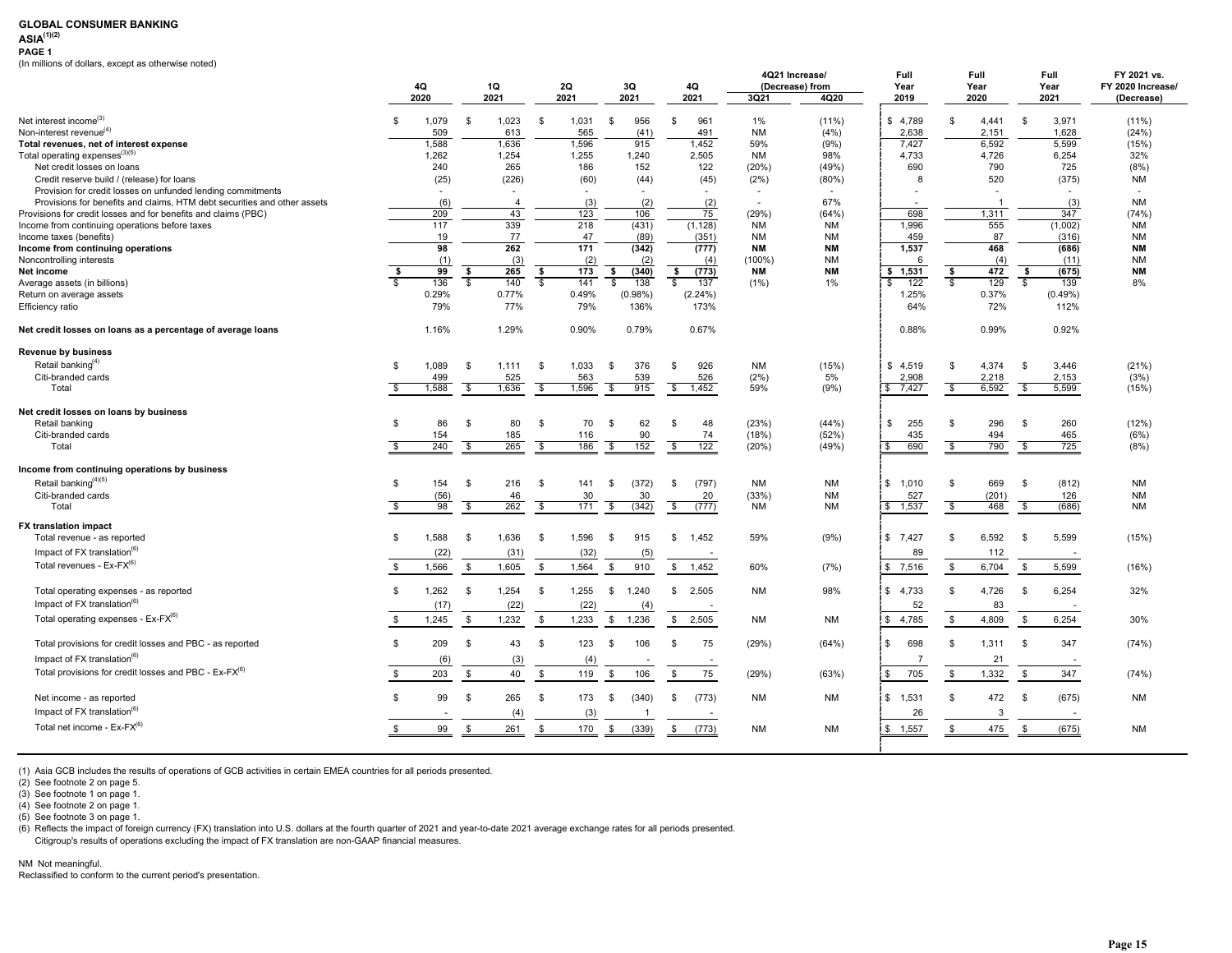### **ASIA(1)**

**PAGE 2**

|                                                                                       | 4Q  |        |    | 1Q     | 2Q          |     | 3Q     | 4Q          |         | 4Q21 Increase/<br>(Decrease) from |
|---------------------------------------------------------------------------------------|-----|--------|----|--------|-------------|-----|--------|-------------|---------|-----------------------------------|
|                                                                                       |     | 2020   |    | 2021   | 2021        |     | 2021   | 2021        | 3Q21    | 4Q20                              |
| Retail Banking Key Indicators (in billions of dollars, except as otherwise noted)     |     |        |    |        |             |     |        |             |         |                                   |
| Branches (actual)                                                                     |     | 224    |    | 223    | 223         |     | 221    | 220         | $\sim$  | (2%)                              |
| Accounts (in millions)                                                                |     | 17.3   |    | 17.2   | 17.1        |     | 17.1   | 17.0        | $(1\%)$ | (2%)                              |
| Average deposits                                                                      | s.  | 120.0  | \$ | 123.8  | \$<br>124.6 | \$  | 120.7  | \$<br>117.2 | (3%)    | (2%)                              |
| Investment sales                                                                      |     | 14.9   |    | 20.7   | 13.7        |     | 13.2   | 10.2        | (23%)   | (32%)                             |
| <b>Investment AUMs</b>                                                                |     | 73.4   |    | 74.6   | 77.4        |     | 75.8   | 74.8        | (1%)    | 2%                                |
| Average loans                                                                         |     | 65.2   |    | 66.1   | 66.6        |     | 61.6   | 59.0        | (4% )   | (10%)                             |
| EOP loans:                                                                            |     |        |    |        |             |     |        |             |         |                                   |
| Mortgages                                                                             |     | 35.9   |    | 36.0   | 36.5        |     | 30.7   | 31.0        | $1\%$   | (14% )                            |
| Personal, small business and other                                                    |     | 30.6   |    | 29.8   | 30.0        |     | 28.6   | 27.9        | (2%)    | (9%)                              |
| <b>Total EOP loans</b>                                                                | \$. | 66.5   | s. | 65.8   | \$<br>66.5  | \$  | 59.3   | \$<br>58.9  | $(1\%)$ | $(11\%)$                          |
|                                                                                       |     |        |    |        |             |     |        |             |         |                                   |
| Total net interest income (in millions) $(2)$                                         | \$  | 644    | S  | 629    | \$<br>617   | \$  | 570    | \$<br>567   | $(1\%)$ | (12%)                             |
| As a % of average loans <sup>(2)</sup>                                                |     | 3.93%  |    | 3.86%  | 3.72%       |     | 3.67%  | 3.81%       |         |                                   |
| Net credit losses on loans (in millions)                                              | \$  | 86     | \$ | 80     | \$<br>70    | \$  | 62     | \$<br>48    | (23%)   | (44%)                             |
| As a % of average loans                                                               |     | 0.52%  |    | 0.49%  | 0.42%       |     | 0.40%  | 0.32%       |         |                                   |
| Loans 90+ days past due (in millions)                                                 | \$  | 203    | \$ | 193    | \$<br>197   | \$  | 141    | \$<br>127   | (10%)   | (37%)                             |
| As a % of EOP Loans                                                                   |     | 0.31%  |    | 0.29%  | 0.30%       |     | 0.24%  | 0.22%       |         |                                   |
| Loans 30-89 days past due (in millions)                                               | \$  | 312    | \$ | 278    | \$<br>285   | \$  | 217    | \$<br>197   | (9% )   | (37%)                             |
| As a % of EOP loans                                                                   |     | 0.47%  |    | 0.42%  | 0.43%       |     | 0.37%  | 0.33%       |         |                                   |
| Citi-Branded Cards Key Indicators (in billions of dollars, except as otherwise noted) |     |        |    |        |             |     |        |             |         |                                   |
| EOP open accounts (in millions)                                                       |     | 14.7   |    | 14.6   | 14.4        |     | 14.3   | 14.1        | $(1\%)$ | (4% )                             |
| Credit card spend volume                                                              | \$  | 20.9   | \$ | 20.1   | \$<br>19.8  | \$  | 19.7   | \$<br>22.5  | 14%     | 8%                                |
| Average loans <sup>(3)</sup>                                                          |     | 17.2   |    | 17.3   | 16.6        |     | 14.3   | 13.4        | (6%)    | (22%)                             |
| $EOP$ loans <sup>(3)</sup>                                                            |     | 17.9   |    | 16.8   | 16.4        |     | 13.5   | 13.1        | (3%)    | (27%)                             |
| Average yield <sup>(4)</sup>                                                          |     | 11.47% |    | 10.96% | 10.87%      |     | 10.57% | 10.44%      | (1%)    | (9%)                              |
| Total net interest income (in millions) <sup>(5)</sup>                                | \$  | 435    | \$ | 394    | \$<br>414   | \$  | 386    | \$<br>394   | 2%      | (9% )                             |
| As a % of average loans <sup>(6)</sup>                                                |     | 10.06% |    | 9.24%  | 10.00%      |     | 10.71% | 11.67%      |         |                                   |
| Net credit losses on loans (in millions)                                              | \$  | 154    | \$ | 185    | \$<br>116   | \$  | 90     | \$<br>74    | (18%)   | (52%)                             |
| As a % of average loans                                                               |     | 3.56%  |    | 4.34%  | 2.80%       |     | 2.50%  | 2.19%       |         |                                   |
|                                                                                       |     |        |    |        |             |     |        |             |         |                                   |
| Net credit margin (in millions) <sup>(6)</sup>                                        | \$  | 345    | \$ | 340    | \$<br>447   | \$  | 449    | \$<br>452   | $1\%$   | 31%                               |
| As a % of average loans <sup><math>(6)</math></sup>                                   |     | 7.98%  |    | 7.97%  | 10.80%      |     | 12.46% | 13.38%      |         |                                   |
| Loans 90+ days past due                                                               | s.  | 312    | S  | 223    | \$<br>188   | \$. | 145    | \$<br>112   | (23%)   | (64%)                             |
| As a % of EOP loans                                                                   |     | 1.74%  |    | 1.33%  | 1.15%       |     | 1.07%  | 0.85%       |         |                                   |
| Loans 30-89 days past due                                                             | \$  | 259    | S  | 229    | \$<br>222   | \$  | 165    | \$<br>125   | (24%)   | (52%)                             |
| As a % of EOP loans                                                                   |     | 1.45%  |    | 1.36%  | 1.35%       |     | 1.22%  | 0.95%       |         |                                   |

(1) Asia GCB includes the results of operations of GCB activities in certain EMEA countries for all periods presented.

(2) Also includes net interest income related to the region's average deposit balances in excess of the average loan portfolio.

(3) Average loans, EOP loans and the related consumer delinquency amounts and ratios include interest and fees receivables balances.

(4) Average yield is gross interest revenue earned on loans divided by average loans.

(5) Net interest income includes certain fees that are recorded as interest revenue.

(6) Net credit margin is total revenues, net of interest expense, less net credit losses and policy benefits and claims.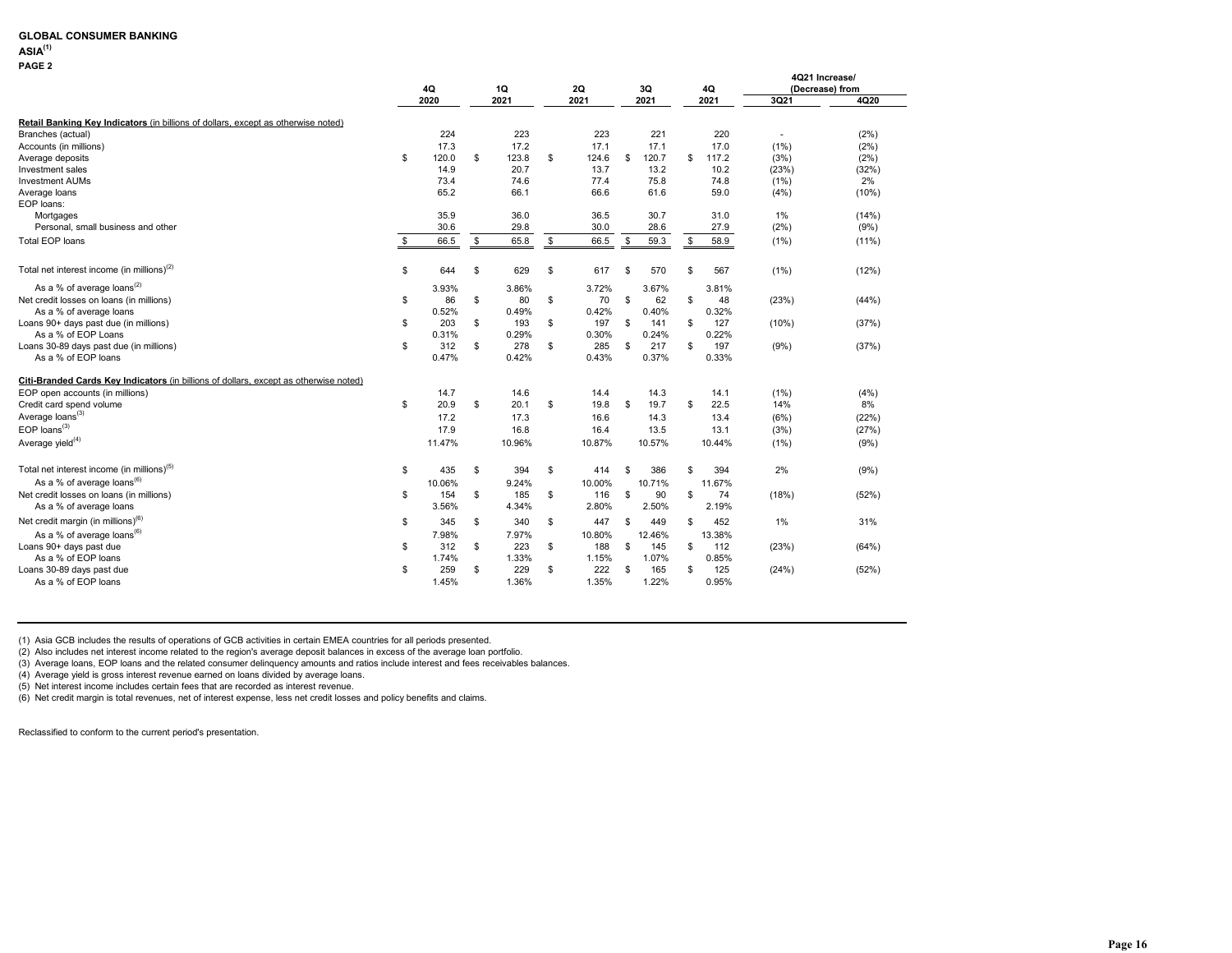### **CORPORATE / OTHER(1)(2)**

(In millions of dollars, except as otherwise noted)

|                                                                          |     |            |      |            |      |            | 4Q21 Increase/ |                  | Full |                          | Full                     |                 | Full | FY 2021 vs.              |    |          |      |       |                   |
|--------------------------------------------------------------------------|-----|------------|------|------------|------|------------|----------------|------------------|------|--------------------------|--------------------------|-----------------|------|--------------------------|----|----------|------|-------|-------------------|
|                                                                          |     | 4Q         |      | 1Q         |      | 2Q         |                | 3Q               |      | 4Q                       |                          | (Decrease) from |      | Year                     |    | Year     |      | Year  | FY 2020 Increase/ |
|                                                                          |     | 2020       |      | 2021       |      | 2021       |                | 2021             |      | 2021                     | 3Q21                     | 4Q20            |      | 2019                     |    | 2020     |      | 2021  | (Decrease)        |
| Net interest income                                                      |     | (213)      | -S   | 67         | - \$ | 132        | \$             | 256              |      | 204                      | (20%)                    | <b>NM</b>       |      | 1,898                    |    | (133)    | - \$ | 659   | <b>NM</b>         |
| Non-interest revenue <sup>(3)</sup>                                      |     | 133        |      | 9          |      | 139        |                | (144)            |      | $\overline{4}$           | <b>NM</b>                | (97%)           |      | 124                      |    | 204      |      | -8    | (96%)             |
| Total revenues, net of interest expense                                  |     | (80)       |      | 76         |      | 271        |                | $\overline{112}$ |      | 208                      | 86%                      | <b>NM</b>       |      | 2,022                    |    | 71       |      | 667   | <b>NM</b>         |
| Total operating expenses <sup>(3)</sup>                                  |     | 469        |      | 371        |      | 382        |                | 523              |      | 369                      | (29%)                    | (21%)           |      | 1,783                    |    | 1,923    |      | 1.645 | (14% )            |
| Net credit losses                                                        |     | (10)       |      | (18)       |      | (22)       |                | (23)             |      | (20)                     | 13%                      | $(100\%)$       |      | (8)                      |    | (22)     |      | (83)  | <b>NM</b>         |
| Credit reserve build / (release)                                         |     | (35)       |      | (109)      |      | (99)       |                | (53)             |      | (30)                     | 43%                      | 14%             |      | (60)                     |    | 188      |      | (291) | <b>NM</b>         |
| Provisions for benefits and claims. HTM debt securities and other assets |     | (1)        |      | 20         |      | 3          |                | (4)              |      | (3)                      | 25%                      | <b>NM</b>       |      | $\overline{\phantom{a}}$ |    |          |      | 16    | <b>NM</b>         |
| Provision for unfunded lending commitments                               |     |            |      | (5)        |      | (3)        |                | (1)              |      | (2)                      | $(100\%)$                | <b>NM</b>       |      | (7)                      |    | 11       |      | (11)  | <b>NM</b>         |
| Total provisions for credit losses and for benefits and claims           |     | (42)       |      | (112)      |      | (121)      |                | (81)             |      | (55)                     | 32%                      | (31%)           |      | (75)                     |    | 178      |      | (369) | <b>NM</b>         |
| Income from continuing operations before taxes                           |     | (507)      |      | (183)      |      | 10         |                | (330)            |      | (106)                    | 68%                      | 79%             |      | 314                      |    | (2,030)  |      | (609) | 70%               |
| Income taxes (benefits) $(4)$                                            |     | (300)      |      | (51)       |      | (522)      |                | (222)            |      | (23)                     | 90%                      | 92%             |      | (802)                    |    | (921)    |      | (818) | 11%               |
| Income (loss) from continuing operations                                 |     | (207)      |      | (132)      |      | 532        |                | (108)            |      | (83)                     | 23%                      | 60%             |      | 1,116                    |    | (1, 109) |      | 209   | <b>NM</b>         |
| Income (loss) from discontinued operations, net of taxes                 |     |            |      | (2)        |      | 10         |                | (1)              |      | $\overline{\phantom{a}}$ | 100%                     | $(100\%)$       |      | (4)                      |    | (20)     |      |       | <b>NM</b>         |
| Noncontrolling interests                                                 |     |            |      | (1)        |      |            |                |                  |      | $\overline{\phantom{a}}$ | $(100\%)$                | $(100\%)$       |      | 20                       |    | (6)      |      |       | <b>NM</b>         |
| Net income (loss)                                                        | -S  | (202)      | - \$ | (133)      | -S   | 542        | - \$           | (111)            | - \$ | (83)                     | 25%                      | 59%             | s.   | 1,092                    | s. | (1, 123) | s.   | 215   | <b>NM</b>         |
| EOP assets (in billions)                                                 |     | 96         |      | 99         | \$.  | 101        |                | 101              |      | 97                       | (4% )                    | $1\%$           |      |                          |    |          |      |       |                   |
| Average assets (in billions)                                             |     | 96         |      | 91         |      | 99         |                | 96               |      | 98                       | 2%                       | 2%              | -\$  | 97                       |    | 94       | - 35 | 96    | 2%                |
| Return on average assets                                                 |     | $(0.84\%)$ |      | (0.59%)    |      | 2.20%      |                | $(0.46\%)$       |      | $(0.34\%)$               |                          |                 |      | 1.13%                    |    | (1.19%)  |      | 0.22% |                   |
|                                                                          |     |            |      |            |      |            |                |                  |      |                          |                          |                 |      |                          |    |          |      |       |                   |
| Consumer - North America <sup>(5)</sup> - Key Indicators                 |     |            |      |            |      |            |                |                  |      |                          |                          |                 |      |                          |    |          |      |       |                   |
| Average loans (in billions)                                              |     | 7.4        | -S   | 6.4        | -\$  | 5.8        | -S             | 4.7              |      | 4.2                      | $(11\%)$                 | (43%)           |      |                          |    |          |      |       |                   |
| EOP loans (in billions)                                                  |     | 6.6        |      | 6.1        |      | 5.0        |                | 4.3              |      | 4.0                      | (7%)                     | (39%)           |      |                          |    |          |      |       |                   |
| Net interest income                                                      |     | 47         |      | 40         |      | 33         |                | 19               |      | 16                       | (16%)                    | (66%)           |      |                          |    |          |      |       |                   |
| As a % of average loans                                                  |     | 2.53%      |      | 2.53%      |      | 2.28%      |                | 1.60%            |      | 1.51%                    |                          |                 |      |                          |    |          |      |       |                   |
| Net credit losses (recoveries)                                           | \$. | (10)       | \$   | (18)       | -\$  | (22)       | \$.            | (22)             |      | (20)                     | 9%                       | $(100\%)$       |      |                          |    |          |      |       |                   |
| As a % of average loans                                                  |     | $(0.54\%)$ |      | $(1.14\%)$ |      | $(1.52\%)$ |                | $(1.86\%)$       |      | (1.89%)                  |                          |                 |      |                          |    |          |      |       |                   |
| Loans $90+$ days past due <sup>(6)</sup>                                 |     | 313        | -S   | 277        | -\$  | 259        | S              | 221              |      | 221                      | $\overline{\phantom{a}}$ | (29%)           |      |                          |    |          |      |       |                   |
| As a % of EOP loans                                                      |     | 5.13%      |      | 4.86%      |      | 5.51%      |                | 5.67%            |      | 6.14%                    |                          |                 |      |                          |    |          |      |       |                   |
| Loans 30-89 days past due $^{(6)}$                                       |     | 179        | -S   | 138        |      | 111        |                | 99               |      | 88                       | $(11\%)$                 | (51%)           |      |                          |    |          |      |       |                   |
| As a % of EOP loans                                                      |     | 2.93%      |      | 2.42%      |      | 2.36%      |                | 2.54%            |      | 2.44%                    |                          |                 |      |                          |    |          |      |       |                   |
|                                                                          |     |            |      |            |      |            |                |                  |      |                          |                          |                 |      |                          |    |          |      |       |                   |

(1) Includes certain unallocated costs of global staff functions (including finance, risk, human resources, legal and compliance), other corporate expenses and unallocated global operations and technology expenses and income taxes, as well as Corporate Treasury, certain North America legacy consumer loan portfolios, other legacy assets and discontinued operations.

(2) See footnote 2 on page 5.

(3) See footnote 1 on page 1.

(4) 2Q21 includes an approximate \$450 million benefit from a reduction in Citi's valuation allowance related to its Deferred Tax Assets (DTAs).

(5) Results and amounts primarily relate to consumer mortgages.

(6) The Loans 90+ Days Past Due and 30-89 Days Past Due and related ratios exclude U.S. loans that are guaranteed by

U.S. government-sponsored agencies since the potential loss predominantly resides with the U.S. agencies. The amounts excluded for Loans 90+ Days Past Due and (EOP Loans) for each period were \$183 million and (\$0.5 billion), \$169 million and (\$0.4 billion), \$125 million and (\$0.3 billion), \$138 million and (\$0.4 billion), and \$138 million and (\$0.4 billion) as of December 31, 2020, March 31, 2021, June 30, 2021, September 30, 2021 and December 31, 2021, respectively.

The amounts excluded for Loans 30-89 Days Past Due and (EOP Loans) for each period were \$73 million and (\$0.5 billion), \$55 million and (\$0.4 billion), \$48 million and (\$0.3 billion), \$42 million and (\$0.4 billion), and \$35 million and (\$0.4 billion) as of December 31, 2020, March 31, 2021, June 30, 2021, September 30, 2021 and December 31, 2021, respectively.

NM Not meaningful.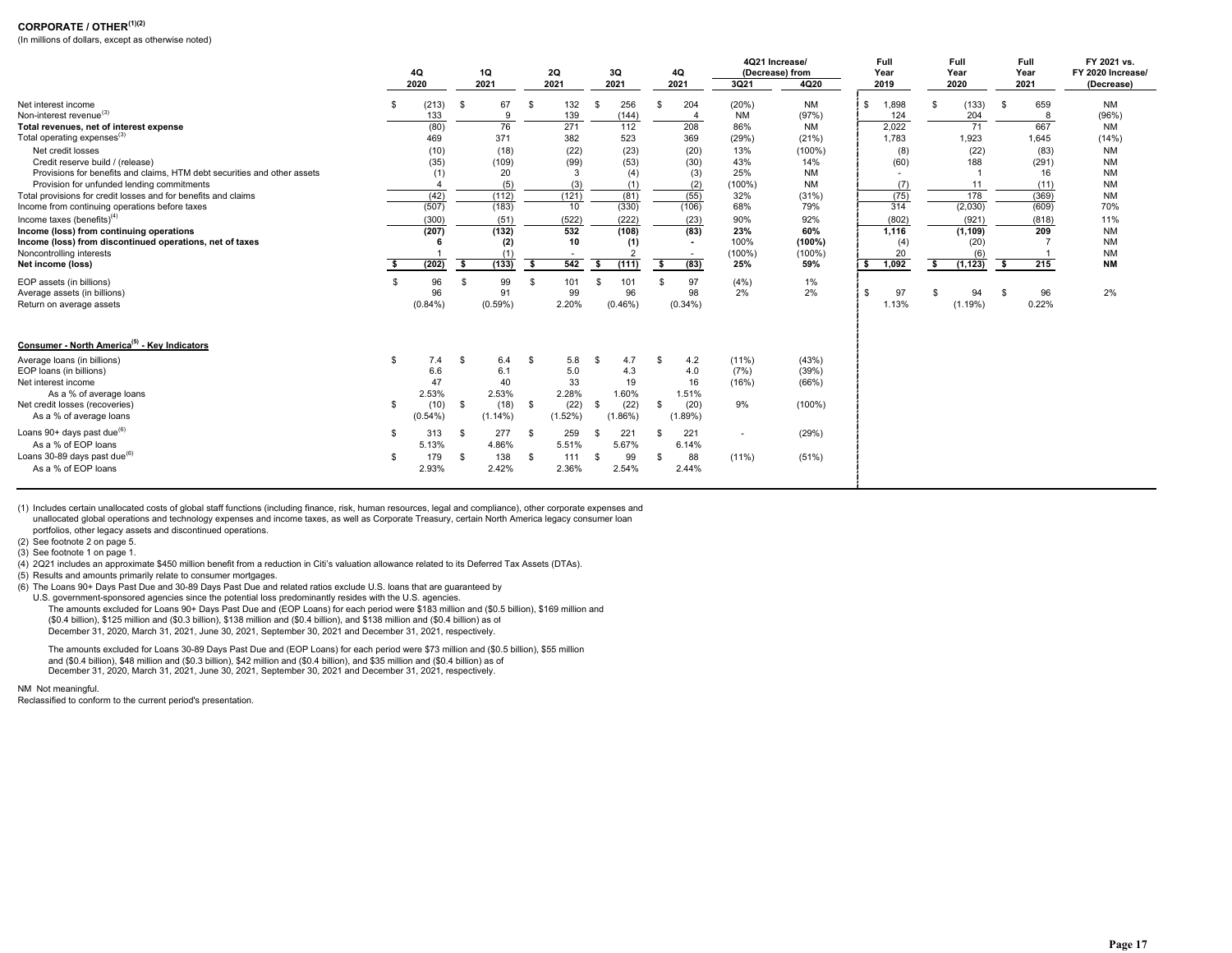# AVERAGE BALANCES AND INTEREST RATES<sup>1)(2)(3)(4)(5)</sub></sup>

#### **Taxable Equivalent Basis**

|                                                                           | <b>Average Volumes</b> |           |   |              |    |              |      |         |      | Interest     |      |              |           | % Average Rate <sup>(4)</sup> |              |
|---------------------------------------------------------------------------|------------------------|-----------|---|--------------|----|--------------|------|---------|------|--------------|------|--------------|-----------|-------------------------------|--------------|
|                                                                           |                        | Fourth    |   | <b>Third</b> |    | Fourth       |      | Fourth  |      | <b>Third</b> |      | Fourth       | Fourth    | <b>Third</b>                  | Fourth       |
|                                                                           |                        | Quarter   |   | Quarter      |    | Quarter      |      | Quarter |      | Quarter      |      | Quarter      | Quarter   | Quarter                       | Quarter      |
| In millions of dollars, except as otherwise noted                         |                        | 2020      |   | 2021         |    | $2021^{(5)}$ |      | 2020    |      | 2021         |      | $2021^{(5)}$ | 2020      | 2021                          | $2021^{(5)}$ |
| <b>Assets</b>                                                             |                        |           |   |              |    |              |      |         |      |              |      |              |           |                               |              |
| Deposits with banks                                                       |                        | 334,056   |   | 294,160      | S  | 295,330      |      | 126     | - 35 | 147          | \$   | 159          | 0.15%     | 0.20%                         | 0.21%        |
| Securities borrowed and purchased under resale agreements <sup>(b)</sup>  |                        | 298,641   |   | 323,183      |    | 341,256      |      | 322     |      | 264          |      | 289          | 0.43%     | 0.32%                         | 0.34%        |
| Trading account assets <sup>(7)</sup>                                     |                        | 295,397   |   | 288,642      |    | 269,149      |      | 1,406   |      | 1,285        |      | 1,276        | 1.89%     | 1.77%                         | 1.88%        |
| Investments                                                               |                        | 442,368   |   | 498,112      |    | 512,181      |      | 1,765   |      | 1,907        |      | 1,951        | 1.59%     | 1.52%                         | 1.51%        |
| Total loans (net of unearned income) <sup>(8)</sup>                       |                        | 666,229   |   | 668,487      |    | 667,408      |      | 9,389   |      | 8,897        |      | 8,946        | 5.61%     | 5.28%                         | 5.32%        |
| Other interest-earning assets                                             |                        | 62,587    |   | 71,193       |    | 86,527       |      | 87      |      | 196          |      | 249          | 0.55%     | 1.09%                         | 1.14%        |
| Total average interest-earning assets                                     |                        | 2,099,278 | s | 2,143,777    | s. | 2,171,851    | - \$ | 13,095  | - 55 | 12,696       | -S   | 12,870       | 2.48%     | 2.35%                         | 2.35%        |
| <b>Liabilities</b>                                                        |                        |           |   |              |    |              |      |         |      |              |      |              |           |                               |              |
| Deposits <sup>(9)</sup>                                                   |                        | 1,081,101 |   | 1,097,790    |    | 1,111,944    |      | 828     |      | 730          |      | 778          | 0.30%     | 0.26%                         | 0.28%        |
| Securities loaned and sold under repurchase agreements <sup>(b)</sup>     |                        | 227,257   |   | 228,947      |    | 221,948      |      | 247     |      | 287          |      | 212          | 0.43%     | 0.50%                         | 0.38%        |
| Trading account liabilities $(7)$                                         |                        | 95,475    |   | 108,703      |    | 114,233      |      | 122     |      | 106          |      | 112          | 0.51%     | 0.39%                         | 0.39%        |
| Short-term borrowings                                                     |                        | 88,553    |   | 92,716       |    | 103,523      |      | 18      |      |              |      | 51           | 0.08%     | 0.03%                         | 0.20%        |
| Long-term debt $(10)$                                                     |                        | 220,958   |   | 185,784      |    | 175,804      |      | 1,016   |      | 828          |      | 856          | 1.83%     | 1.77%                         | 1.93%        |
| Total average interest-bearing liabilities                                |                        | 1,713,344 |   | 1,713,940    |    | 1,727,452    | S.   | 2,231   |      | 1,959        |      | 2,009        | 0.52%     | 0.45%                         | 0.46%        |
|                                                                           |                        |           |   |              |    |              |      |         |      |              |      |              |           |                               |              |
| Net interest income as a % of average interest-earning assets $(NIM)^{9}$ |                        |           |   |              |    |              |      | 10,864  |      | 10,737       | - \$ | 10,861       | 2.06%     | 1.99%                         | 1.98%        |
|                                                                           |                        |           |   |              |    |              |      |         |      |              |      |              |           |                               |              |
| 4Q21 increase (decrease) from:                                            |                        |           |   |              |    |              |      |         |      |              |      |              | $(8)$ bps | $(1)$ bps                     |              |

(1) Interest revenue and Net interest income include the taxable equivalent adjustments (based on the U.S. federal statutory tax rate of 21%) of \$48 million for 4Q20, \$46 million for 3Q21 and \$42 million for 4Q21

(2) Citigroup average balances and interest rates include both domestic and international operations

(3) Monthly averages have been used by certain subsidiaries where daily averages are unavailable

(4) Average rate percentage is calculated as annualized interest over average volumes.

(5) Fourth quarter of 2021 is preliminary.

(6) Average volumes of securities borrowed or purchased under agreements to resell and securities loaned or sold under agreements to repurchase are reported net pursuant to FIN 41; the related interes excludes the impact of ASU 2013-01 (Topic 210).

(7) Interest expense on trading account liabilities of ICG is reported as a reduction of interest revenue. Interest revenue and interest expense on cash collateral positions are reported in trading account assets and trading account liabilities, respectively.

(8) Nonperforming loans are included in the average loan balances

(9) See footnote 1 on page 1.

(10) Excludes hybrid financial instruments with changes in fair value recorded in Principal transactions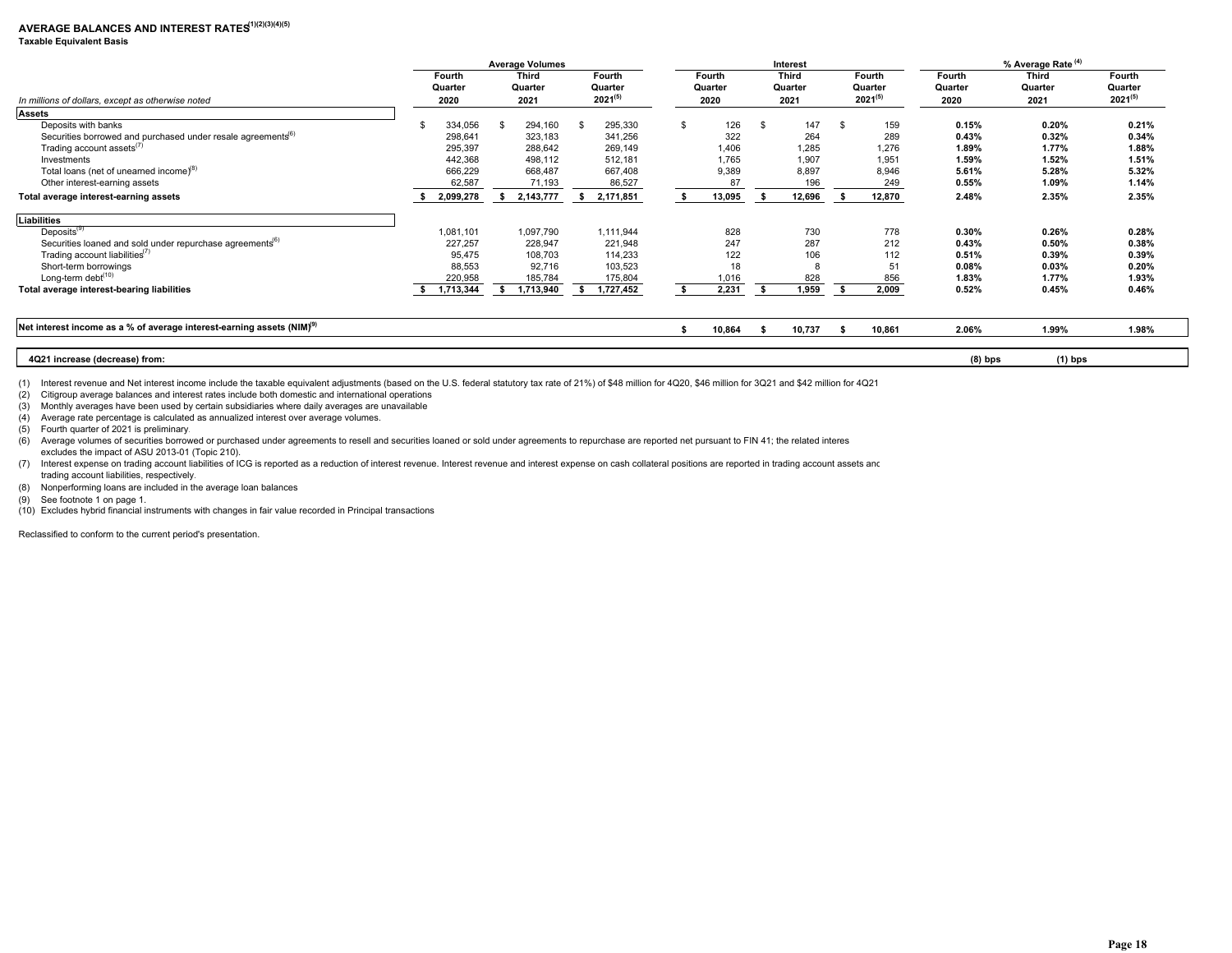### **DEPOSITS**

(In billions of dollars)

|                                          |    | 4Q<br>2020 | 1Q<br>2021    | 2Q<br>2021    | 3Q<br>2021    |   | 4Q<br>2021 | 3Q21  | 4Q21 Increase/<br>(Decrease) from<br>4Q20 |
|------------------------------------------|----|------------|---------------|---------------|---------------|---|------------|-------|-------------------------------------------|
| <b>ICG</b>                               |    |            |               |               |               |   |            |       |                                           |
| North America                            | \$ | 472.2      | \$<br>470.1   | \$<br>471.4   | \$<br>504.9   | S | 487.2      | (4% ) | 3%                                        |
| <b>EMEA</b>                              |    | 217.9      | 232.1         | 231.9         | 229.0         |   | 221.6      | (3%)  | 2%                                        |
| Latin America                            |    | 44.2       | 45.2          | 45.5          | 47.0          |   | 45.6       | (3%)  | 3%                                        |
| Asia                                     |    | 190.0      | 190.9         | 197.8         | 205.3         |   | 195.1      | (5%)  | 3%                                        |
| Total                                    |    | 924.3      | 938.3         | 946.6         | 986.2         |   | 949.5      | (4%)  | 3%                                        |
| <b>Global Consumer Banking</b>           |    |            |               |               |               |   |            |       |                                           |
| North America                            |    | 194.8      | 204.0         | 205.5         | 211.4         |   | 219.3      | 4%    | 13%                                       |
| Latin America                            |    | 25.8       | 24.0          | 24.2          | 23.3          |   | 24.8       | 6%    | (4% )                                     |
| Asia <sup>(1)</sup>                      |    | 123.9      | 125.3         | 126.1         | 119.7         |   | 117.7      | (2%)  | (5%)                                      |
| Total                                    |    | 344.5      | 353.3         | 355.8         | 354.4         |   | 361.8      | 2%    | 5%                                        |
| Corporate/Other                          |    | 11.9       | 9.4           | 7.9           | 6.9           |   | 5.9        | (14%) | (50%)                                     |
| <b>Total deposits - EOP</b>              |    | 1,280.7    | 1,301.0       | 1,310.3       | 1,347.5       |   | 1,317.2    | (2%)  | 3%                                        |
|                                          |    |            |               |               |               |   |            |       |                                           |
| Total deposits - average                 | s  | 1,305.3    | 1,304.0       | 1,321.3       | 1,343.0       |   | 1,370.3    | 2%    | 5%                                        |
| Foreign currency (FX) translation impact |    |            |               |               |               |   |            |       |                                           |
| Total EOP deposits - as reported         | \$ | .280.7     | \$<br>1,301.0 | \$<br>1,310.3 | \$<br>1,347.5 | S | 1,317.2    | (2%)  | 3%                                        |
| Impact of FX translation $(2)$           |    | (16.3)     | (7.1)         | (11.2)        | (2.0)         |   |            |       |                                           |
| Total EOP deposits - $Ex-FX^{(2)}$       |    | 1,264.4    | 1,293.9       | 1,299.1       | 1,345.5       |   | 1,317.2    | (2%)  | 4%                                        |
|                                          |    |            |               |               |               |   |            |       |                                           |

(1) Asia GCB includes deposits of certain EMEA countries for all periods presented. (2) Reflects the impact of FX translation into U.S. dollars at the fourth quarter of 2021 exchange rates for all periods presented. Citigroup's results of operations excluding the impact of FX translation are non-GAAP financial measures.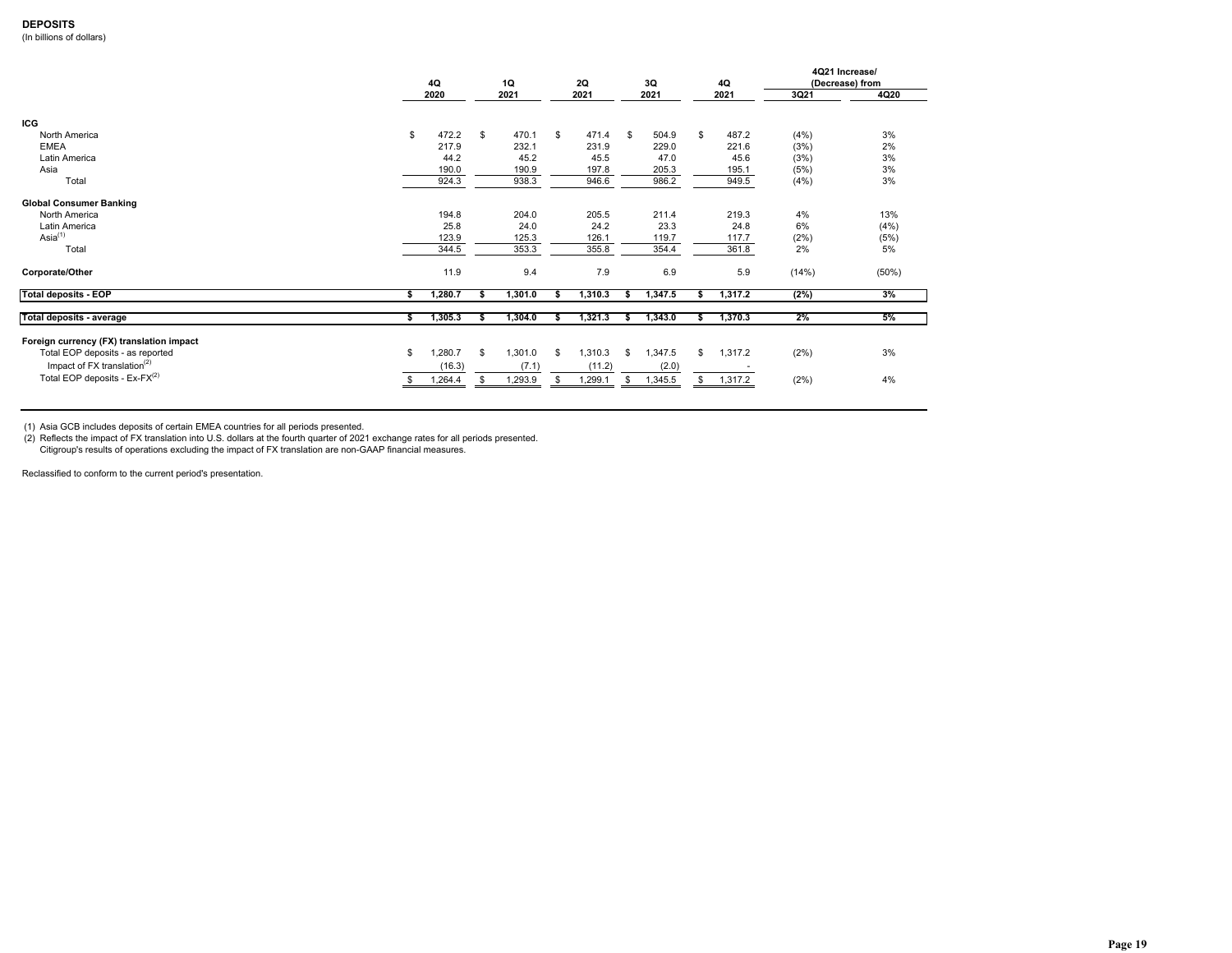### **EOP LOANS**

(In billions of dollars)

| $\mu$ and $\mu$ and $\mu$ and $\mu$      |                         | 4Q    |      | 1Q    |                         | 2Q    |              | 3Q    |                         | 4Q     |                          | 4Q21 Increase/<br>(Decrease) from |
|------------------------------------------|-------------------------|-------|------|-------|-------------------------|-------|--------------|-------|-------------------------|--------|--------------------------|-----------------------------------|
|                                          |                         | 2020  |      | 2021  |                         | 2021  |              | 2021  |                         | 2021   | 3Q21                     | 4Q20                              |
| Corporate loans - by region              |                         |       |      |       |                         |       |              |       |                         |        |                          |                                   |
| North America                            | \$                      | 197.2 | \$   | 199.3 | \$                      | 203.8 | \$           | 204.5 | \$                      | 204.4  | $\overline{\phantom{a}}$ | 4%                                |
| <b>EMEA</b>                              |                         | 87.9  |      | 88.9  |                         | 90.2  |              | 90.3  |                         | 88.6   | (2%)                     | 1%                                |
| Latin America                            |                         | 33.4  |      | 31.7  |                         | 32.7  |              | 31.5  |                         | 32.3   | 3%                       | (3%)                              |
| Asia                                     |                         | 68.5  |      | 72.1  |                         | 74.2  |              | 74.2  |                         | 71.2   | (4% )                    | 4%                                |
| <b>Total corporate loans</b>             | s.                      | 387.0 |      | 392.0 | \$                      | 400.9 | s            | 400.5 | \$                      | 396.5  | (1%)                     | 2%                                |
|                                          |                         |       |      |       |                         |       |              |       |                         |        |                          |                                   |
| Corporate loans - by product             |                         |       |      |       |                         |       |              |       |                         |        |                          |                                   |
| Corporate lending                        | S                       | 138.8 | \$   | 134.8 | \$                      | 128.6 | \$.          | 127.6 | \$                      | 125.4  | (2%)                     | (10%)                             |
| Private bank                             |                         | 117.5 |      | 121.3 |                         | 126.7 |              | 123.5 |                         | 125.6  | 2%                       | 7%                                |
| Treasury and trade solutions             |                         | 71.4  |      | 70.8  |                         | 75.6  |              | 78.5  |                         | 74.2   | (5%)                     | 4%                                |
| Markets and securities services          |                         | 59.3  |      | 65.1  |                         | 70.0  |              | 70.9  |                         | 71.3   | 1%                       | 20%                               |
| <b>Total corporate loans</b>             | s.                      | 387.0 |      | 392.0 |                         | 400.9 | s            | 400.5 | s                       | 396.5  | (1%)                     | 2%                                |
| <b>Global Consumer Banking</b>           |                         |       |      |       |                         |       |              |       |                         |        |                          |                                   |
| <b>North America</b>                     |                         |       |      |       |                         |       |              |       |                         |        |                          |                                   |
| Credit cards                             | \$                      | 130.4 | \$   | 121.0 | \$                      | 124.8 | \$           | 125.5 | \$                      | 133.9  | 7%                       | 3%                                |
| Retail banking                           |                         | 52.7  |      | 50.9  |                         | 49.7  |              | 48.8  |                         | 48.1   | $(1\%)$                  | (9%)                              |
| Total                                    | $\overline{\mathbf{s}}$ | 183.1 | $\$$ | 171.9 | $\mathbf{s}$            | 174.5 | \$           | 174.3 | \$                      | 182.0  | 4%                       | (1%)                              |
|                                          |                         |       |      |       |                         |       |              |       |                         |        |                          |                                   |
| <b>Latin America</b>                     |                         |       |      |       |                         |       |              |       |                         |        |                          |                                   |
| Credit cards                             | $\$$                    | 4.8   | \$   | 4.3   | S                       | 4.4   | \$           | 4.3   | \$                      | 4.7    | 9%                       | (2%)                              |
| Retail banking                           |                         | 9.8   |      | 9.1   |                         | 9.1   |              | 8.7   |                         | 8.6    | $(1\%)$                  | (12%)                             |
| Total                                    | $\overline{\mathbf{s}}$ | 14.6  | \$   | 13.4  | $\overline{\mathbf{s}}$ | 13.5  | $\mathbf{s}$ | 13.0  | $\overline{\mathbf{s}}$ | 13.3   | 2%                       | (9%)                              |
| Asia <sup>(1)</sup>                      |                         |       |      |       |                         |       |              |       |                         |        |                          |                                   |
| Credit cards                             | \$                      | 17.9  | \$   | 16.8  | \$                      | 16.4  | \$           | 13.5  | \$                      | 13.1   | (3%)                     | (27%)                             |
| Retail banking                           |                         | 66.5  |      | 65.8  |                         | 66.5  |              | 59.3  |                         | 58.9   | $(1\%)$                  | $(11\%)$                          |
| Total                                    | \$                      | 84.4  | \$   | 82.6  | $\overline{\mathbf{s}}$ | 82.9  | \$           | 72.8  | \$                      | 72.0   | $(1\%)$                  | (15%)                             |
|                                          |                         |       |      |       |                         |       |              |       |                         |        |                          |                                   |
| Total GCB consumer loans                 |                         |       |      |       |                         |       |              |       |                         |        |                          |                                   |
| Credit cards                             | S                       | 153.1 | \$   | 142.1 | S                       | 145.6 | \$           | 143.3 | \$                      | 151.7  | 6%                       | $(1\%)$                           |
| Retail banking                           |                         | 129.0 |      | 125.8 |                         | 125.3 |              | 116.8 |                         | 115.6  | $(1\%)$                  | (10%)                             |
| <b>Total GCB</b>                         | s                       | 282.1 | s    | 267.9 | \$                      | 270.9 | s            | 260.1 | s                       | 267.3  | 3%                       | (5%)                              |
|                                          |                         |       |      |       |                         |       |              |       |                         |        |                          |                                   |
| <b>Total Corporate/Other - consumer</b>  | \$                      | 6.7   | \$   | 6.1   | -\$                     | 5.0   | S.           | 4.2   | \$                      | 3.9    | (7%)                     | (42%)                             |
| <b>Total consumer loans</b>              | \$                      | 288.8 | \$   | 274.0 | \$                      | 275.9 | \$           | 264.3 | s.                      | 271.2  | 3%                       | (6%)                              |
| <b>Total loans</b>                       | \$                      | 675.9 | \$   | 666.0 | -\$                     | 676.8 | \$           | 664.8 | \$                      | 667.8  | ٠                        | (1%)                              |
| Foreign currency (FX) translation impact |                         |       |      |       |                         |       |              |       |                         |        |                          |                                   |
| Total EOP loans - as reported            | \$                      | 675.9 | \$   | 666.0 | \$                      | 676.8 | \$           | 664.8 | \$                      | 667.8  |                          | (1%)                              |
| Impact of FX translation $(2)$           |                         | (8.1) |      | (3.4) |                         | (5.3) |              | (0.6) |                         | $\sim$ |                          |                                   |
| Total EOP loans - $Ex-FX^{(2)}$          |                         |       |      |       |                         |       |              |       |                         |        |                          |                                   |
|                                          | \$                      | 667.8 | \$   | 662.6 | \$                      | 671.5 | \$           | 664.2 | \$                      | 667.8  | 1%                       | ٠                                 |

(1) Asia GCB includes loans of certain EMEA countries for all periods presented.

(2) Reflects the impact of FX translation into U.S. dollars at the fourth quarter of 2021 exchange rates for all periods presented.

Citigroup's results of operations excluding the impact of FX translation are non-GAAP financial measures.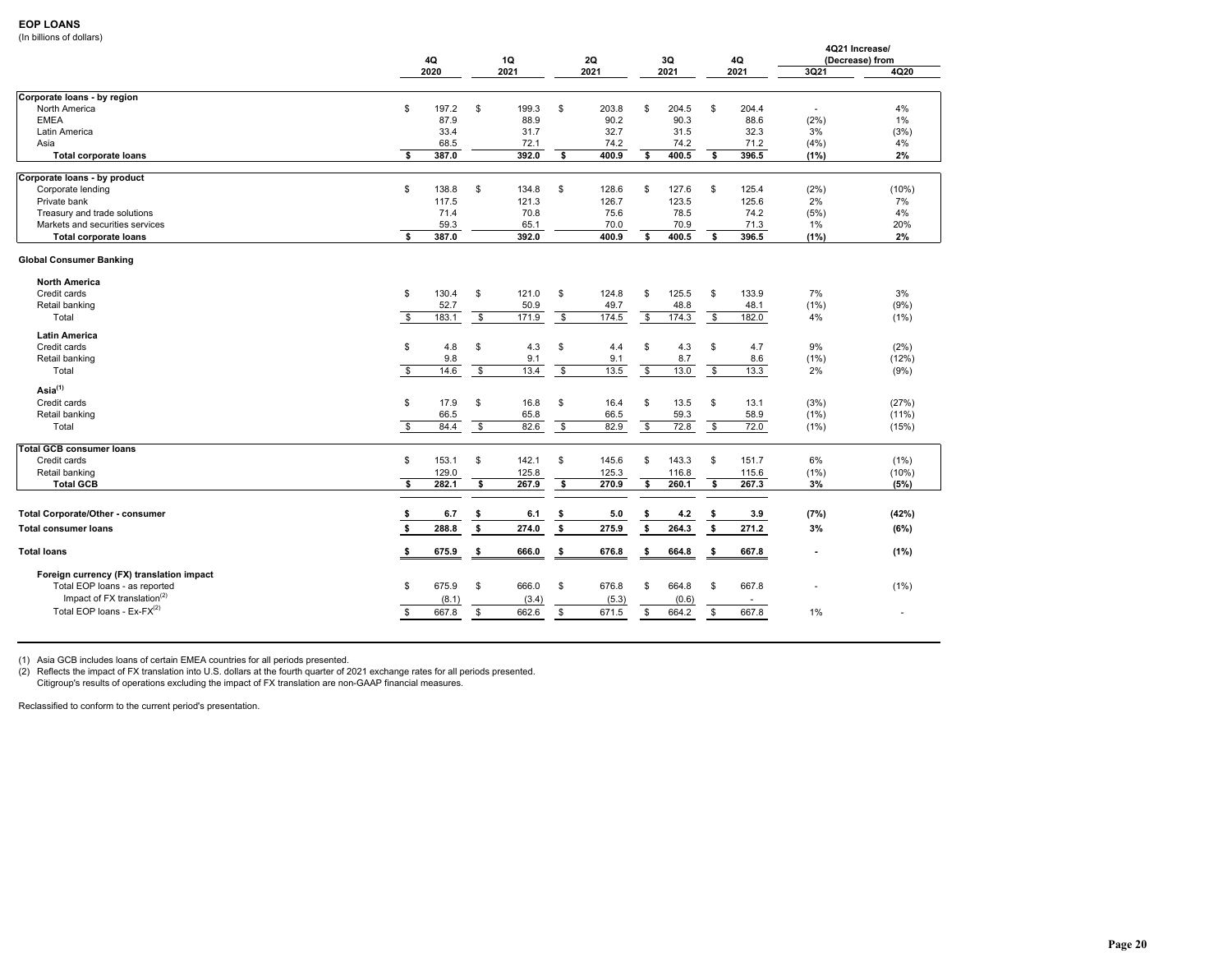#### **CONSUMER LOANS 90+ DAYS DELINQUENCIES AND RATIOS**

#### **BUSINESS VIEW**

(In millions of dollars, except EOP loan amounts in billions)

| Loans 90+ Days Past Due <sup>(1)</sup>                 |    |                |    |                |    |                   |    |                |            |                | <b>EOP Loans</b> |       |  |  |
|--------------------------------------------------------|----|----------------|----|----------------|----|-------------------|----|----------------|------------|----------------|------------------|-------|--|--|
|                                                        |    | 4Q<br>2020     |    |                |    | <b>2Q</b><br>2021 |    | 3Q<br>2021     | 4Q<br>2021 |                | 4Q<br>2021       |       |  |  |
| Global Consumer Banking <sup>(2)</sup><br><b>Total</b> | \$ | 2,507          | \$ | 2,175          | \$ | 1,790             | s  | 1,488          |            | 1,521          | \$               | 267.3 |  |  |
| Ratio                                                  |    | 0.89%          |    | 0.81%          |    | 0.66%             |    | 0.58%          |            | 0.57%          |                  |       |  |  |
| Retail banking <sup>(2)</sup>                          |    |                |    |                |    |                   |    |                |            |                |                  |       |  |  |
| Total<br>Ratio                                         | \$ | 632<br>0.49%   | \$ | 598<br>0.48%   | \$ | 560<br>0.45%      | \$ | 479<br>0.41%   | S          | 462<br>0.40%   | \$               | 115.6 |  |  |
| North America <sup>(2)</sup><br>Ratio                  | \$ | 299<br>0.58%   | \$ | 263<br>0.52%   | \$ | 236<br>0.48%      | \$ | 221<br>0.47%   | \$         | 228<br>0.49%   | \$               | 48.1  |  |  |
| Latin America<br>Ratio                                 | \$ | 130<br>1.33%   | \$ | 142<br>1.56%   | \$ | 127<br>1.40%      | \$ | 117<br>1.34%   | \$         | 107<br>1.24%   | \$               | 8.6   |  |  |
| $\text{Asia}^{(3)(4)}$<br>Ratio                        | \$ | 203<br>0.31%   | S  | 193<br>0.29%   | \$ | 197<br>0.30%      | \$ | 141<br>0.24%   | \$         | 127<br>0.22%   | \$               | 58.9  |  |  |
| Cards                                                  |    |                |    |                |    |                   |    |                |            |                |                  |       |  |  |
| Total<br>Ratio                                         | \$ | 1,875<br>1.22% | \$ | 1,577<br>1.11% | \$ | 1,230<br>0.84%    | \$ | 1,009<br>0.70% | S          | 1,059<br>0.70% | \$               | 151.7 |  |  |
| North America - Citi-branded<br>Ratio                  | \$ | 686<br>0.82%   | S  | 590<br>0.75%   | \$ | 457<br>0.56%      | \$ | 362<br>0.44%   | \$         | 389<br>0.44%   | \$               | 87.9  |  |  |
| North America - retail services<br>Ratio               | \$ | 644<br>1.39%   | S  | 591<br>1.39%   | \$ | 463<br>1.08%      | \$ | 421<br>0.99%   | \$         | 482<br>1.05%   | \$               | 46.0  |  |  |
| Latin America<br>Ratio                                 | \$ | 233<br>4.85%   | \$ | 173<br>4.02%   | \$ | 122<br>2.77%      | \$ | 81<br>1.88%    | \$         | 76<br>1.62%    | \$               | 4.7   |  |  |
| $Asia^{(3)(4)}$<br>Ratio                               | \$ | 312<br>1.74%   | S  | 223<br>1.33%   | \$ | 188<br>1.15%      | \$ | 145<br>1.07%   | \$         | 112<br>0.85%   | \$               | 13.1  |  |  |
| Corporate/Other - consumer <sup>(2)</sup><br>Ratio     | \$ | 313<br>5.13%   | \$ | 277<br>4.86%   | \$ | 259<br>5.51%      | \$ | 221<br>5.67%   |            | 221<br>6.14%   | \$               | 3.9   |  |  |
| Total Citigroup <sup>(2)</sup><br>Ratio                | \$ | 2,820<br>0.98% | Ŝ  | 2,452<br>0.90% | \$ | 2,049<br>0.75%    | S  | 1,709<br>0.65% |            | 1,742<br>0.65% | \$               | 271.2 |  |  |

(1) The ratio of 90+ days past due is calculated based on end-of-period loans, net of unearned income.

(2) The 90+ days past due and related ratios for North America retail banking and Corporate/Other North America exclude loans guaranteed by U.S. government-sponsored agencies since the potential loss predominantly resides with the U.S. agencies. See footnote 2 on page 9 and footnote 1 on page 17.

(3) Asia includes delinquency amounts, ratios and loans of certain EMEA countries for all periods presented.

(4) Asia delinquency amounts reflect the reclass of loans to Other assets beginning in 3Q21 related to the announced sale of Citi's consumer banking operations in Australia, and beginning in 4Q21 related to the announced sale of Citi's consumer banking operations in the Philippines.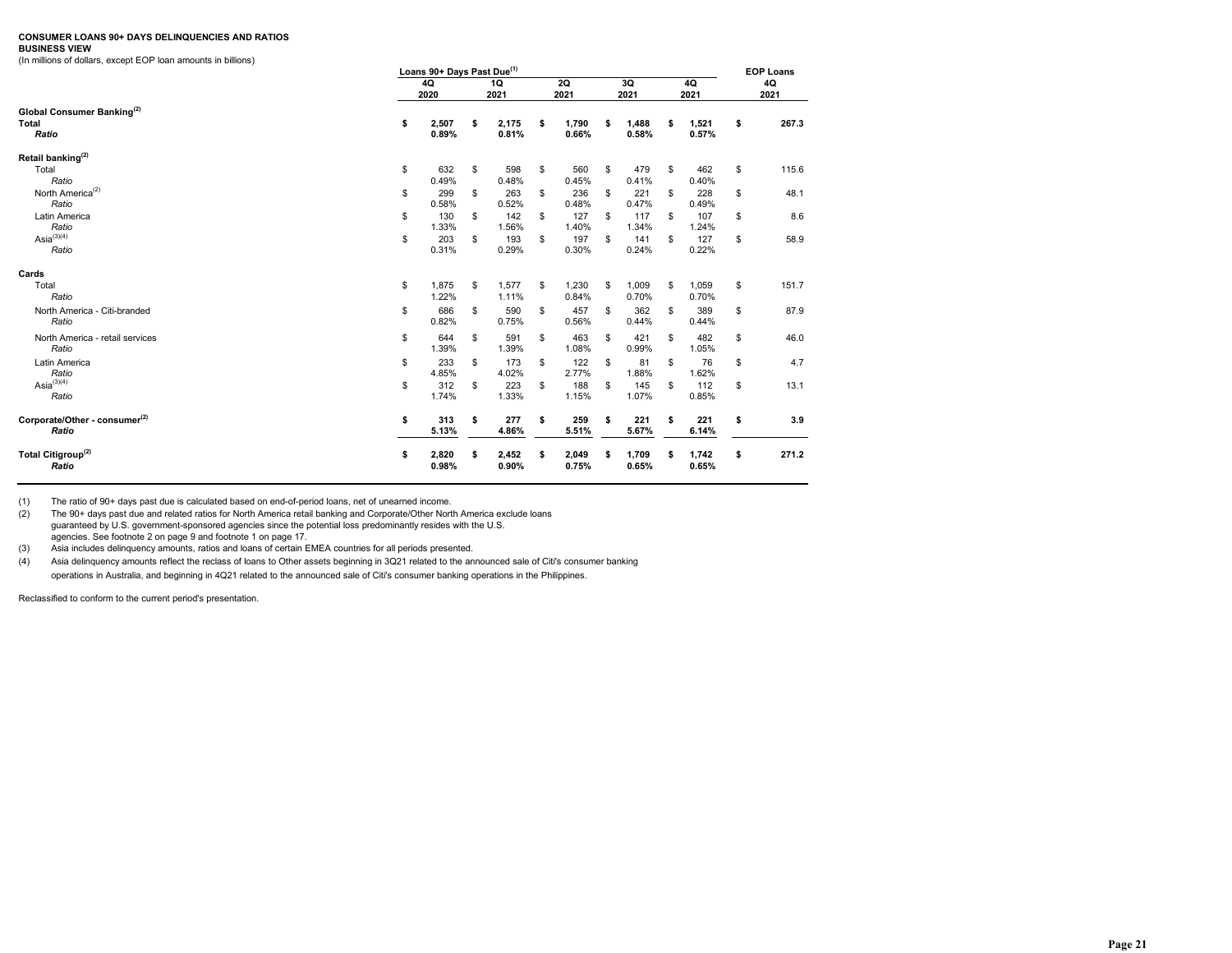#### **CONSUMER LOANS 30-89 DAYS DELINQUENCIES AND RATIOS**

#### **BUSINESS VIEW**

(In millions of dollars, except EOP loan amounts in billions)

|                                           |    | Loans 30-89 Days Past Due <sup>(1)</sup> |    |       |    |            |    |            |            |       | <b>EOP Loans</b> |       |  |
|-------------------------------------------|----|------------------------------------------|----|-------|----|------------|----|------------|------------|-------|------------------|-------|--|
|                                           |    | 4Q<br>2020                               |    |       |    | 2Q<br>2021 |    | 3Q<br>2021 | 4Q<br>2021 |       | 4Q<br>2021       |       |  |
| Global Consumer Banking <sup>(2)</sup>    |    |                                          |    |       |    |            |    |            |            |       |                  |       |  |
| <b>Total</b>                              | \$ | 2,517                                    | \$ | 2,003 | \$ | 1,761      | \$ | 1,668      | \$         | 1,661 | \$               | 267.3 |  |
| Ratio                                     |    | 0.89%                                    |    | 0.75% |    | 0.65%      |    | 0.65%      |            | 0.62% |                  |       |  |
| Retail banking <sup>(2)</sup>             |    |                                          |    |       |    |            |    |            |            |       |                  |       |  |
| Total                                     | \$ | 860                                      | \$ | 662   | \$ | 687        | \$ | 589        | \$         | 522   | \$               | 115.6 |  |
| Ratio                                     |    | 0.67%                                    |    | 0.53% |    | 0.55%      |    | 0.51%      |            | 0.45% |                  |       |  |
| North America <sup>(2)</sup>              | \$ | 328                                      | \$ | 220   | \$ | 268        | \$ | 250        | \$         | 219   | S                | 48.1  |  |
| Ratio                                     |    | 0.63%                                    |    | 0.44% |    | 0.55%      |    | 0.53%      |            | 0.47% |                  |       |  |
| Latin America                             | \$ | 220                                      | \$ | 164   | \$ | 134        | \$ | 122        | \$         | 106   | \$               | 8.6   |  |
| Ratio                                     |    | 2.24%                                    |    | 1.80% |    | 1.47%      |    | 1.40%      |            | 1.23% |                  |       |  |
| Asia $^{(3)(4)}$                          | \$ | 312                                      | \$ | 278   | \$ | 285        | \$ | 217        | \$         | 197   | \$               | 58.9  |  |
| Ratio                                     |    | 0.47%                                    |    | 0.42% |    | 0.43%      |    | 0.37%      |            | 0.33% |                  |       |  |
| Cards                                     |    |                                          |    |       |    |            |    |            |            |       |                  |       |  |
| Total                                     | \$ | 1,657                                    | \$ | 1,341 | \$ | 1,074      | \$ | 1,079      | \$         | 1,139 | \$               | 151.7 |  |
| Ratio                                     |    | 1.08%                                    |    | 0.94% |    | 0.74%      |    | 0.75%      |            | 0.75% |                  |       |  |
| North America - Citi-branded              | \$ | 589                                      | \$ | 484   | \$ | 355        | \$ | 375        | \$         | 408   | \$               | 87.9  |  |
| Ratio                                     |    | 0.70%                                    |    | 0.62% |    | 0.43%      |    | 0.45%      |            | 0.46% |                  |       |  |
| North America - retail services           | \$ | 639                                      | \$ | 513   | \$ | 415        | \$ | 471        | \$         | 539   | \$               | 46.0  |  |
| Ratio                                     |    | 1.38%                                    |    | 1.21% |    | 0.97%      |    | 1.10%      |            | 1.17% |                  |       |  |
| Latin America                             | \$ | 170                                      | \$ | 115   | \$ | 82         | \$ | 68         | \$         | 67    | \$               | 4.7   |  |
| Ratio                                     |    | 3.54%                                    |    | 2.67% |    | 1.86%      |    | 1.58%      |            | 1.43% |                  |       |  |
| Asia $^{(3)(4)}$                          | S  | 259                                      | \$ | 229   | \$ | 222        | \$ | 165        | \$         | 125   | S                | 13.1  |  |
| Ratio                                     |    | 1.45%                                    |    | 1.36% |    | 1.35%      |    | 1.22%      |            | 0.95% |                  |       |  |
| Corporate/Other - consumer <sup>(2)</sup> | \$ | 179                                      | \$ | 138   | \$ | 111        | \$ | 99         | \$         | 88    | \$               | 3.9   |  |
| Ratio                                     |    | 2.93%                                    |    | 2.42% |    | 2.36%      |    | 2.54%      |            | 2.44% |                  |       |  |
| Total Citigroup <sup>(2)</sup>            | s  | 2,696                                    | \$ | 2,141 | \$ | 1,872      |    | 1,767      |            | 1,749 | \$               | 271.2 |  |
| Ratio                                     |    | 0.94%                                    |    | 0.78% |    | 0.68%      |    | 0.67%      |            | 0.65% |                  |       |  |

(1) The ratio of 30-89 days past due is calculated based on end-of-period loans, net of unearned income.

(2) The 30-89 days past due and related ratios for North America retail banking and Corporate/Other North America exclude loans guaranteed by U.S. government-sponsored agencies since the potential loss predominantly resides with the U.S. agencies. See footnote 2 on page 9 and footnote 1 on page 17.

(3) Asia includes delinquency amounts, ratios and loans of certain EMEA countries for all periods presented.

(4) Asia delinquency amounts reflect the reclass of loans to Other assets beginning in 3Q21 related to the announced sale of Citi's consumer banking operations in Australia, and beginning in 4Q21 related to the announced sale of Citi's consumer banking operations in the Philippines.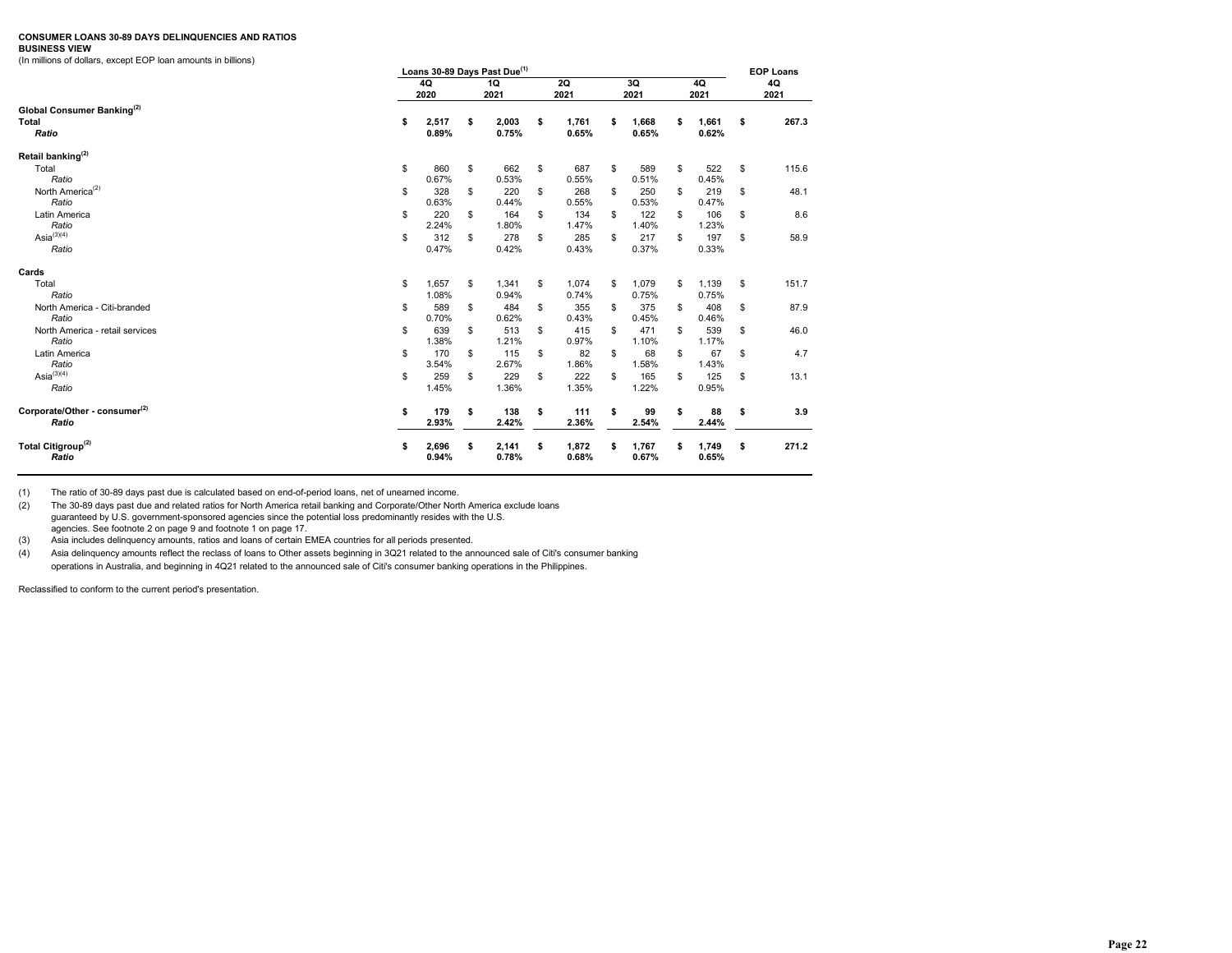#### **ALLOWANCE FOR CREDIT LOSSES ON LOANS AND UNFUNDED LENDING COMMITMENTS**

**Page 1**

| (In millions of dollars)                                                                             |      |                         |      |                          |      |                          |                      |                       |                 |                         |                 |                        |                                |                                  |
|------------------------------------------------------------------------------------------------------|------|-------------------------|------|--------------------------|------|--------------------------|----------------------|-----------------------|-----------------|-------------------------|-----------------|------------------------|--------------------------------|----------------------------------|
|                                                                                                      |      | 4Q                      |      | 1Q                       |      |                          | 3Q                   | 4Q                    |                 | 4Q21 Increase/          | Full            | Full                   | Full                           | FY 2021 vs.<br>FY 2020 Increase/ |
|                                                                                                      |      | 2020                    |      | 2021                     |      | 2Q<br>2021               | 2021                 | 2021                  | 3Q21            | (Decrease) from<br>4Q20 | Year<br>2019    | Year<br>2020           | Year<br>2021                   | (Decrease)                       |
|                                                                                                      |      |                         |      |                          |      |                          |                      |                       |                 |                         |                 |                        |                                |                                  |
| <b>Total Citigroup</b>                                                                               | \$   | 26,426                  |      | 24,956                   | - \$ | 21,638                   | \$19,238             | \$17,715              |                 |                         | \$ 12,315       | 12,783<br>- \$         | 24,956<br>\$                   |                                  |
| Allowance for credit losses on loans (ACLL) at beginning of period<br>Adjustments to opening balance |      |                         | -\$  |                          |      |                          |                      |                       |                 |                         |                 |                        |                                |                                  |
| Financial instruments-credit losses (CECL) <sup>(1)</sup>                                            |      |                         |      |                          |      |                          |                      |                       |                 |                         |                 | 4,201                  | $\overline{a}$                 |                                  |
| Variable post-charge-off third-party collection costs <sup>(2)</sup>                                 |      |                         |      |                          |      |                          |                      |                       |                 |                         |                 | (443)                  |                                |                                  |
| Adjusted ACLL at beginning of period                                                                 |      | 26,426                  |      | 24,956                   |      | 21,638                   | 19,238               | 17,715                | (8%)            | (33%)                   | 12,315          | 16,541                 | 24,956                         | 51%                              |
| Gross credit (losses) on loans                                                                       |      | (1,889)                 |      | (2, 208)                 |      | (1,844)                  | (1, 389)             | (1,279)               | 8%              | 32%                     | (9, 341)        | (9,263)                | (6, 720)                       | 27%                              |
| Gross recoveries on loans                                                                            |      | 417                     |      | 460                      |      | 524                      | 428                  | 413                   | (4% )           | (1%)                    | 1,573           | 1,652                  | 1,825                          | 10%                              |
| Net credit (losses) / recoveries on loans (NCLs)                                                     |      | (1, 472)                |      | (1,748)                  |      | (1,320)                  | (961)                | (866)                 | (10%)           | (41%)                   | (7, 768)        | (7,611)                | (4,895)                        | (36%)                            |
| Replenishment of NCLs                                                                                |      | 1,472                   |      | 1,748                    |      | 1,320                    | 961                  | 866                   | $(10\%)$        | (41%)                   | 7,768<br>364    | 7,611                  | 4,895                          | (36%)                            |
| Net reserve builds / (releases) for loans<br>Net specific reserve builds / (releases) for loans      |      | (1,818)<br>(30)         |      | (3,068)<br>(159)         |      | (2, 184)<br>(262)        | (1,010)<br>(139)     | (1,021)<br>(155)      | (1%)<br>(12%)   | 44%<br><b>NM</b>        | 86              | 7,635<br>676           | (7, 283)<br>(715)              | NM<br><b>NM</b>                  |
| Provision for credit losses on loans (PCLL)                                                          |      | (376)                   |      | (1, 479)                 |      | (1, 126)                 | (188)                | (310)                 | (65%)           | 18%                     | 8,218           | 15,922                 | (3, 103)                       | <b>NM</b>                        |
| Other, $net^{(3)(4)(5)(6)(7)(8)}$                                                                    |      | 378                     |      | (91)                     |      | 46                       | (374)                | (84)                  | 78%             | <b>NM</b>               | 18              | 104                    | (503)                          |                                  |
| ACLL at end of period (a)                                                                            | \$   | 24,956                  | \$   | 21,638                   | - \$ | 19,238                   | \$17,715             | \$16,455              |                 |                         | 12,783<br>s.    | \$<br>24,956           | - \$<br>16,455                 |                                  |
| Allowance for credit losses on unfunded lending                                                      |      |                         |      |                          |      |                          |                      |                       |                 |                         |                 |                        |                                |                                  |
| commitments (ACLUC) <sup>(9)</sup> (a)                                                               |      | 2,655                   | - \$ |                          | - \$ |                          |                      |                       |                 |                         | -S              | - \$                   |                                |                                  |
|                                                                                                      | -S   |                         |      | 2,012                    |      | 2,073                    | \$2,063              | \$ 1,871              |                 |                         | 1,456           | 2,655                  | 1,871<br>- \$                  |                                  |
| Provision (release) for credit losses on unfunded lending commitments                                |      | 352                     | -\$  | (626)                    |      | 44                       | - \$<br>(13)         | \$<br>(193)           |                 |                         | 92              | - \$<br>1,446          | (788)                          |                                  |
|                                                                                                      |      |                         |      |                          |      |                          |                      |                       |                 |                         |                 |                        |                                |                                  |
| Total allowance for credit losses on loans, leases and<br>unfunded lending commitments [sum of (a)]  | \$   | 27,611                  | -S   | 23,650                   | - \$ | 21,311                   | \$19,778             |                       |                 |                         | \$ 14,239       | $\mathbf{s}$<br>27,611 | 18,326<br>- \$                 |                                  |
|                                                                                                      |      |                         |      |                          |      |                          |                      | \$ 18,326             |                 |                         |                 |                        |                                |                                  |
| Total ACLL as a percentage of total loans <sup>(10)</sup>                                            |      | 3.73%                   |      | 3.29%                    |      | 2.88%                    | 2.69%                | 2.49%                 |                 |                         |                 |                        |                                |                                  |
| Consumer                                                                                             |      |                         |      |                          |      |                          |                      |                       |                 |                         |                 |                        |                                |                                  |
| ACLL at beginning of period                                                                          | \$   | 19,488                  | -\$  | 19,554                   | -S   | 17,554                   | \$16,111             | \$14,668              |                 |                         | 9,504<br>s.     | 9,897<br>-S            | 19,554<br>-\$                  |                                  |
| Adjustments to opening balance                                                                       |      |                         |      |                          |      |                          |                      |                       |                 |                         |                 |                        |                                |                                  |
| Financial instruments-credit losses (CECL) <sup>(1)</sup>                                            |      |                         |      | $\overline{\phantom{a}}$ |      | $\overline{\phantom{a}}$ | $\blacksquare$       | $\blacksquare$        |                 |                         |                 | 4,922                  | $\blacksquare$                 |                                  |
| Variable post-charge-off third-party collection costs <sup>(2)</sup>                                 |      |                         |      |                          |      |                          |                      |                       |                 |                         |                 | (443)                  |                                |                                  |
| Adjusted ACLL at beginning of period                                                                 |      | 19,488                  |      | 19,554                   |      | 17,554                   | 16,111               | 14,668                | (9%)            | (25%)                   | 9,504           | 14,376                 | 19,554                         | 36%                              |
| <b>NCLs</b>                                                                                          |      | (1,262)                 |      | (1, 562)                 |      | (1, 231)                 | (922)                | (785)                 | (15%)           | (38%)                   | (7, 376)        | (6,625)                | (4,500)                        | (32%)                            |
| Replenishment of NCLs                                                                                |      | 1,262                   |      | 1,562                    |      | 1,231                    | 922                  | 785                   | (15%)           | (38%)                   | 7,376           | 6,625                  | 4,500                          | (32%)                            |
| Net reserve builds / (releases) for loans                                                            |      | (289)                   |      | (1,795)                  |      | (1, 364)                 | (966)                | (904)                 | 6%              | NM                      | 268             | 4,746                  | (5,029)                        | <b>NM</b>                        |
| Net specific reserve builds / (releases) for loans                                                   |      | 61                      |      | (121)                    |      | (132)                    | (118)                | (66)                  | 44%             | <b>NM</b>               | 107             | 394                    | (437)                          | <b>NM</b>                        |
| Provision for credit losses on loans (PCLL)                                                          |      | 1,034                   |      | (354)                    |      | (265)                    | (162)                | (185)                 | (14%)           | <b>NM</b>               | 7,751           | 11,765                 | (966)                          | <b>NM</b>                        |
| Other, net $(3)(4)(5)(6)(7)(8)$                                                                      |      | 294                     |      | (84)                     |      | 53                       | (359)                | (82)                  | 77%             | <b>NM</b>               | 18              | 38                     | (472)                          | <b>NM</b>                        |
| ACLL at end of period (b)                                                                            | s.   | 19,554                  | s.   | 17,554                   | -\$  | 16,111                   | \$14,668             | \$ 13,616             |                 |                         | 9,897<br>\$     | 19,554<br>- \$         | - \$<br>13,616                 |                                  |
| Consumer ACLUC <sup>(9)</sup> (b)                                                                    |      | $\mathbf{1}$            | - \$ | $\mathbf{1}$             | - S  | $\overline{2}$           | $\mathbf{3}$<br>- \$ | -\$<br>$\overline{2}$ |                 |                         | 4               | -1<br>- 5              | $\overline{\mathbf{2}}$<br>- 5 |                                  |
|                                                                                                      |      |                         |      |                          |      |                          |                      |                       |                 |                         |                 |                        |                                |                                  |
| Provision (release) for credit losses on unfunded lending commitments                                | - \$ | $\overline{\mathbf{1}}$ | \$   |                          | ŝ.   | $\overline{1}$           | \$<br>$\overline{1}$ | \$<br>(2)             |                 |                         | $\mathbf{1}$    | -S<br>5                | \$                             |                                  |
| Total allowance for credit losses on loans, leases and                                               |      |                         |      |                          |      |                          |                      |                       |                 |                         |                 |                        |                                |                                  |
| unfunded lending commitments [sum of (b)]                                                            | - \$ | 19,555                  | - \$ | 17,555                   | - \$ | 16,113                   | \$14,671             | \$ 13,618             |                 |                         | $9,901$ \$<br>s | 19,555                 | 13,618<br>$\sim$               |                                  |
| Consumer ACLL as a percentage of total consumer loans                                                |      | 6.77%                   |      | 6.41%                    |      | 5.84%                    | 5.55%                | 5.02%                 |                 |                         |                 |                        |                                |                                  |
|                                                                                                      |      |                         |      |                          |      |                          |                      |                       |                 |                         |                 |                        |                                |                                  |
| Corporate<br>ACLL at beginning of period                                                             | - \$ | 6,938                   | -\$  | 5,402                    | -S   | 4,084                    | 3,127<br>\$          | 3,047<br>- \$         |                 |                         | 2,811<br>\$     | 2,886<br>- \$          | 5,402<br>s                     |                                  |
| Adjustment to opening balance for CECL adoption <sup>(1)</sup>                                       |      |                         |      |                          |      |                          |                      |                       |                 |                         |                 | (721)                  |                                |                                  |
| Adjusted ACLL at beginning of period                                                                 |      | 6,938                   |      | 5,402                    |      | 4,084                    | 3,127                | 3,047                 | (3%)            | (56%)                   | 2,811           | 2,165                  | 5,402                          | <b>NM</b>                        |
|                                                                                                      |      |                         |      |                          |      |                          |                      |                       |                 |                         |                 |                        |                                |                                  |
| <b>NCLs</b>                                                                                          |      | (210)                   |      | (186)                    |      | (89)                     | (39)                 | (81)                  | <b>NM</b>       | (61%)                   | (392)           | (986)                  | (395)                          | $(60\%)$                         |
| Replenishment of NCLs<br>Net reserve builds / (releases) for loans                                   |      | 210<br>(1,529)          |      | 186<br>(1, 273)          |      | 89<br>(820)              | 39<br>(44)           | 81<br>(117)           | NM<br><b>NM</b> | (61%)<br>92%            | 392<br>96       | 986<br>2,889           | 395<br>(2, 254)                | (60%)<br><b>NM</b>               |
| Net specific reserve builds / (releases) for loans                                                   |      | (91)                    |      | (38)                     |      | (130)                    | (21)                 | (89)                  | <b>NM</b>       | 2%                      | (21)            | 282                    | (278)                          | <b>NM</b>                        |
| Provision for credit losses on loans (PCLL)                                                          |      | (1, 410)                |      | (1, 125)                 |      | (861)                    | (26)                 | (125)                 | ΝM              | 91%                     | 467             | 4,157                  | (2, 137)                       | <b>NM</b>                        |
| Other, net <sup>(3</sup>                                                                             |      | 84                      |      | (7)                      |      | (7)                      | (15)                 | (2)                   |                 |                         |                 | 66                     | (31)                           |                                  |
| ACLL at end of period (c)                                                                            | \$   | 5,402                   | - S  | 4,084                    | - \$ | 3,127                    | \$<br>3,047          | \$<br>2,839           |                 |                         | 2,886           | - \$<br>5,402          | 2,839                          |                                  |
|                                                                                                      |      |                         |      |                          |      |                          |                      |                       |                 |                         |                 |                        |                                |                                  |
| Corporate ACLUC <sup>(9)</sup> (c)                                                                   | - \$ | 2,654                   | -\$  | 2,011                    | - \$ | 2,071                    | 2,060<br>- \$        | 1,869<br>- \$         |                 |                         | 1,452           | 2,654<br>- \$          | 1,869<br>- S                   |                                  |
| Provision (release) for credit losses on unfunded lending commitments                                |      | 351                     | \$   | (626)                    | - \$ | 43                       | (14)<br>- \$         | \$<br>(191)           |                 |                         | 91              | - \$<br>1,441          | (788)                          |                                  |
| Total allowance for credit losses on loans, leases and                                               |      |                         |      |                          |      |                          |                      |                       |                 |                         |                 |                        |                                |                                  |
| unfunded lending commitments [sum of (c)]                                                            | \$   | 8,056                   | -S   | 6,095                    | - \$ | 5,198                    | 5,107<br>- \$        | s.<br>4,708           |                 |                         | £.<br>4,338     | 8,056<br>- \$          | 4,708<br>- 5                   |                                  |
| Corporate ACLL as a percentage of total corporate loans <sup>(10)</sup>                              |      | 1.42%                   |      | 1.06%                    |      | 0.80%                    | 0.77%                | 0.73%                 |                 |                         |                 |                        |                                |                                  |
|                                                                                                      |      |                         |      |                          |      |                          |                      |                       |                 |                         |                 |                        |                                |                                  |

Footnotes to this table are on the following page (page 24).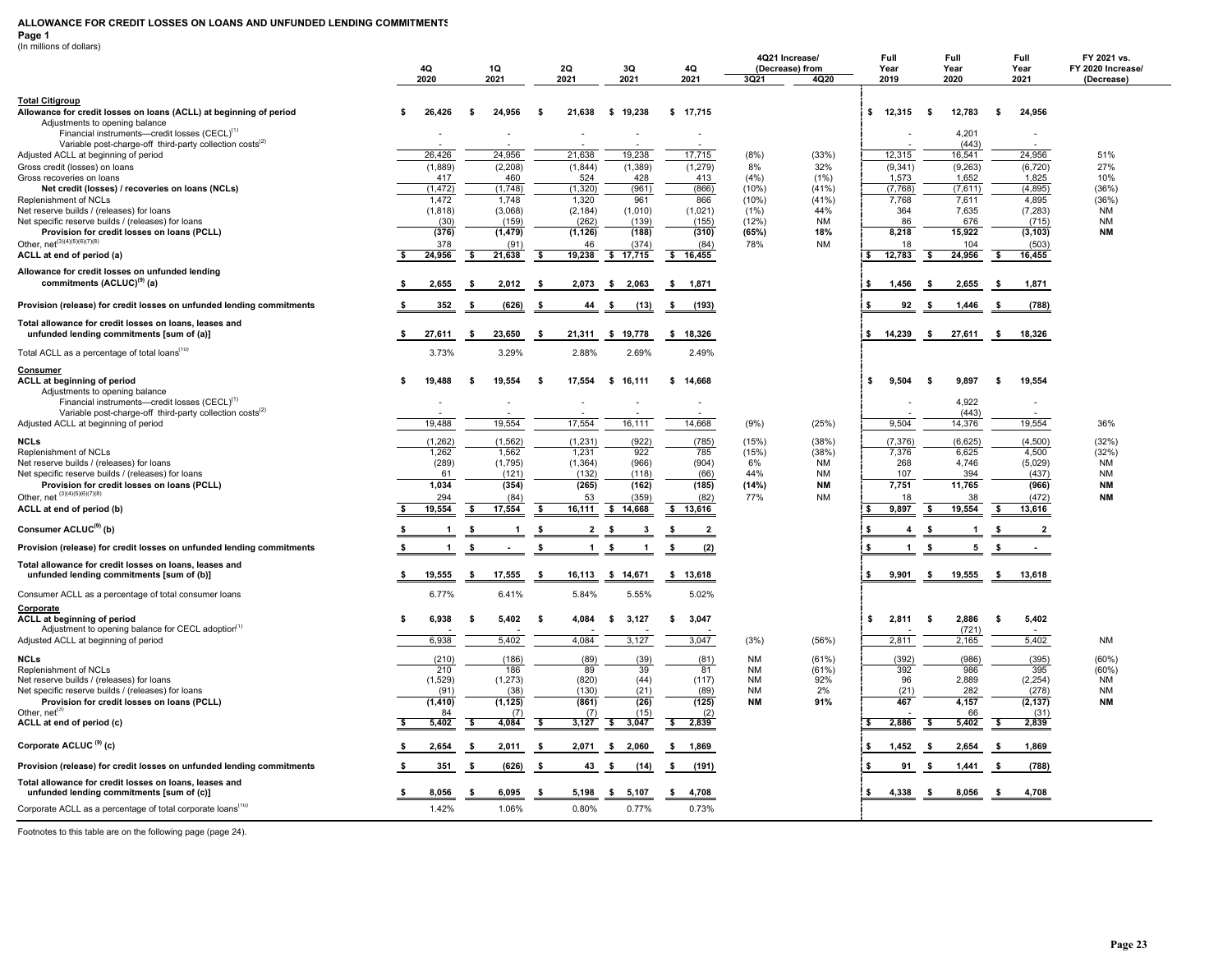# **The following footnotes relate to the table on the preceding page (page 23):**

(1) On January 1, 2020, Citi adopted Accounting Standards Update (ASU) No. 2016-13, Financial Instruments – Credit Losses (CECL) (Topic 326). The ASU introduces a new credit loss methodology requiring earlier recognition of credit losses while also providing additional transparency about credit risk. On January 1, 2020, Citi recorded a \$4.1 billion, or an approximate 29%, pretax increase in the Allowance for credit losses, along with a \$3.1 billion after-tax decrease in Retained earnings and a deferred tax asset increase of \$1.0 billion. This transition impact reflects (i) a \$4.9 billion build to the Allowance for credit losses for Citi's consumer exposures, primarily driven by the impact on credit card receivables of longer estimated tenors under the CECL lifetime expected credit loss methodology compared to shorter estimated tenors under the probable loss methodology under prior U.S. GAAP, net of recoveries; and (ii) a release of \$0.8 billion of reserves related to Citi's corporate net loan loss exposures, largely due to more precise contractual maturities that result in shorter remaining tenors, incorporation of recoveries and use of more specific historical loss data based on an increase in portfolio segmentation across industries and geographies.

Attribution of the allowance is made for analytical purposes only, and the entire allowance is available to absorb losses in the portfolios. The balances on page 23 do not include approximately \$0.1 billion of allowance for HTM debt securities and other assets at December 31, 2021.

- (2) In 2020, Citi revised its accounting conclusion from a "change in accounting estimate effected by a change in accounting principle" to a "change in accounting principle", which requires an adjustment to January 1, 2020 opening reflected this change as if it were effective as of January 1, 2020. Citi recorded an increase to its beginning retained earnings on January 1, 2020 of \$330 million and a decrease of \$443 million in its allowance for credit losses on loans, as well as a \$113 million decrease in Other assets related to income taxes.
- (3) Includes all adjustments to the allowance for credit losses, such as changes in the allowance from acquisitions, dispositions, securitizations, foreign currency translation (FX translation), purchase accounting adjustments, etc.
- (4) 4Q20 consumer includes an increase of approximately \$292 million related to FX translation. The corporate allowance is predominantly sourced in U.S. dollars.
- (5) 1Q21 consumer includes a decrease of approximately \$84 million related to FX translation.
- (6) 2Q21 consumer includes an increase of approximately \$53 million related to FX translation.
- (7) 3Q21 includes an approximate \$280 million reclass related to the announced sale of Citi's consumer banking operations in Australia. The ACLL was reclassified to Other assets during 3Q21. 3Q21 consumer also includes a decrease of approximately \$80 million related to FX translation.
- (8) 4Q21 includes an approximate \$90 million reclass related to the announced sale of Citi's consumer banking operations in the Philippines. The ACLL was reclassified to Other assets during 4Q21. 4Q21 consumer also includes a decrease of approximately \$6 million related to FX translation.
- (9) Represents additional credit reserves recorded as other liabilities on the Consolidated Balance Sheet.
- (10) December 31, 2020, March 31, 2021, June 30, 2021, September 30, 2021 and December 31, 2021 exclude \$7.1 billion,\$7.5 billion, \$7.7 billion, \$7.2 billion and \$6.1 billion, respectively, of loans that are carried at fair value.

NM Not meaningful.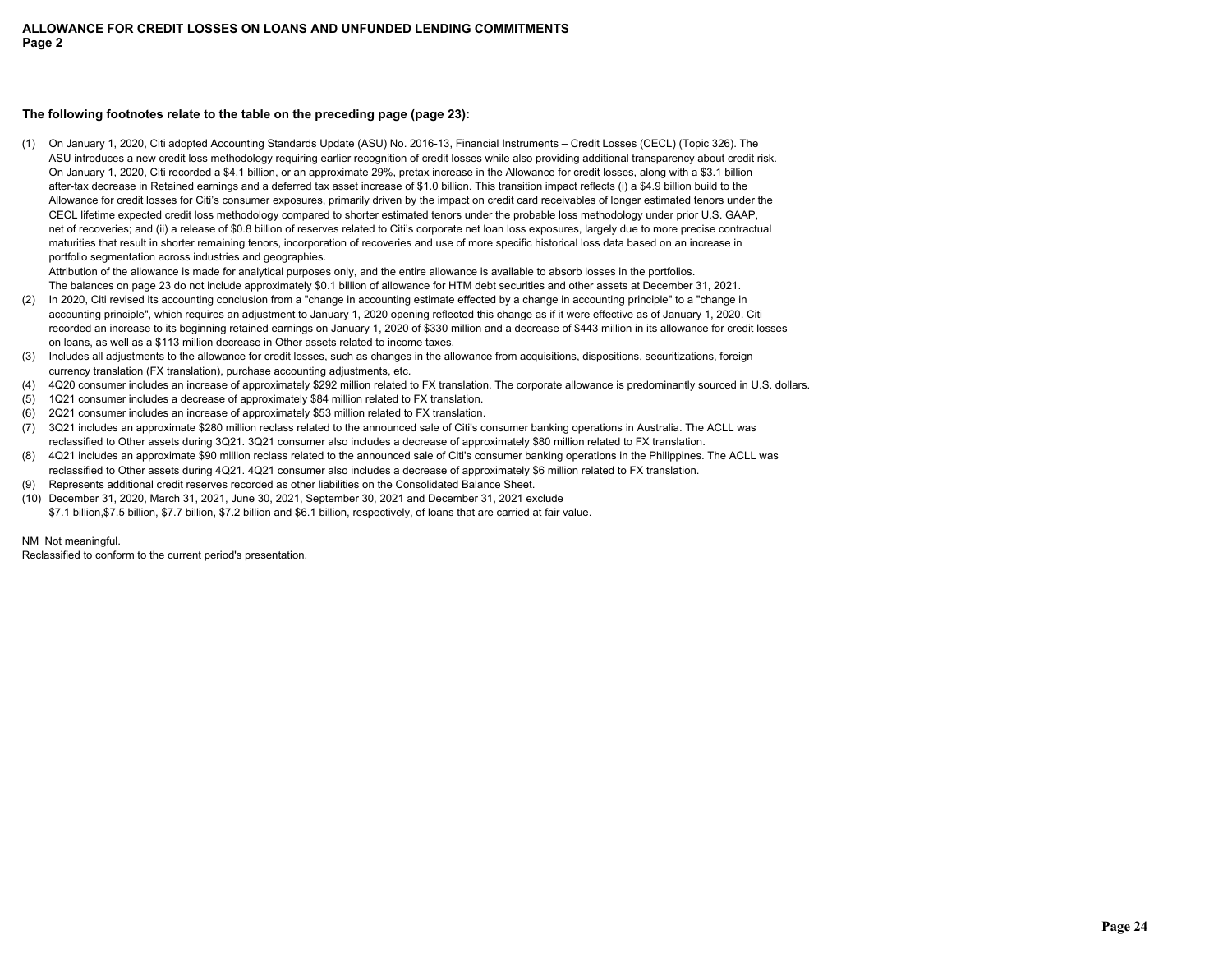### **COMPONENTS OF PROVISION FOR CREDIT LOSSES ON LOANS**

(In millions of dollars)

| (in millions of dollars)                                  | 4Q          |      | 1Q       |              | 2Q       |      | 3Q      |              | 4Q    |              | 4Q21 Increase/<br>(Decrease) from | Full<br>Year |          | Full<br>Year |    | <b>Full</b><br>Year | FY 2021 vs.<br>FY 2020 Increase/ |
|-----------------------------------------------------------|-------------|------|----------|--------------|----------|------|---------|--------------|-------|--------------|-----------------------------------|--------------|----------|--------------|----|---------------------|----------------------------------|
|                                                           | 2020        |      | 2021     |              | 2021     |      | 2021    |              | 2021  | 3Q21         | 4Q20                              | 2019         |          | 2020         |    | 2021                | (Decrease)                       |
| <b>Institutional Clients Group</b>                        |             |      |          |              |          |      |         |              |       |              |                                   |              |          |              |    |                     |                                  |
| Net credit losses                                         | \$<br>210   | S.   | 186      | $\mathbb{S}$ | 89       | \$   | 40      | $\mathbf{s}$ | 81    | <b>NM</b>    | (61%)                             | \$<br>394    | <b>S</b> | 987          | \$ | 396                 | (60%)                            |
| Credit reserve build / (release)                          | (1,620)     |      | (1, 312) |              | (949)    |      | (65)    |              | (207) | <b>NM</b>    | 87%                               | 71           |          | 3,172        |    | (2, 533)            | <b>NM</b>                        |
| Global Consumer Banking                                   |             |      |          |              |          |      |         |              |       |              |                                   |              |          |              |    |                     |                                  |
| Net credit losses                                         | 1,272       |      | 1,580    |              | 1,253    |      | 944     |              | 805   | (15%)        | (37%)                             | 7,382        |          | 6,646        |    | 4,582               | (31%)                            |
| Credit reserve build / (release)                          | (193)       |      | (1,806)  |              | (1, 398) |      | (1,031) |              | (939) | 9%           | <b>NM</b>                         | 439          |          | 4,951        |    | (5, 174)            | <b>NM</b>                        |
| <b>North America</b>                                      |             |      |          |              |          |      |         |              |       |              |                                   |              |          |              |    |                     |                                  |
| Net credit losses                                         | 870         |      | 950      |              | 817      |      | 617     |              | 553   | (10%)        | (36%)                             | 5,583        |          | 4,990        |    | 2,937               | (41%)                            |
| Credit reserve build / (release)                          | (85)        |      | (1, 417) |              | (915)    |      | (809)   |              | (833) | (3%)         | <b>NM</b>                         | 469          |          | 4,115        |    | (3,974)             | <b>NM</b>                        |
| <b>Retail Banking</b>                                     |             |      |          |              |          |      |         |              |       |              |                                   |              |          |              |    |                     |                                  |
| Net credit losses                                         | 31          |      | 26       |              | 24       |      | 22      |              | 37    | 68%          | 19%                               | 161          |          | 132          |    | 109                 | (17%)                            |
| Credit reserve build / (release)                          | (38)        |      | (117)    |              | (75)     |      | (45)    |              | 88    | <b>NM</b>    | <b>NM</b>                         | (10)         |          | 302          |    | (149)               | <b>NM</b>                        |
| <b>Citi-Branded Cards</b>                                 |             |      |          |              |          |      |         |              |       |              |                                   |              |          |              |    |                     |                                  |
| Net credit losses                                         | 500         |      | 551      |              | 467      |      | 357     |              | 284   | (20%)        | (43%)                             | 2,864        |          | 2,708        |    | 1,659               | (39%)                            |
| Credit reserve build / (release)                          | (39)        |      | (699)    |              | (564)    |      | (259)   |              | (615) | ΝM           | NM                                | 396          |          | 2,607        |    | (2, 137)            | NM                               |
| <b>Citi Retail Services</b>                               |             |      |          |              |          |      |         |              |       |              |                                   |              |          |              |    |                     |                                  |
| Net credit losses                                         | 339         |      | 373      |              | 326      |      | 238     |              | 232   | (3%)         | (32%)                             | 2,558        |          | 2,150        |    | 1,169               | (46%)                            |
| Credit reserve build / (release)                          |             | (8)  | (601)    |              | (276)    |      | (505)   |              | (306) | 39%          | <b>NM</b>                         | 83           |          | 1,206        |    | (1,688)             | <b>NM</b>                        |
| <b>Latin America</b>                                      |             |      |          |              |          |      |         |              |       |              |                                   |              |          |              |    |                     |                                  |
| Net credit losses                                         | 162         |      | 365      |              | 250      |      | 175     |              | 130   | (26%)<br>66% | (20%)<br>27%                      | 1,109        |          | 866<br>316   |    | 920                 | 6%<br><b>NM</b>                  |
| Credit reserve build / (release)<br><b>Retail Banking</b> | (83)        |      | (163)    |              | (423)    |      | (178)   |              | (61)  |              |                                   | (38)         |          |              |    | (825)               |                                  |
| Net credit losses                                         |             | 68   | 168      |              | 99       |      | 77      |              | 66    | (14%)        | (3%)                              | 494          |          | 377          |    | 410                 | 9%                               |
| Credit reserve build / (release)                          | (73)        |      | (106)    |              | (198)    |      | (74)    |              | (46)  | 38%          | 37%                               | (63)         |          | 137          |    | (424)               | <b>NM</b>                        |
| <b>Citi-Branded Cards</b>                                 |             |      |          |              |          |      |         |              |       |              |                                   |              |          |              |    |                     |                                  |
| Net credit losses                                         | 94          |      | 197      |              | 151      |      | 98      |              | 64    | (35%)        | (32%)                             | 615          |          | 489          |    | 510                 | 4%                               |
| Credit reserve build / (release)                          | (10)        |      | (57)     |              | (225)    |      | (104)   |              | (15)  | 86%          | (50%)                             | 25           |          | 179          |    | (401)               | <b>NM</b>                        |
| Asia <sup>(1)</sup>                                       |             |      |          |              |          |      |         |              |       |              |                                   |              |          |              |    |                     |                                  |
| Net credit losses                                         | 240         |      | 265      |              | 186      |      | 152     |              | 122   | (20%)        | (49%)                             | 690          |          | 790          |    | 725                 | (8%)                             |
| Credit reserve build / (release)                          | (25)        |      | (226)    |              | (60)     |      | (44)    |              | (45)  | (2%)         | $(80\%)$                          | 8            |          | 520          |    | (375)               | <b>NM</b>                        |
| <b>Retail Banking</b>                                     |             |      |          |              |          |      |         |              |       |              |                                   |              |          |              |    |                     |                                  |
| Net credit losses                                         |             | 86   | 80       |              | 70       |      | 62      |              | 48    | (23%)        | (44%)                             | 255          |          | 296          |    | 260                 | (12%)                            |
| Credit reserve build / (release)                          |             | (4)  | (60)     |              | (20)     |      | (5)     |              | (24)  | <b>NM</b>    | <b>NM</b>                         | 19           |          | 210          |    | (109)               | <b>NM</b>                        |
| <b>Citi-Branded Cards</b>                                 |             |      |          |              |          |      |         |              |       |              |                                   |              |          |              |    |                     |                                  |
| Net credit losses                                         | 154         |      | 185      |              | 116      |      | 90      |              | 74    | (18%)        | (52%)                             | 435          |          | 494          |    | 465                 | (6%)                             |
| Credit reserve build / (release)                          | (21)        |      | (166)    |              | (40)     |      | (39)    |              | (21)  | 46%          | $\sim$                            | (11)         |          | 310          |    | (266)               | NM                               |
| Corporate / Other                                         |             |      |          |              |          |      |         |              |       |              |                                   |              |          |              |    |                     |                                  |
| Net credit losses                                         | (10)        |      | (18)     |              | (22)     |      | (23)    |              | (20)  | 13%          | $(100\%)$                         | (8)          |          | (22)         |    | (83)                | <b>NM</b>                        |
| Credit reserve build / (release)                          | (35)        |      | (109)    |              | (99)     |      | (53)    |              | (30)  | 43%          | 14%                               | (60)         |          | 188          |    | (291)               | <b>NM</b>                        |
| Total provision for credit losses on loans                | (376)<br>S. | - \$ | (1, 479) | - \$         | (1, 126) | - \$ | (188)   | -S           | (310) | (65%)        | 18%                               | 8.218<br>Ŝ.  | - \$     | 15.922       | s. | (3, 103)            | <b>NM</b>                        |

(1) Asia GCB includes NCLs and credit reserve builds (releases) for certain EMEA countries for all periods presented.

NM Not meaningful. Reclassified to conform to the current period's presentation.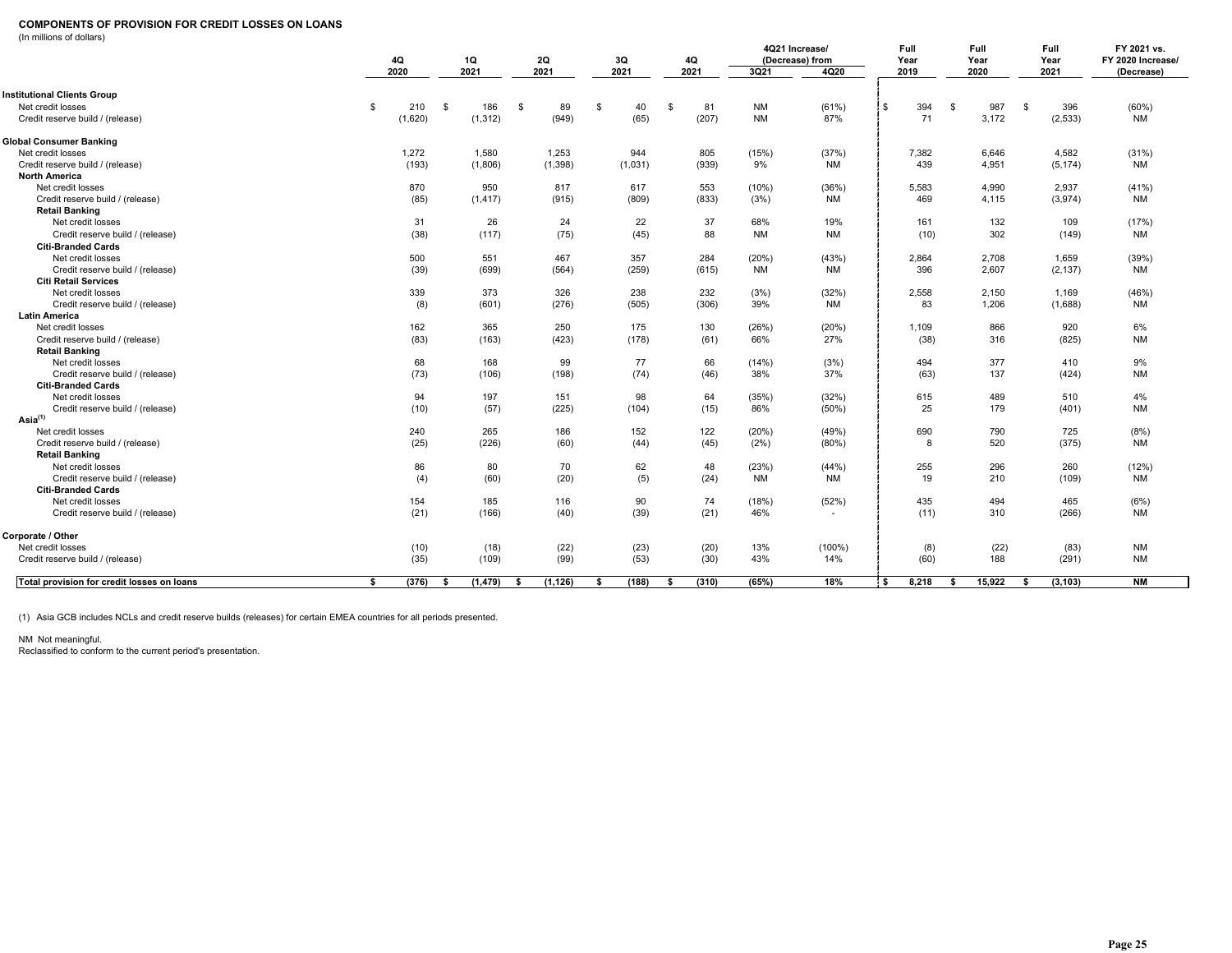### **NON-ACCRUAL ASSETS**

(In millions of dollars)

|                                                                              | 4Q                      |                | <b>1Q</b>               |                          |                         | <b>2Q</b>           |                         | 3Q                  |                         | 4Q      | 4Q21 Increase/<br>(Decrease) from |       |  |  |
|------------------------------------------------------------------------------|-------------------------|----------------|-------------------------|--------------------------|-------------------------|---------------------|-------------------------|---------------------|-------------------------|---------|-----------------------------------|-------|--|--|
|                                                                              |                         | 2020           |                         | 2021                     |                         | 2021                |                         | 2021                |                         | 2021    | 3Q21                              | 4Q20  |  |  |
| Non-accrual loans <sup>(1)</sup>                                             |                         |                |                         |                          |                         |                     |                         |                     |                         |         |                                   |       |  |  |
| Corporate non-accrual loans by region                                        |                         |                |                         |                          |                         |                     |                         |                     |                         |         |                                   |       |  |  |
| North America                                                                | \$                      | ,928<br>1      | \$                      | 1,566                    | \$                      | 1,154               | \$                      | 1,166               | \$                      | 801     | (31%)                             | (58%) |  |  |
| <b>EMEA</b>                                                                  |                         | 661            |                         | 591                      |                         | 480                 |                         | 444                 |                         | 399     | (10%)                             | (40%) |  |  |
| Latin America                                                                |                         | 719            |                         | 739                      |                         | 767                 |                         | 679                 |                         | 568     | (16%)                             | (21%) |  |  |
| Asia                                                                         |                         | 219            |                         | 210                      |                         | 175                 |                         | 111                 |                         | 109     | (2%)                              | (50%  |  |  |
| Total                                                                        | \$                      | 3,527          | \$                      | 3,106                    | \$                      | 2,576               | \$                      | 2,400               | \$                      | 1,877   | (22%)                             | (47%) |  |  |
| Consumer non-accrual loans by region <sup>(1)</sup>                          |                         |                |                         |                          |                         |                     |                         |                     |                         |         |                                   |       |  |  |
| North America                                                                | \$                      | 1,059          | \$                      | 961                      | \$                      | 879                 | \$                      | 772                 | \$                      | 759     | (2%)                              | (28%) |  |  |
| Latin America                                                                |                         | 774            |                         | 720                      |                         | 612                 |                         | 549                 |                         | 524     | (5%)                              | (32%) |  |  |
| Asia $^{(2)}$                                                                |                         | 308            |                         | 303                      |                         | 315                 |                         | 268                 |                         | 219     | (18%)                             | (29%) |  |  |
| <b>Total</b>                                                                 | $\overline{\bullet}$    | 2,141          | \$                      | 1,984                    | \$                      | 1,806               | $\overline{\bullet}$    | 1,589               | - \$                    | 1,502   | (5%)                              | (30%) |  |  |
|                                                                              |                         |                |                         |                          |                         |                     |                         |                     |                         |         |                                   |       |  |  |
| Other real estate owned (OREO) <sup>(3)</sup><br>Institutional Clients Group |                         |                |                         |                          |                         |                     |                         |                     |                         |         |                                   | 27%   |  |  |
| Global Consumer Banking                                                      | \$                      | 11<br>10       | \$                      | 10<br>13                 | \$                      | 6<br>$\overline{7}$ | \$                      | 4<br>$\overline{7}$ | \$                      | 14<br>6 | <b>NM</b><br>(14%)                | (40%  |  |  |
| Corporate/Other                                                              |                         | 22             |                         | 20                       |                         | 20                  |                         | $10\,$              |                         | 7       | (30%)                             | (68%) |  |  |
| Total                                                                        | $\overline{\mathbf{s}}$ | 43             | $\overline{\mathbf{s}}$ | 43                       | $\overline{\mathbf{s}}$ | 33                  | $\overline{\mathbf{s}}$ | 21                  | $\overline{\mathbf{s}}$ | 27      | 29%                               | (37%) |  |  |
|                                                                              |                         |                |                         |                          |                         |                     |                         |                     |                         |         |                                   |       |  |  |
| OREO by region                                                               |                         |                |                         |                          |                         |                     |                         |                     |                         |         |                                   |       |  |  |
| North America                                                                | \$                      | 19             | \$                      | 14                       | \$                      | 12                  | \$                      | 10                  | \$                      | 15      | 50%                               | (21%) |  |  |
| <b>EMEA</b>                                                                  |                         | ٠              |                         | $\overline{\phantom{a}}$ |                         |                     |                         | $\blacksquare$      |                         |         | $\overline{\phantom{a}}$          |       |  |  |
| Latin America                                                                |                         | $\overline{7}$ |                         | 10                       |                         | 11                  |                         | 10                  |                         | 8       | (20%)                             | 14%   |  |  |
| Asia                                                                         |                         | 17             |                         | 19                       |                         | 10                  |                         | $\mathbf{1}$        |                         | 4       | <b>NM</b>                         | (76%) |  |  |
| <b>Total</b>                                                                 | $\overline{\mathbf{s}}$ | 43             | s                       | 43                       | $\overline{\mathbf{s}}$ | 33                  | $\overline{\bullet}$    | 21                  | $\overline{\mathbf{s}}$ | 27      | 29%                               | (37%) |  |  |
| Non-accrual assets (NAA) <sup>(4)</sup>                                      |                         |                |                         |                          |                         |                     |                         |                     |                         |         |                                   |       |  |  |
| Corporate non-accrual loans                                                  | \$                      | 3,527          | \$                      | 3,106                    | \$                      | 2,576               | \$                      | 2,400               | \$                      | 1,877   | (22%)                             | (47%) |  |  |
| Consumer non-accrual loans                                                   |                         | 2,141          |                         | 1,984                    |                         | 1,806               |                         | 1,589               |                         | 1,502   | (5%)                              | (30%) |  |  |
| Non-accrual loans (NAL)                                                      |                         | 5,668          |                         | 5,090                    |                         | 4,382               |                         | 3,989               |                         | 3,379   | (15%)                             | (40%  |  |  |
| OREO                                                                         |                         | 43             |                         | 43                       |                         | 33                  |                         | 21                  |                         | 27      | 29%                               | (37%) |  |  |
| <b>Non-Accrual Assets (NAA)</b>                                              | s.                      | 5,711          | S.                      | 5,133                    | s.                      | 4,415               | S.                      | 4,010               | \$                      | 3,406   | (15%)                             | (40%) |  |  |
| NAL as a percentage of total loans                                           |                         | 0.84%          |                         | 0.76%                    |                         | 0.65%               |                         | 0.60%               |                         | 0.51%   |                                   |       |  |  |
| NAA as a percentage of total assets                                          |                         | 0.25%          |                         | 0.22%                    |                         | 0.19%               |                         | 0.17%               |                         | 0.15%   |                                   |       |  |  |
|                                                                              |                         |                |                         |                          |                         |                     |                         |                     |                         |         |                                   |       |  |  |
| Allowance for loan losses as a percentage of NAL                             |                         | 440%           |                         | 425%                     |                         | 439%                |                         | 444%                |                         | 487%    |                                   |       |  |  |

(1) Corporate loans are placed on non-accrual status based upon a review by Citigroup's risk officers. Corporate non-accrual loans may still be current on interest payments. With limited exceptions, the following practices are applied for consumer loans: consumer loans, excluding credit cards and mortgages, are placed on non-accrual status at 90 days past due, and are charged off at 120 days past due; residential mortgage loans are placed on non-accrual status at 90 days past due and written down to net realizable value at 180 days past due. Consistent with industry conventions, Citigroup generally accrues interest on credit card loans until such loans are charged off, which typically occurs at 180 days contractual delinquency. As such, the non-accrual loan disclosures do not include credit card loans. The balances above represent non-accrual loans within *Consumer Loans and Corporate Loans on the Consolidated Balance Sheet.* 

(2) Asia GCB includes balances for certain EMEA countries for all periods presented.

(3) Represents the carrying value of all property acquired by foreclosure or other legal proceedings when Citigroup has taken possession of the collateral. Also includes former premises and property for use that is no longer contemplated.

(4) There is no industry-wide definition of non-accrual assets. As such, analysis against the industry is not always comparable.

NM Not meaningful.